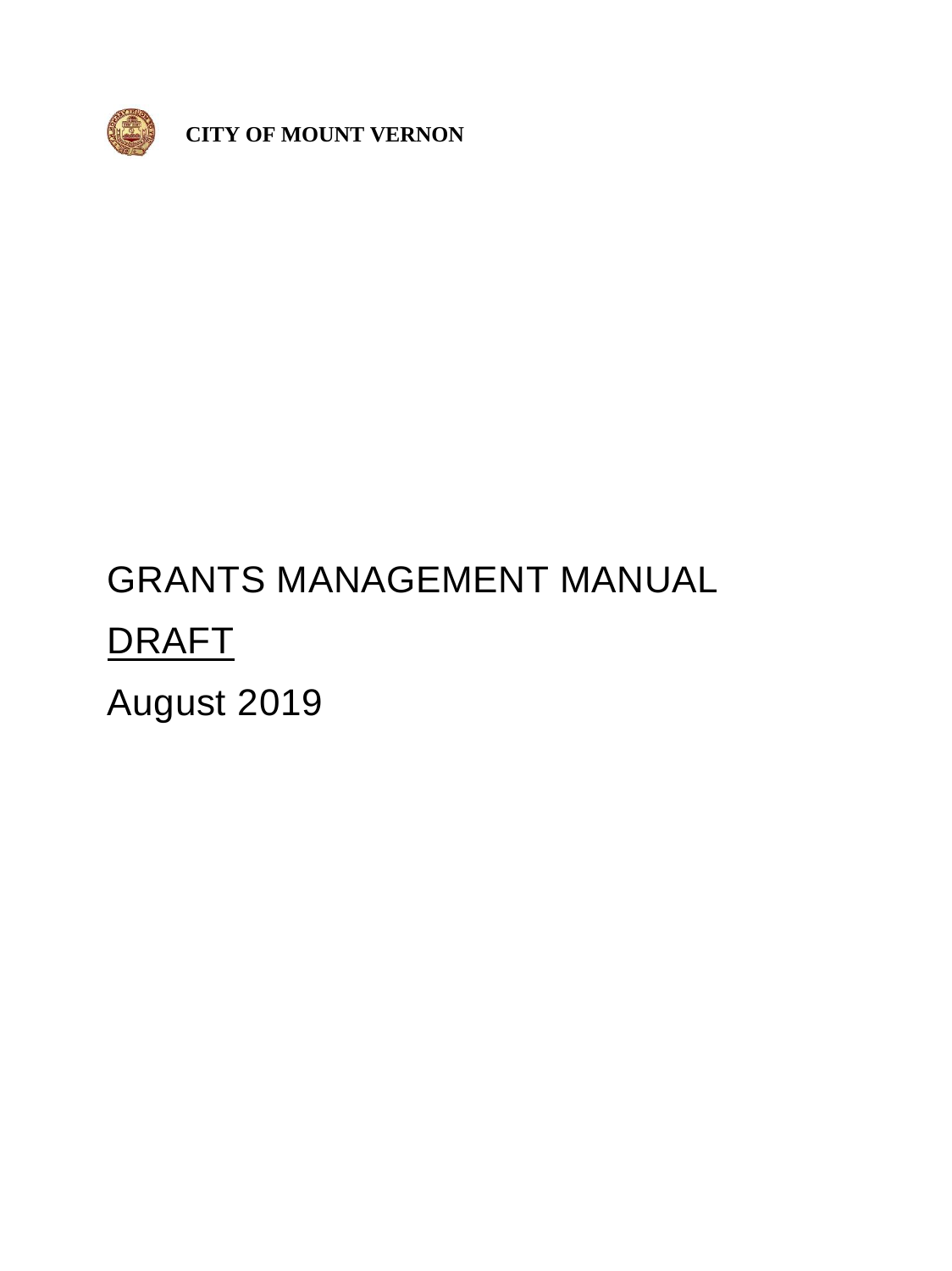Planning Department/Urban Renewal Agency Grants Management **Section XXX.XX** and Section **XXX.XX** and Section **XXX.XX** and Section **SECTION**  $\overline{S}$  and  $\overline{S}$  and  $\overline{S}$  and  $\overline{S}$  and  $\overline{S}$  and  $\overline{S}$  and  $\overline{S}$  and  $\overline{S}$  and  $\overline{S}$  and  $\overline{S$ 

#### **XXX.XX SUBJECT: GRANTS MANAGEMENT** & **ADMINISTRATION**

#### **Contents**

- A. INTRODUCTION
- B. TYPES OF GRANT FUNDING
- C. GRANT ROLES AND RESPONSIBILITIES
- D. CONFLICT OF INTEREST
- E. LETTER OF SUPPORT REQUESTS FROM EXTERNAL ORGANIZATIONS
- F. GRANTS MANAGEMENT DATABASE
- G. AUTHORIZED WRITTEN SIGNATURE
- H. AUTHORIZED ELECTRONIC SIGNATURE
- I. D-U-N-S NUMBER
- J. GRANT SEEKING PROCESS
- K. AWARD NOTIFICATION, REVIEW AND ACCEPTANCE
- L. BUDGET PREPARATION/AMENDMENT
- M. USE AND RECEIPT OF GRANT FUNDS
- N. ACCOUNTING AND GRANTS MANAGEMENT CONTROLS
- O. GRANT OVERSIGHT, MONITORING AND AUDITS
- P. FILE MANAGEMENT, ACCESS AND RETENTION
- Q. GRANT CLOSEOUT
- R. APPENDICES

APPENDIX I – REQUEST FOR PROPOSALS (HUD GRANTS)

APPENDIX II – APPLICATION REVIEW EVALUATION FORM

APPENDIX III – CONTINUUM OF CARE (CoC) FINANCIAL MANAGEMENT POLICIES

APPENDIX IV – PROJECT CLEARANCE PROCEDURES

APPENDIX V – PROCUREMENT POLICY

APPENDIX VI – ORGANIZATIONAL CHART

APPENDIX VII – CDBG AND HOME SUBRECIPIENT MONITORING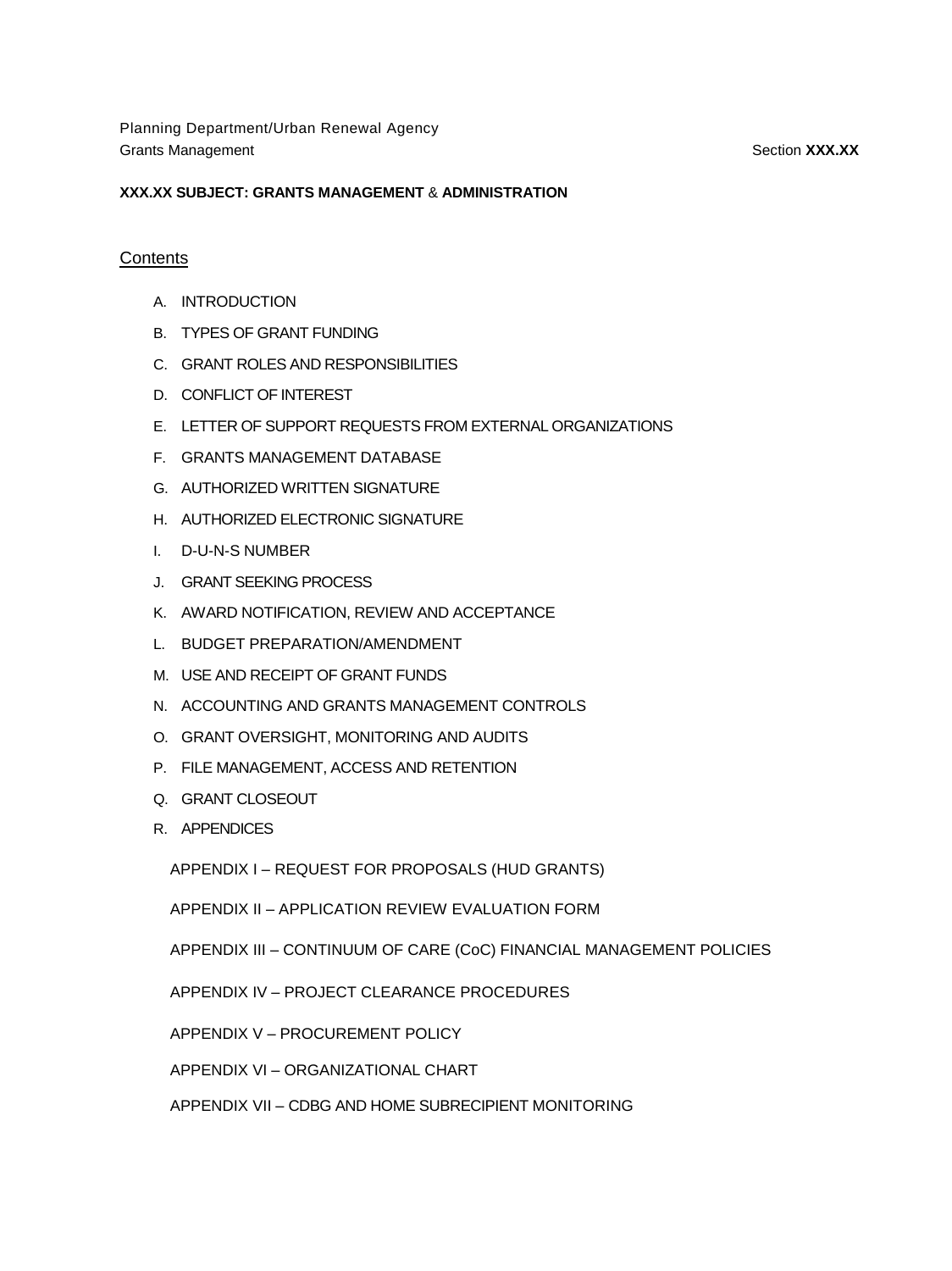#### **`XXX.XX SUBJECT: GRANTS MANAGEMENT** & **ADMINISTRATION**

- 1. OBJECTIVE: The purpose of Grant Management and Administration policies and procedures is to develop, implement and maintain meaningful grant oversight and coordination for the City thereby increasing grant related revenue, limiting the City's exposure to grant related legal liability, and improving the efficiency and impact of programs and services funded through grants.
- 2. AUTHORITY: This grant policy was submitted to the City Council and adopted on (Month) (Date), 2019.
- 3. DIRECTION: The Comptroller, as an elected official, serves as the head of the Finance Department is hereby directed to carry out this policy in cooperation with the Mayor and other City departments and agencies. In addition, the Comptroller shall follow the ordinances of the City Council.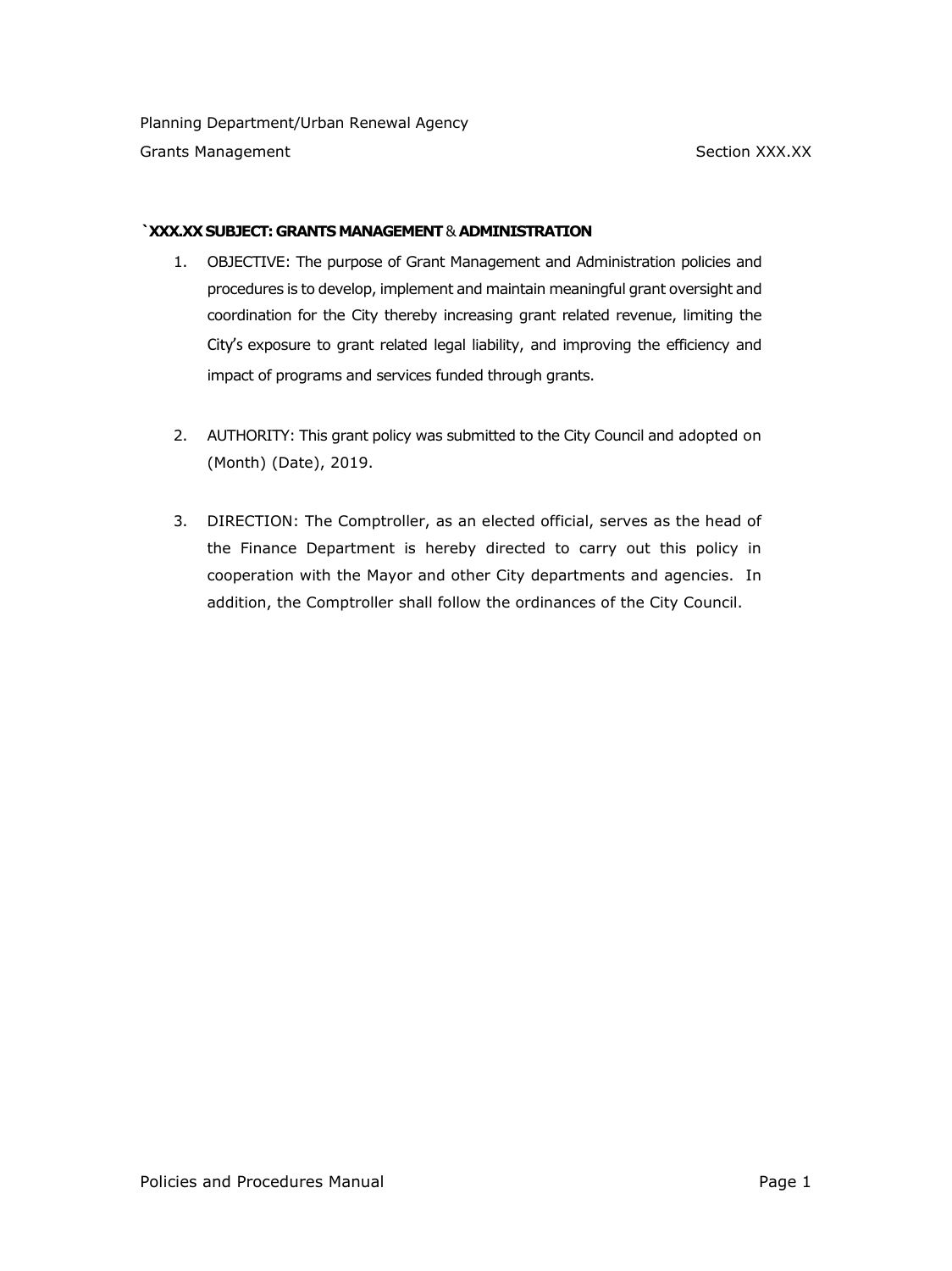# *A. INTRODUCTION*

City government, as an institution, has multiple partners including citizens, taxpayers, businesses, visitors, employees, and other governments. As a major institutional, economic, and service force in the New York metro area, it is important that the City strengthen relationships with its partners by adopting clear and comprehensive financial policies.

Grant funds received by the City of Mount Vernon (the "City") support important programs and services that the City provides to the community. These funds allow the City to extend pre-existing services, introduce new initiatives, gain technological advances, and subsidize programmatic staffing. Grant funds are dispersed throughout the City and impact a variety of efforts, including homeland security, economic development, social services, public safety, recreation, and infrastructure improvement and maintenance, among others. Because grant funding allows the City to leverage local public funds in order to extend and enhance the services it offers to the community, the impact of grant funding upon the community is significant, with the process of grants administration and management a critical and important function. Furthermore, the financial integrity of the City of Mount Vernon is of utmost importance and adopting a set of financial policies is a key element to maintain this integrity.

These policies and procedures are intended to foster exceptional stewardship of the public trust through a rigorous adherence to ethical and professional standards associated with grant related activity. Adherence to these policies and procedures will promote efficiency, better transparency, greater accountability, a strategic approach to funding opportunities, and generally place the City in a more competitive position for securing grant funds.

If specific direction relative to grants cannot be located in this policy, please refer to the City of Mount Vernon Code of Ordinances, Resolutions or contact either the Finance Department and/or responsible line department for assistance.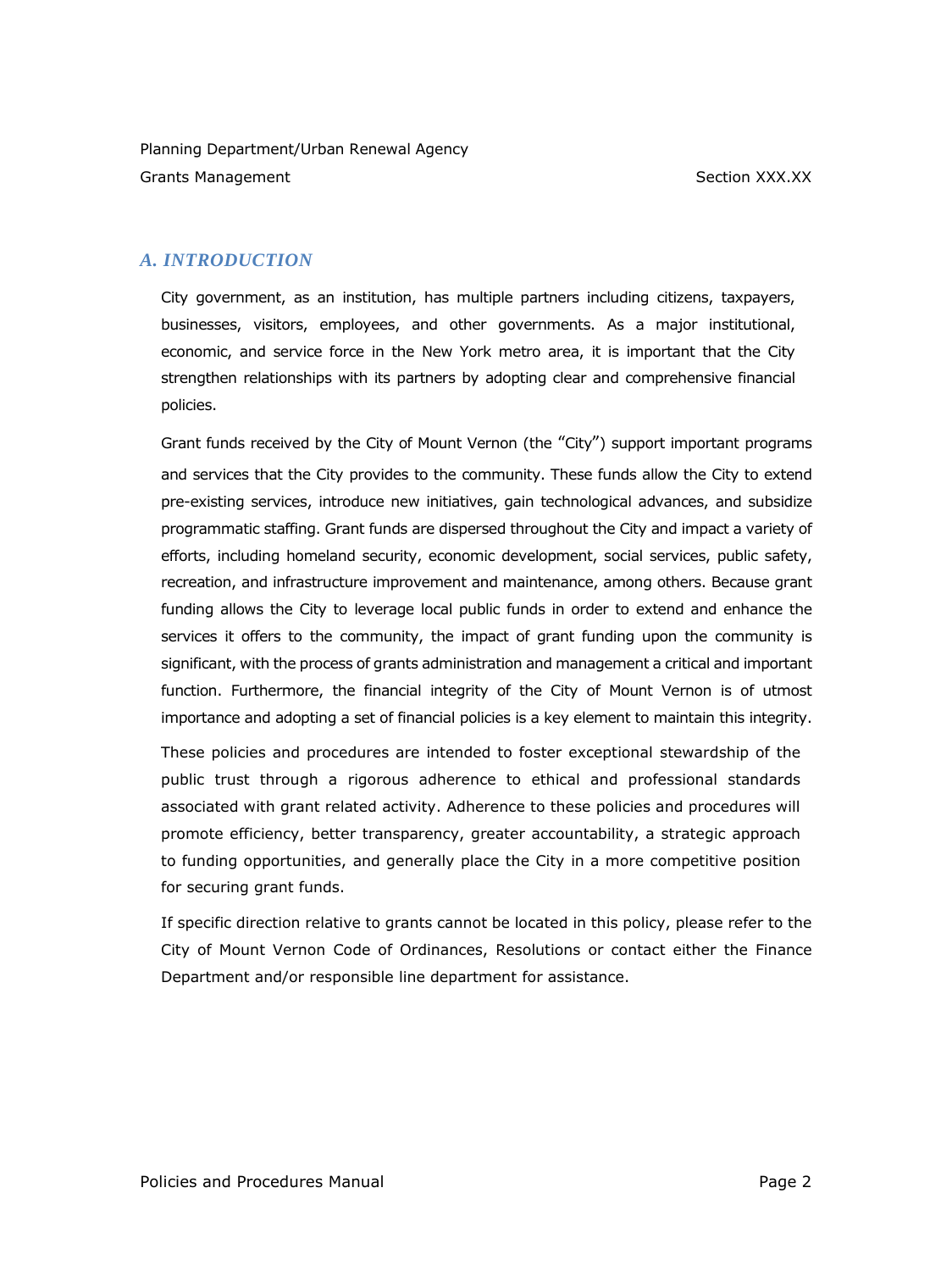# *B. TYPES OF GRANT FUNDING*

The City of Mount Vernon considers the term *grant* to include the following funding types:

- 1. Block Grants a broad intergovernmental transfer of funds or other assets by the U.S. Congress to state or local governments for specific activities such as secondary education or health services, but with few restrictions attached. Block grants are distributed according to legal formulas defining broad functional areas such as health, income security, education or transportation. They are used for a variety of activities, largely at the recipient's discretion.
- 2. Competitive (Discretionary) Grants an award of financial assistance in the form of money, or property in lieu of money, by the Federal government to an eligible grantee, usually made on the basis of a competitive review process.
- 3. Continuation of any grant type a continuation grant provides additional funding for budget periods subsequent to the initial budget period.
- 4. Conditional Grant a conditional grant involves one grantmaker seeking the involvement of others by making their grant (only a part of the total costs of a project) conditional upon the remainder of the cost being funded from another source.
- 5. Cooperative Agreements & Contracts a type of Federal assistance; essentially, a variation of a discretionary grant, awarded by a Federal agency when it anticipates having substantial involvement with the grantee during the performance of a funded project.
- 6. Earmark refers to a provision in legislation requiring that a portion of a certain source of revenue be designated for specific projects usually at the request of a federal or state legislator. Typically, the City submits requests for projects to state and federal legislators who seek to obtain funds for those requests, usually to be spent in the district the legislator represents. Earmarking bypasses the normal procedure by which revenues are pooled in a general fund and then allocated among various government spending programs as opposed to a specific project.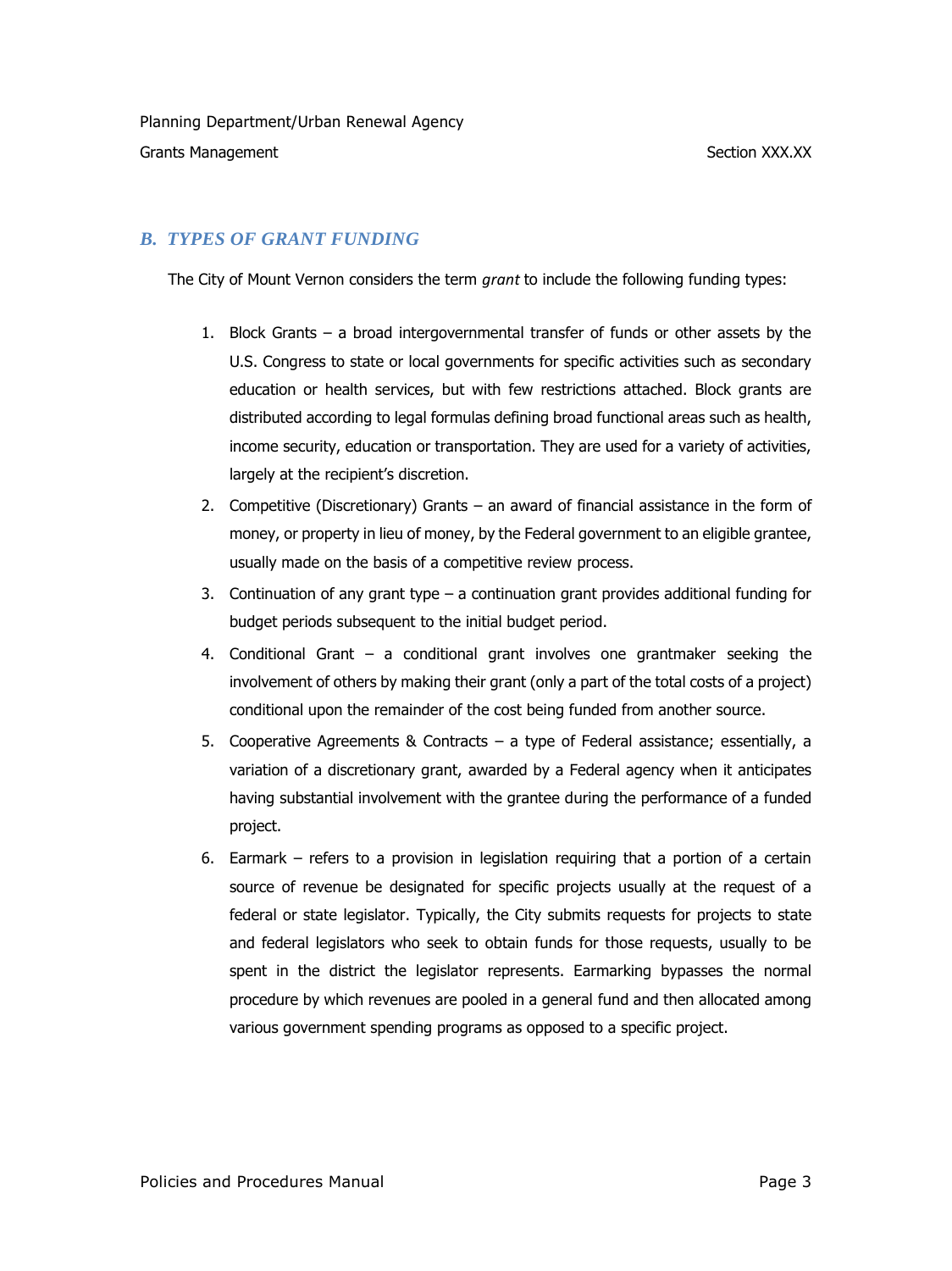## Grants Management **Section XXX.XX**

- 7. Formula Grants a grant that the Federal agency is directed by Congress to make to grantees, for which the amount is established by a formula based on certain criteria that are written into the legislation and program regulations; this funding is directly awarded and administered in the Federal agency's program offices.
- 8. Pass-thru of any grant type grant funds received from one grantor but passed through another grantor or funding source.
- 9. Reimbursement Programs a type of funding program under which the grantee is reimbursed for qualifying expenditures already incurred, as specified in the terms of the grant agreement for such a program.
- 10. County Grants a grant made by the Westchester County Government.
- 11. State Grants a grant made by the New York State Government.
- 12. Federal Grants a grant made by the Federal Government.
- 13. Foundation Grants a grant made by a philanthropic foundation.
- 14. Corporate Grants a grant made by a corporate foundation.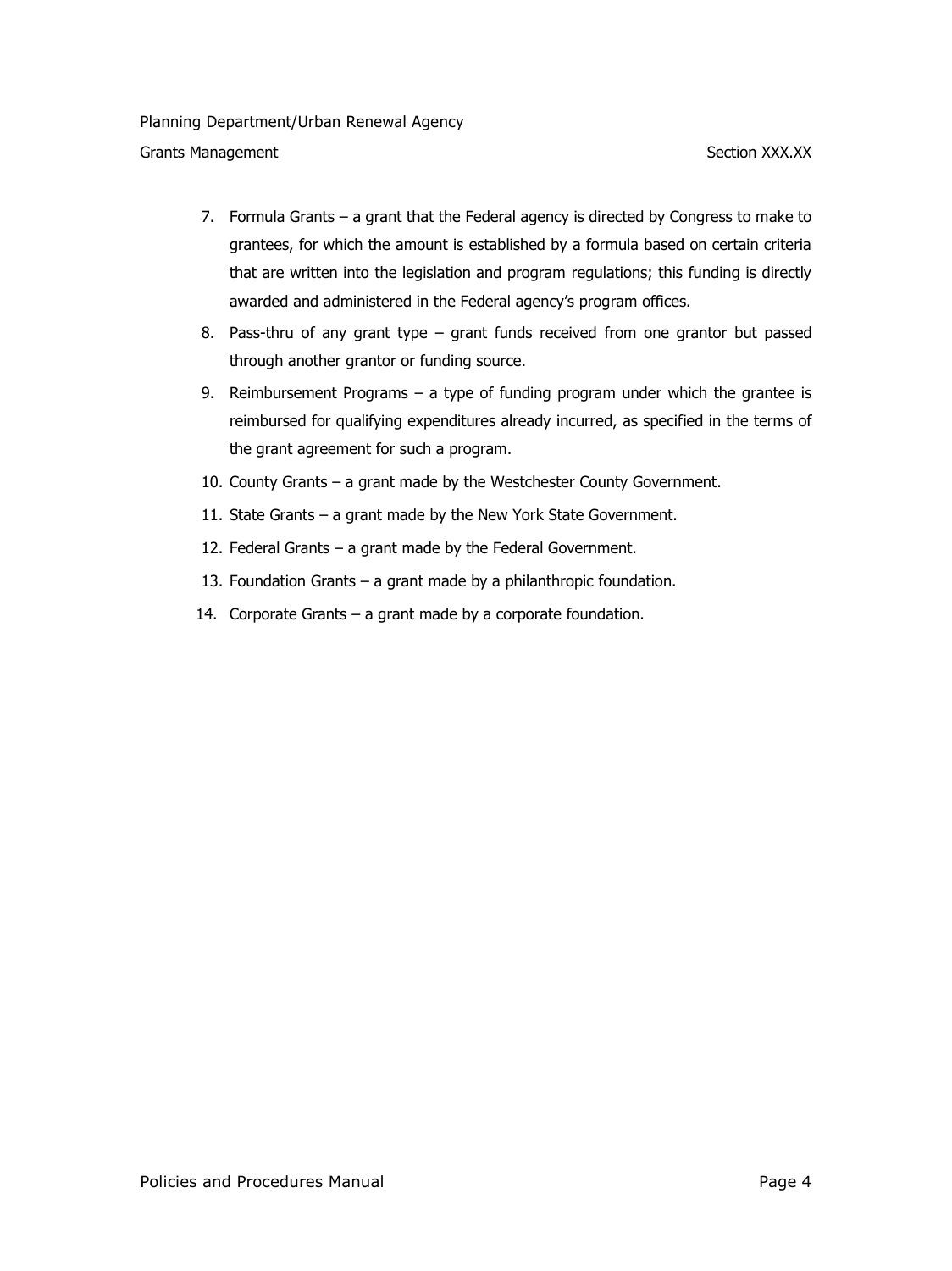# *C. GRANT ROLES AND RESPONSIBILITIES*

The purpose of this section is to establish the roles and associated responsibilities of the various City of Mount Vernon departments and agencies, henceforth referred to as "departments" involved in the grant process. City departments and their staff that occupy positions of responsibility with respect to grant activity have specific roles and responsibilities that they shall perform and uphold both ethically and in the best interests of the City of Mount Vernon.

Roles are addressed herein for the: Comptroller, URA Executive Director, URA Deputy Executive Director, URA Finance Manager, URA Account Clerk, Planning Department Senior Accountant, Office of the Comptroller, City Council Oversight Committee, City departments, and agencies that apply for or receive grant funds, Grants Manager, Corporation Counsel, City Clerk, Commissioner or Director, and Mayor.

- 1. Department of Planning and Community Development/Urban Renewal Agency
	- a. The Planning Department/Urban Renewal Agency administers several of the City's grants as designated by the City Council.
	- b. The Commissioner of the Planning Department/Executive Director of the Urban Renewal Agency or designee has authority to initiate grant applications for the City in advance of application submission.
	- c. The Executive Director and Deputy Executive Director provides general oversight of HUD grants and other grants administered by the Urban Renewal Agency.
	- d. The Planning Department Accountant provides oversight to ensure compliance of financial rules and regulations.
	- e. The URA will hire a staff accountant to enter journal entries into the URA general ledger and to review voucher payment requests to ensure compliance.
	- f. The Finance Manager draws down funds from IDIS or ELOCCS for HUD grants.
	- g. The URA finance staff is responsible for the bank reconciliation, maintaining program income, and filing of all checks and vouchers for HUD grants.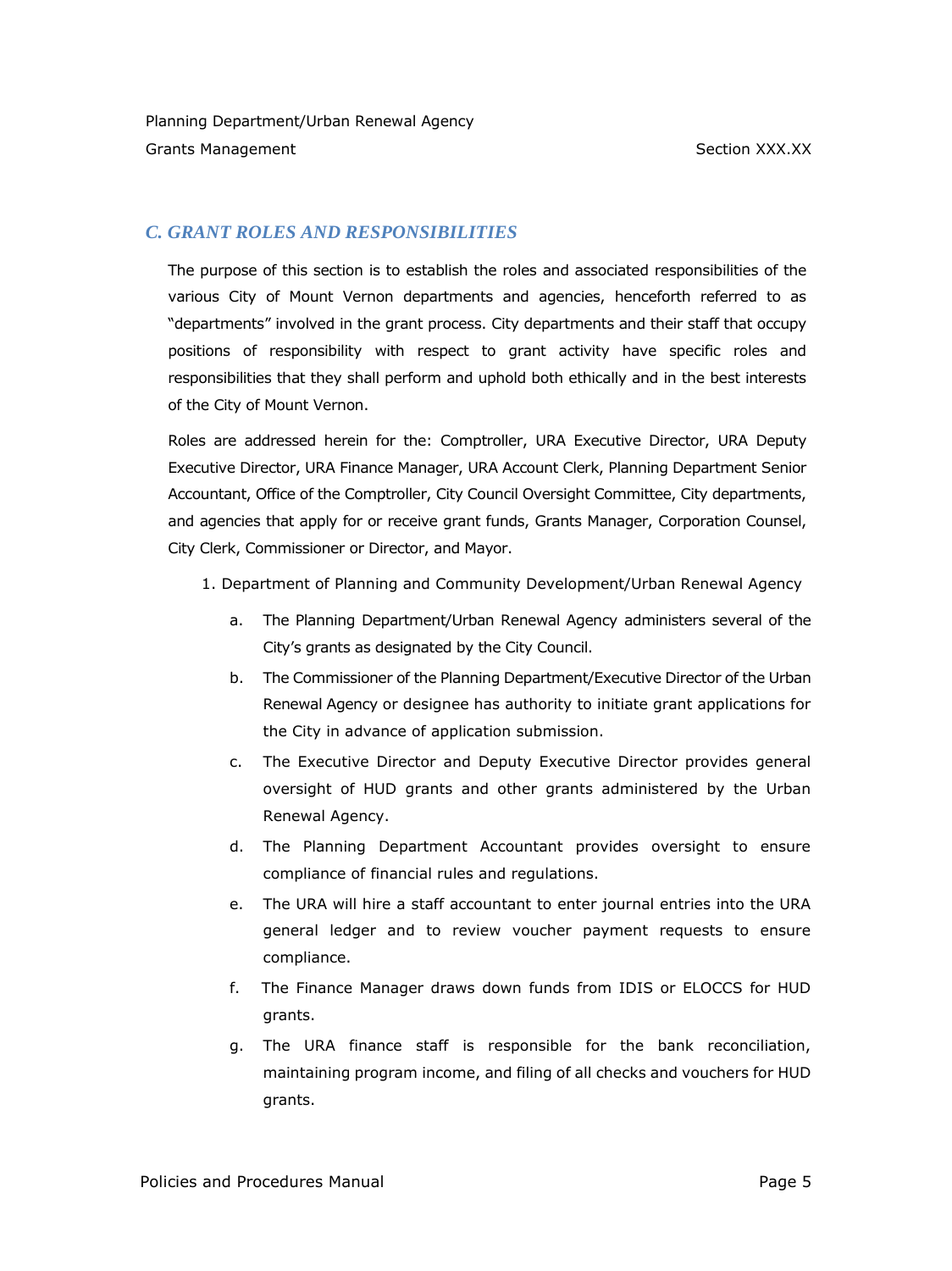# Planning Department/Urban Renewal Agency

Grants Management Section XXX.XX

2. Office of the Comptroller

The Office of the Comptroller is responsible for the oversight of grant related financial activity.

In this role, the Office of the Comptroller reviews financial reports generated by recipient departments, works with the Corporation counsel to identify and investigate issues that may arise with respect to the management of City grants, and provides general oversight of other grant related issues, including the proper budgeting and accounting for grants and other responsibilities indicated throughout this policy.

- a. A Manager is designated and held responsible for general management and administration of each of the City's grant activities to include: annual Citywide grant management planning and goals; chairing the City Council Oversight Committee; facilitation of departmental grant planning and collaborative grant submittals; grant training and technical assistance for City staff; ensuring that departments track and report departmental grant activity; maintenance of grant policies and procedures, grants manual; and identifying and investigating issues that may arise with respect to the management of City grants. The Grant Manager also oversees the preparation of the Schedule of Expenditure of Federal Awards.
- b. The City Clerk manages the City's procurement processes, purchase orders according to the grant agreement, federal and state laws and regulations, and City Code and policy. All other activities related to procurement, including funds received as a grant, must follow related City Ordinances.
- 3. City Council Oversight Committee This committee comprised of liaisons from the City Council who oversee assigned departments, offices and agencies. It is also a mechanism for communication between specific city departments. URA funding is serviced by the Planning Department.
- 4. City Departments, Offices and Agencies These organizational units of the City apply for and utilize grant funds on behalf of the City and are responsible for all aspects of the grant process including planning for submission of grant proposals, grant writing,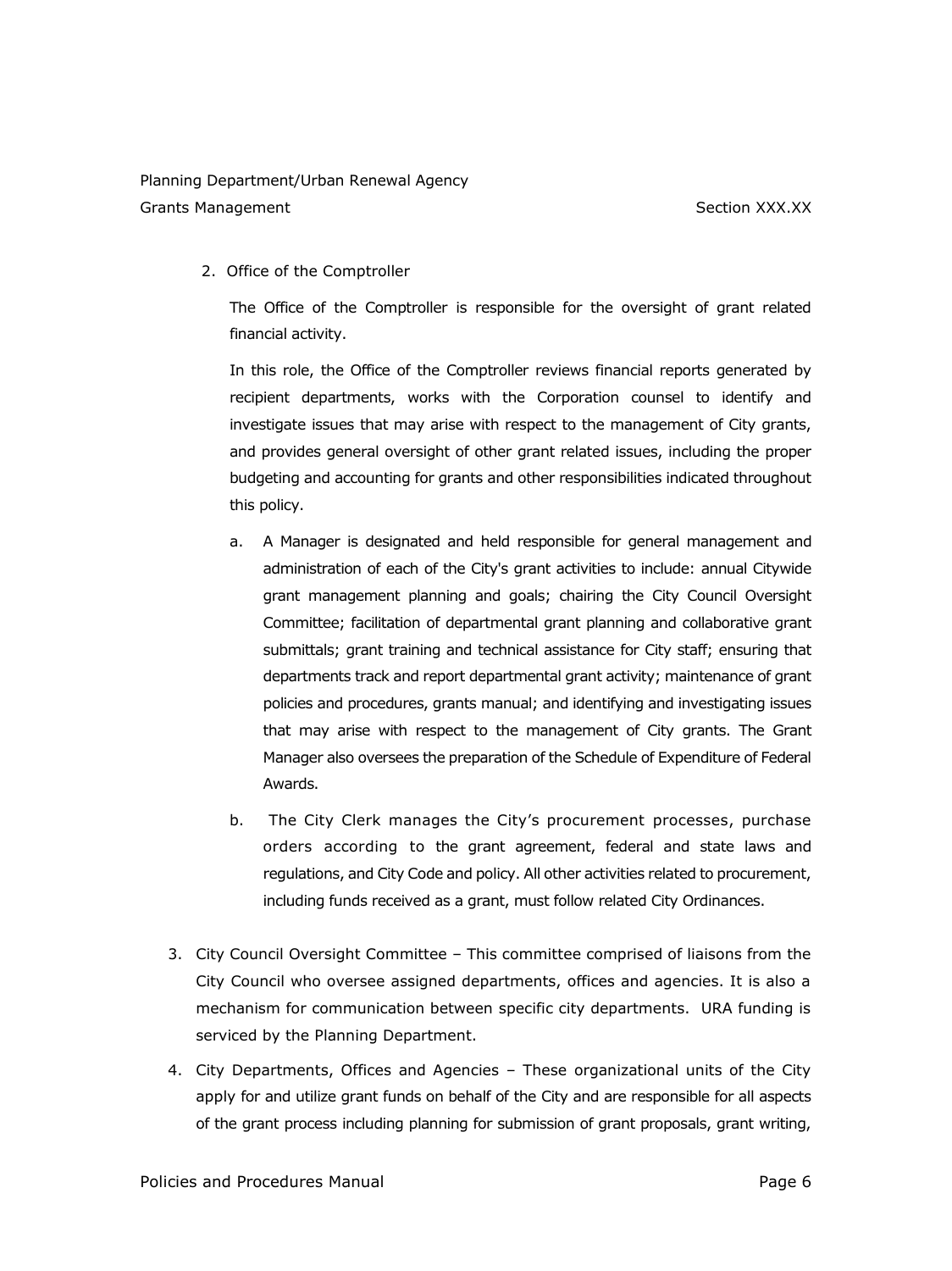preparing City Council Agenda items to accept grant awards, preparing budget revision requests to accept grant funds, developing grant implementation plans, managing grant programs and projects, preparing and submitting reports to grantors, and properly closing out grant projects as detailed in this policy and the grant agreement or award letter that delineates the terms and conditions of the grant.

- 5. A Grant Project Manager The Grant Project Manager is responsible for managing the program or project funded by the grant within a department. The following roles further define grant Project Manager's responsibilities.
	- a. Communicate grant related information from the grant related meetings and communications to all staff in their department with grant responsibilities.
	- b. Serve as the conduit for grant related ideas and information from the department back to the Grants Manager.
	- c. Have the authority to obtain necessary approvals and signatures as indicated in this policy.
	- d. Ensure City grant policy and procedure is being followed in the department.
	- e. Report their department's grant activity to the Grants Manager and enter their department's grant activity in the City's and department/agency records as outlined in this policy.
	- f. Participate in grant meetings and subcommittee meetings to accomplish committee goals and objectives as needed.
	- g. Share ideas and expertise in grant related meetings and training events as requested.
	- h. When staff time is part of the reimbursement, make sure the actual time and specific work is described in the time sheet for submission to the grantor for reimbursement.
- 6. Corporation Counsel Prior to City Council consideration, the Corporation Counsel shall conduct a legal review of grant applications and subsequent agreements or contracts. The Corporation Counsel or designee has authority to approve and sign grant applications for the Corporation Counsel's Office at the time of application submission.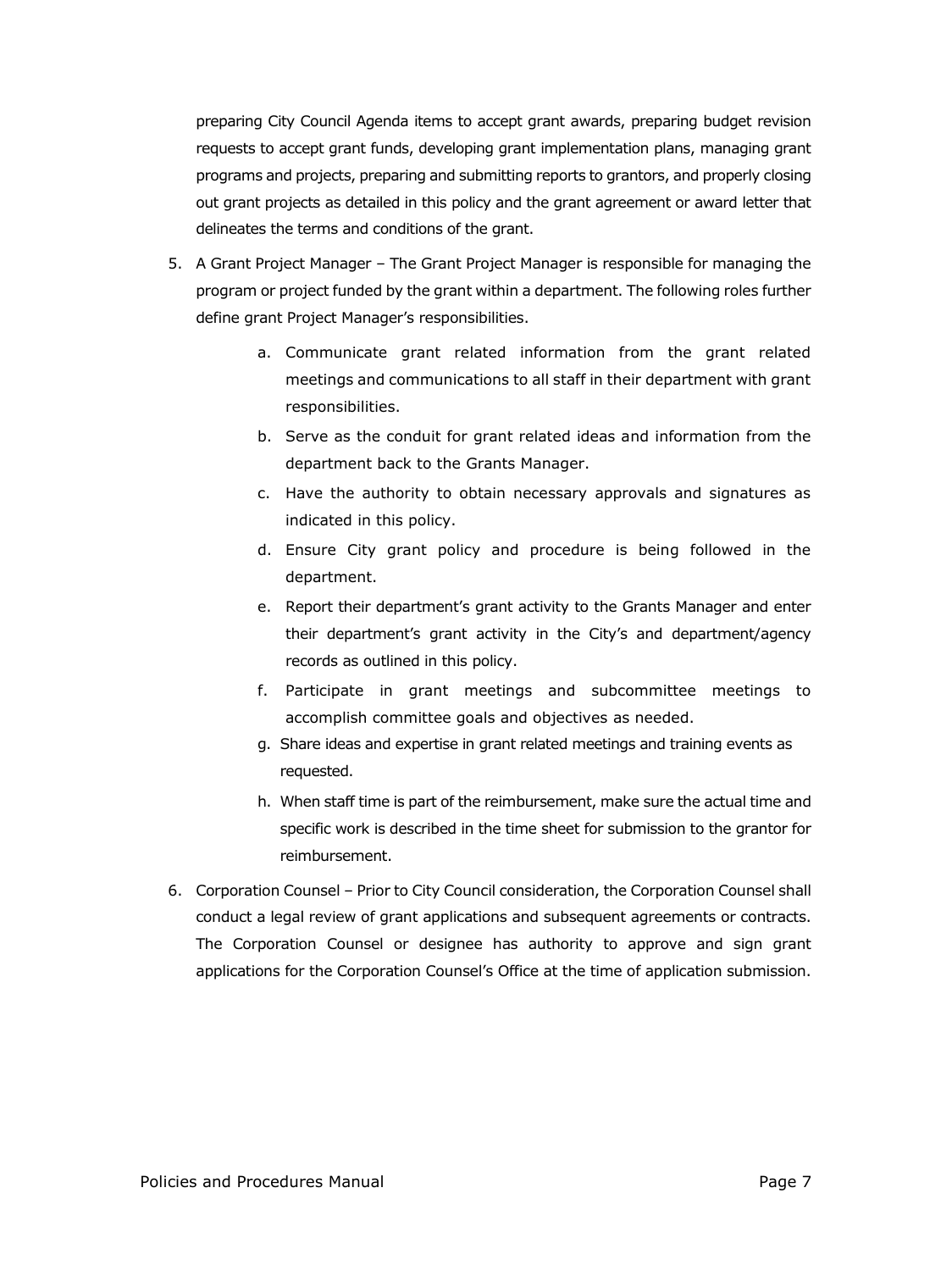- 8. Commissioner or Director The Commissioner or designee has authority to approve and sign grant applications for City operating departments at the time of application submission. In addition, the Commissioner or designee in consultation with the Mayor shall be the final arbiter of which department will submit the application when internal competition for a grant application cannot otherwise be resolved or to obtain approval to submit multiple applications to a grantor.
- 9. Mayor The Mayor has authority to approve and sign grant applications for the City at the time of application submission as well as to sign grant agreements that have been approved by City Council and delivered for signature by the City Clerk. In addition, the Mayor serves as the Chairman of the Urban Renewal Agency.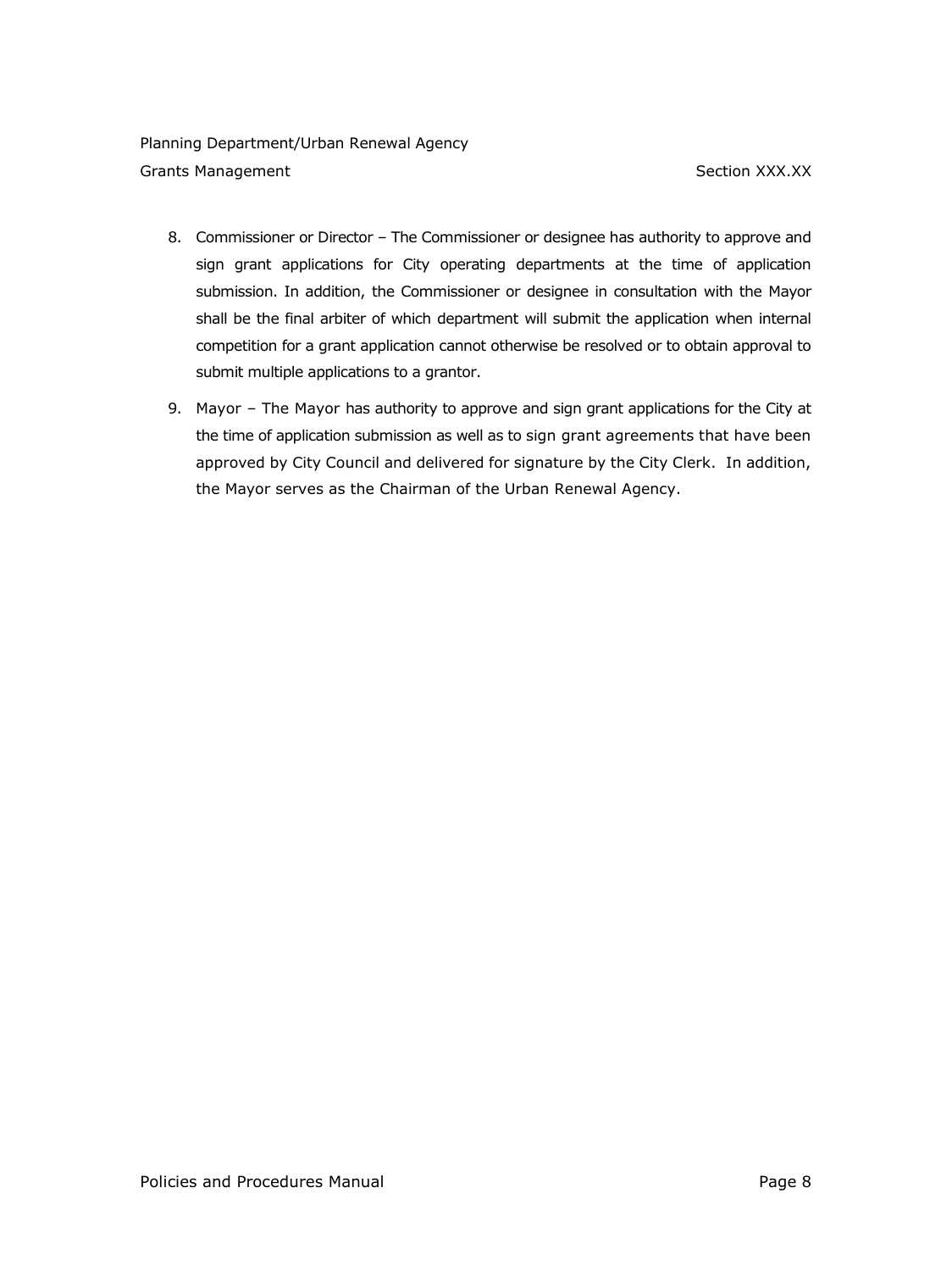Planning Department/Urban Renewal Agency

Grants Management **Section XXX.XX** 

# *D. CONFLICT OF INTEREST*

The purpose of this section is to avoid the appearance, as well as the actuality, of any conflict of interest or breach of trust by an official or employee of the City.

- 1. No officer or employee of the City shall have any interest, financial or otherwise, direct or indirect, or have any arrangement concerning prospective employment that will, or may be reasonably expected to, bias the design, conduct, or reporting of a grant funded project on which he or she is working.
- 2. The Grant Manager for each particular grant funded project shall ensure that in the use of project funds, officials or employees of the City and nongovernmental recipients or subrecipients shall avoid any action that might result in, or create the appearance of:
	- a. Using his or her official position for private gain
	- b. Giving preferential treatment to any person or organization
	- c. Losing complete independence or impartiality
	- d. Making an official decision outside official channels
	- e. Affecting adversely public confidence in the grant funded program in particular and the City in general
	- f. Any violation of this provision is governed by City Ordinances and Ethics Policy.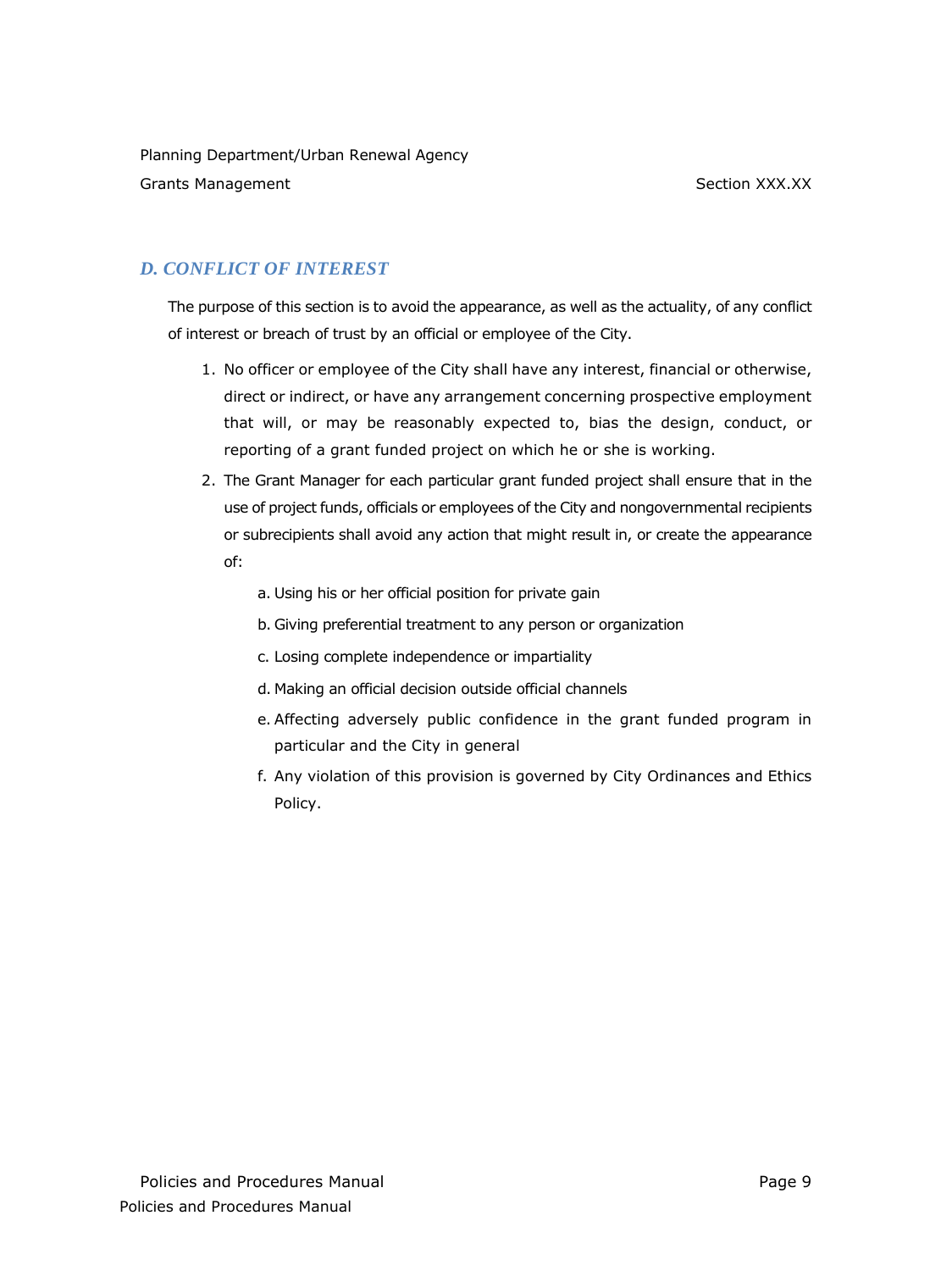# *E. LETTER OF SUPPORT REQUESTS FROM EXTERNAL ORGANIZATIONS*

External organizations frequently seek support from the City for grant applications they intend to submit to a grantor. Requests for such support are often made to department staff or directors who may be unaware of whether other City departments are competing for the same grant opportunity. Additionally, there may be other reasons why it would not be in the City's interests to provide a letter of support.

Letters of support for a grant application prepared by an external entity, and for which the City is not a collaborating partner, shall be coordinated by the Department Director in consultation with Finance Department, Corporation counsel and the department's authorized signatory as defined in Section H before submission to the requesting organization.

- 1. Upon receiving a request from an external organization for a letter of support for a grant application it intends to submit to a grantor, the department must decide whether to support the request.
- 2. The Department Director is responsible for consulting with the department's authorized signatory as defined in Section H, documenting the information and reasoning behind the decision, and for ensuring that no potential liabilities to the City will be incurred as a result of their action.
- 3. If the Department Director decides he/she supports the request and would like to provide a letter of support, he/she must provide the Comptroller with the name, mission and activities of the requesting organization, the name and description of the proposed project, and whether or not there will be future obligations by the City.
- 4. The Comptroller will ensure the City is not in competition or is likely to be in competition for the same grant opportunity by comparing the request to preapplication reporting received from City departments.
- 5. If the City is likely to be in competition with the same grant opportunity, the request for a letter of support shall be denied.
- 6. If approved, the Department Director may supply the appropriate letter of support and provide a copy of the letter to the Grant Manager for recording purposes.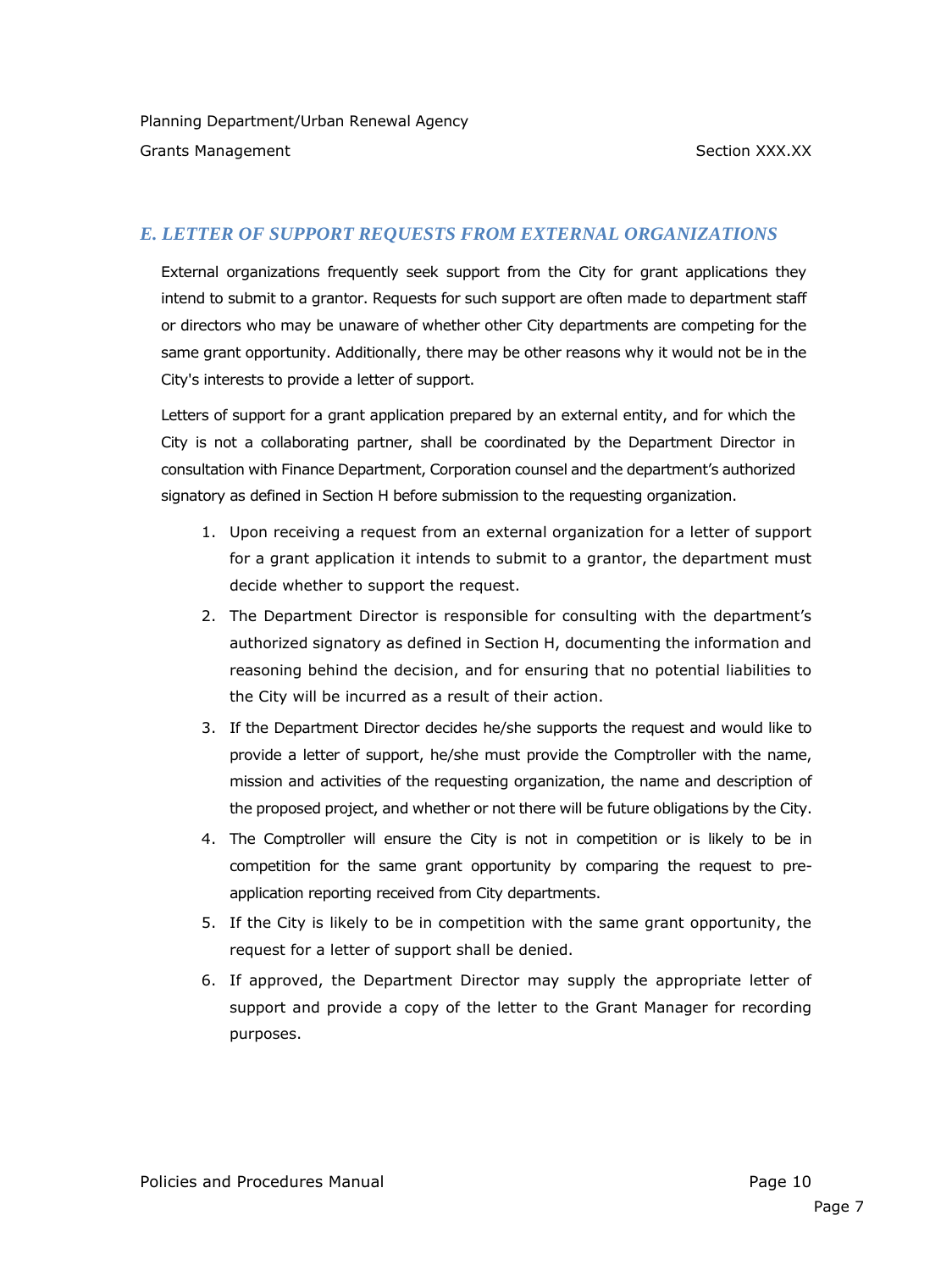# *F. GRANTS MANAGEMENT DATABASE*

This section shall describe the use of the Grants Management Database and establish the responsibilities for entering the required grant related data.

The City's financial accounting system, MUNIS is used as the database.

- 1. All City staff must immediately report all grant activity to the designated Grant Manager. This shall include grants being considered for a program or project (even if not ultimately pursued) and grant applications submitted.
- 2. If another record for the same grant opportunity exists within the same cycle, the Grant Manager must notify the Commissioner/Director applying for the grant.
- 3. If no record of the same grant opportunity exists within the same cycle, the Grant Manager will keep track of the submission.
- 4. Each grant record shall be updated upon any change to the status of the grant and/or the information previously entered.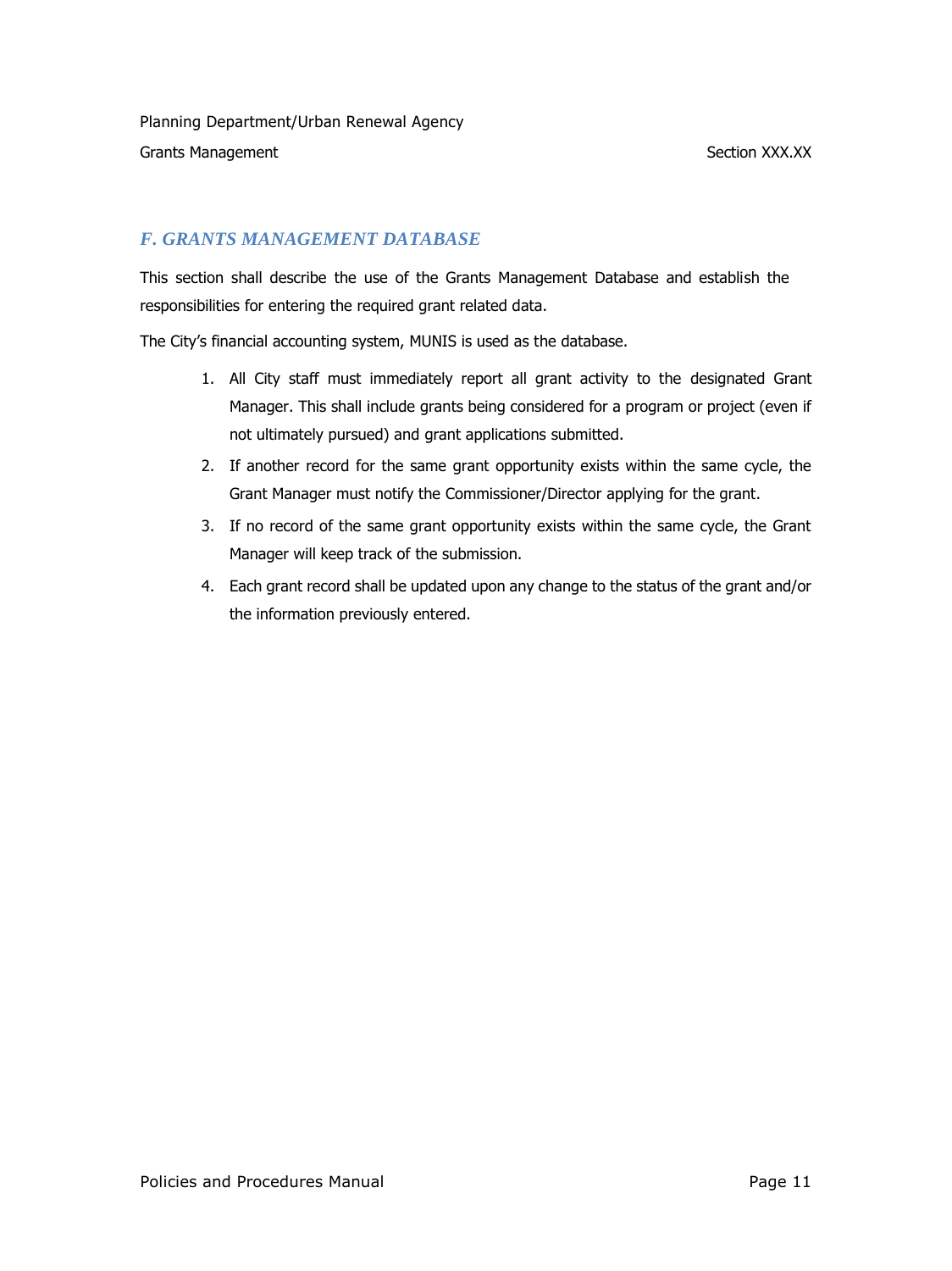# *G. AUTHORIZED WRITTEN SIGNATURE*

The purpose of this section is to identify who may approve and provide authorized written signatures on grant applications and subsequent grant agreements. This shall be done well in advance of grant submission due dates to avoid last minute delays or problems that could cause the grant deadline to be missed.

- 1. This written signature authority is different from the electronic signature authority granted to specific individuals in departments for the purposes of submitting an online grant application or quarterly reports.
- 2. There are four authorized signers: Commissioner/Director, Comptroller, Corporation counsel, and the Mayor.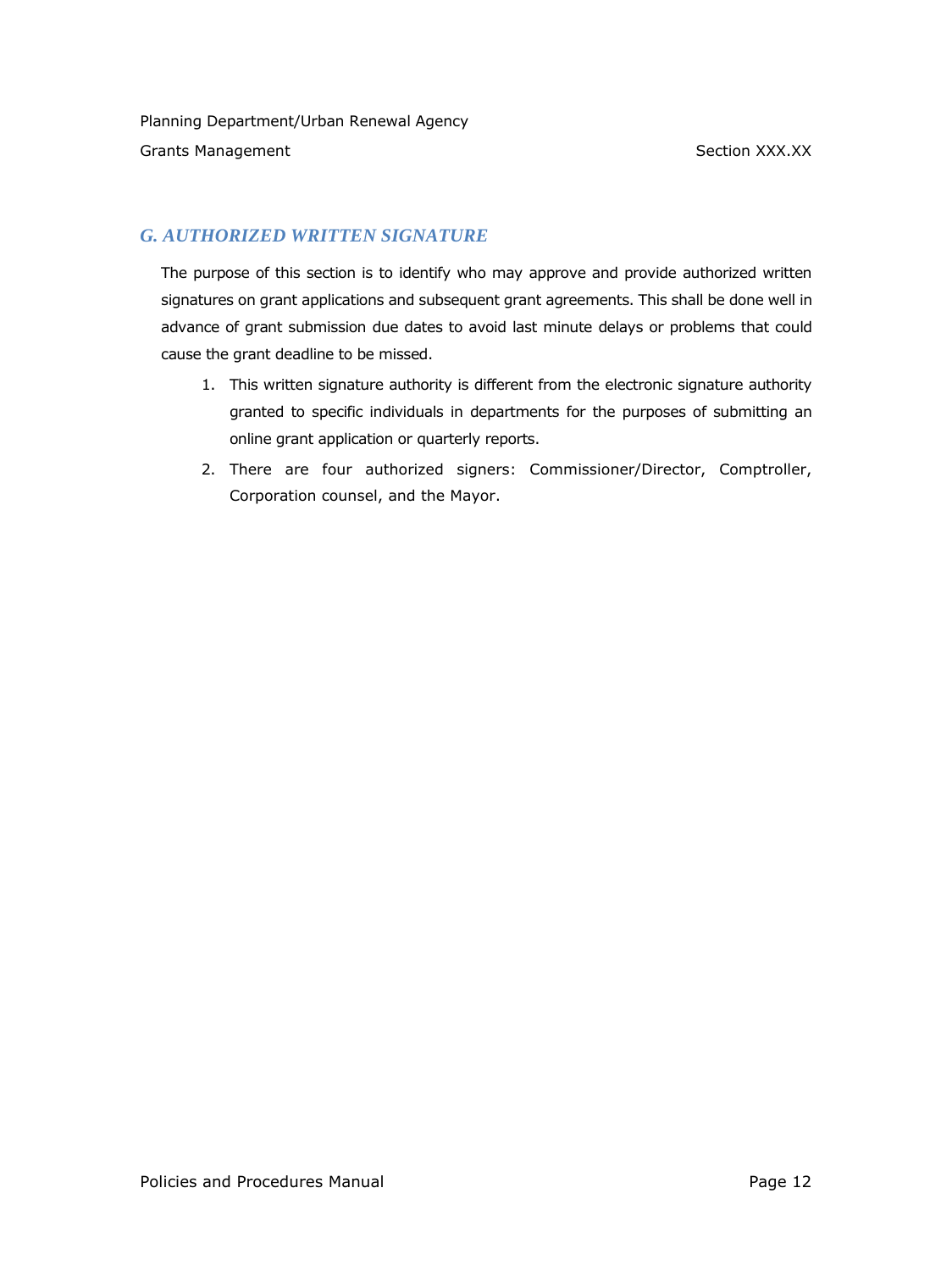# *H. AUTHORIZED ELECTRONIC SIGNATURE*

Many federal and state grant programs have the requirement or option of submitting grant applications and reporting through the internet. The purpose of this section is to identify the procedure to provide authorized electronic signatures.

- 1. All grant applications submitted through the internet shall comply with the standard policies and procedures for submission of grant applications as described in this policy.
- 2. The individual submitting the grant must be designated as an authorized electronic signatory by his/her Department Director.
- 3. The Department Director shall send an email to the Grants Manager requesting and/or notifying authorized electronic signature status for each designated staff person he/she selects. This shall be done well in advance of grant submission due dates to avoid last minute delays or problems that could cause the grant deadline to be missed.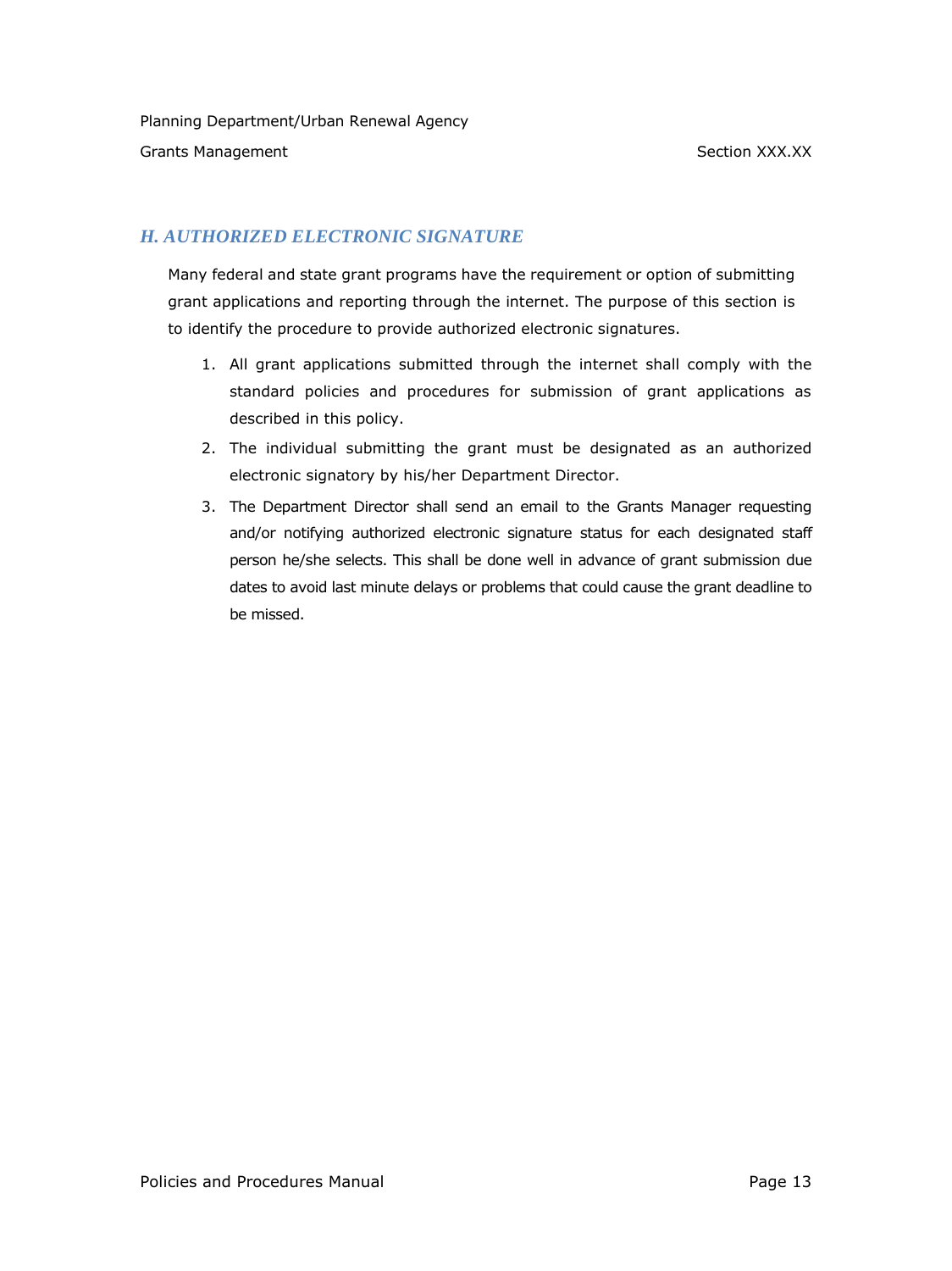# *I. D-U-N-S NUMBER*

Dun & Bradstreet (D&B) issues a D-U-N-S Number, a unique nine digit identification number that is required to apply for US Federal government contracts or grants.

- 1. The Finance Department has the sole responsibility of obtaining and managing D-U-N-S numbers for the City of Mount Vernon from the federal government's Central Contractor Registry.
- 2. A responsible department or Grant Manager may obtain the City of Mount Vernon's D-U-N-S number from the Comptroller.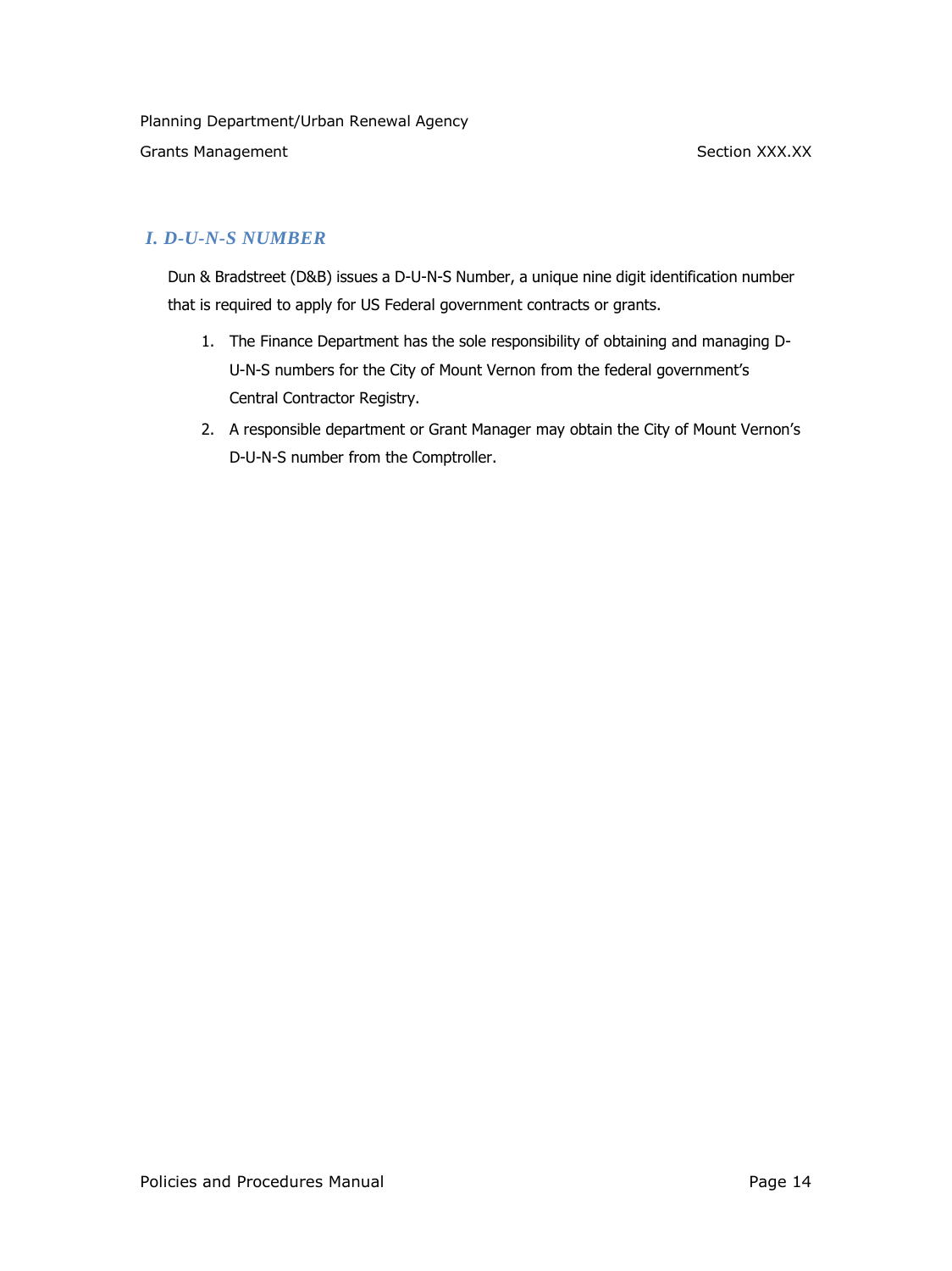# *J. GRANT SEEKING PROCESS*

Individual departments throughout the city have the authority to identify and apply for grants. However, the Grants Manager has to be notified when a grant has been identified. The Comptroller has periodic meetings where grant application status is discussed. If there are two or more departments applying for the same grant, then the one with greater chance of succeeding will proceed. The department applying for the grant verifies the eligibility of the project before the grant is submitted to the grantor. They will also ensure that in order to carry out the full objectives of the grant, no additional funding will be required. If there is an additional financial obligation, then the department must consult with the Comptroller and determine how to meet that future financial commitment. As a policy, the City does not apply for grants that need financial commitment beyond the grant period.

Project managers are responsible for their grants including all the necessary accounting and financial reports. These reports are used to prepare the monthly report that the Grants Manager submits to the Comptroller and City Council for review. This report shows the year-to-date activities, revenues and expenditures. Additionally, a report showing anticipated amounts to be spent and received over the next few weeks is also submitted.

The grant seeking process has three components: (1) the development of a departmental grant seeking plan (2) pre-application assessment and review and (3) application submission.

1. Grant Seeking Plan: This plan promotes a strategic approach to grant seeking, to enhance the City's ability to coordinate grant activity on a Citywide basis and provide an annual overview of department-level needs that have the potential for being met through grant funding. The Grant Manager sends to project managers the list of grants received and grants found at [grants.gov](http://grants.gov/) for possible grant application. The City is constantly look for grants and when awarded the grant process is started. However, at the beginning of the budget season; each department prepares a wish list and prioritizes capital projects that need funding. This list is sent to the budget staff assigned to capital projects for inclusion in the new fiscal year's capital improvement project budget.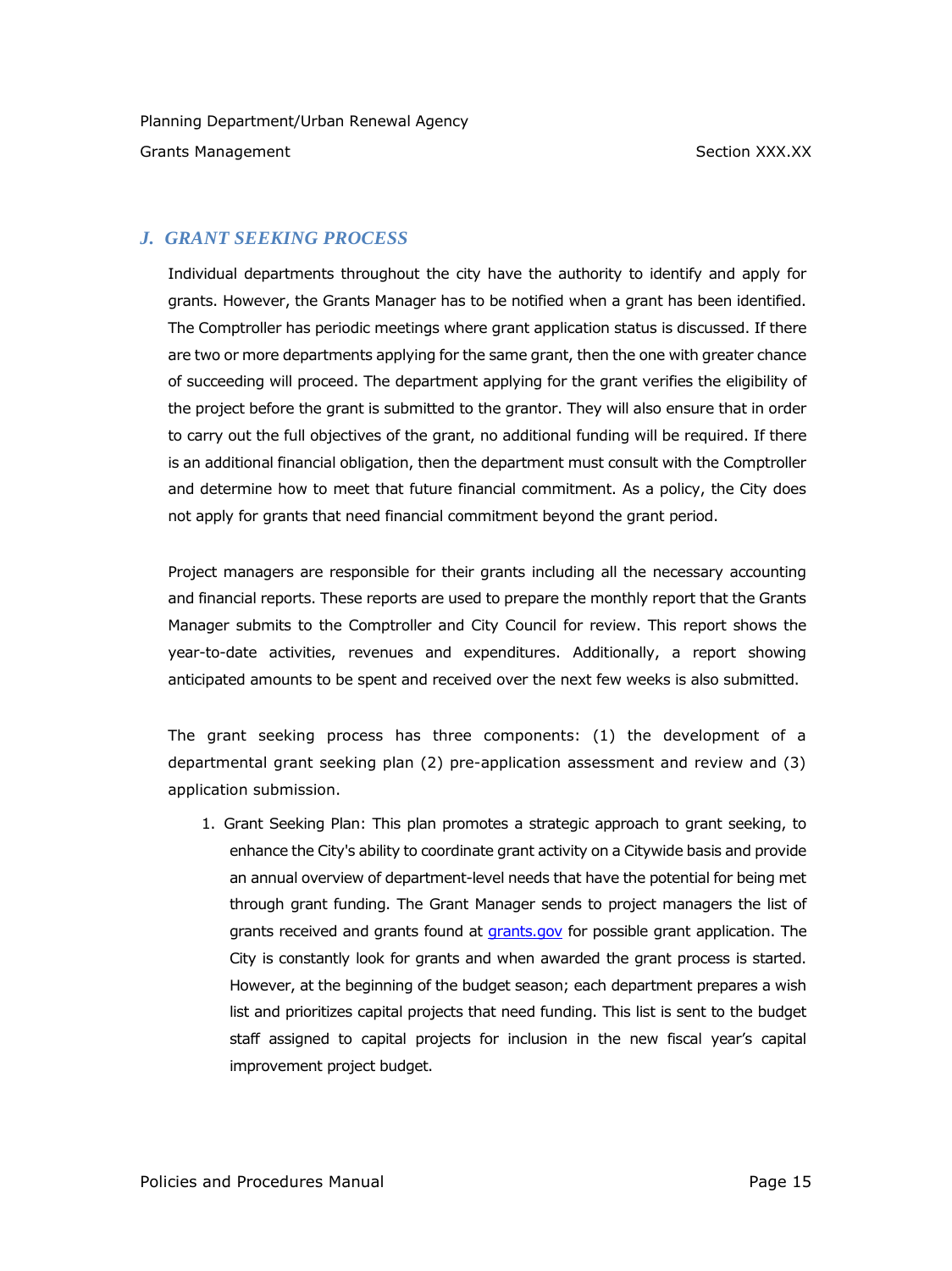Planning Department/Urban Renewal Agency

Grants Management Section XXX.XX

2. Pre-Application Assessment & Review: This assessment encourages the pursuit of grant opportunities that support the City's strategic priorities, while ensuring that possible costs to the City are identified and considered as early as possible.

Pre-application assessment shall be done well in advance of grant submission due dates to avoid last minute delays or problems that could cause the grant deadline to be missed.

- a. Pre-Application Assessment
	- (1) Financial
		- $\Box$  Total anticipated project cost, any match requirements and sources

 $\Box$  Program income considerations

 $\Box$  Staffing requirements (including salary and benefits increases for

multi-year grants). Force labor, including salary rate must be

submitted during application stage and approved by the grantor.

 $\Box$  Documentation of a clear continuation plan. It is required that departments develop continuation plans (plans for sustaining grant funded programs if funding is reduced or terminated) prior to applying for grants, which reflect the potential for loss of funding and the subsequent loss of grant funded positions or program components. Departments must plan responsibly for either termination or reduction of the program or seek to secure alternative sources of funding. Identify the source of matching fund if required, including the complete account string.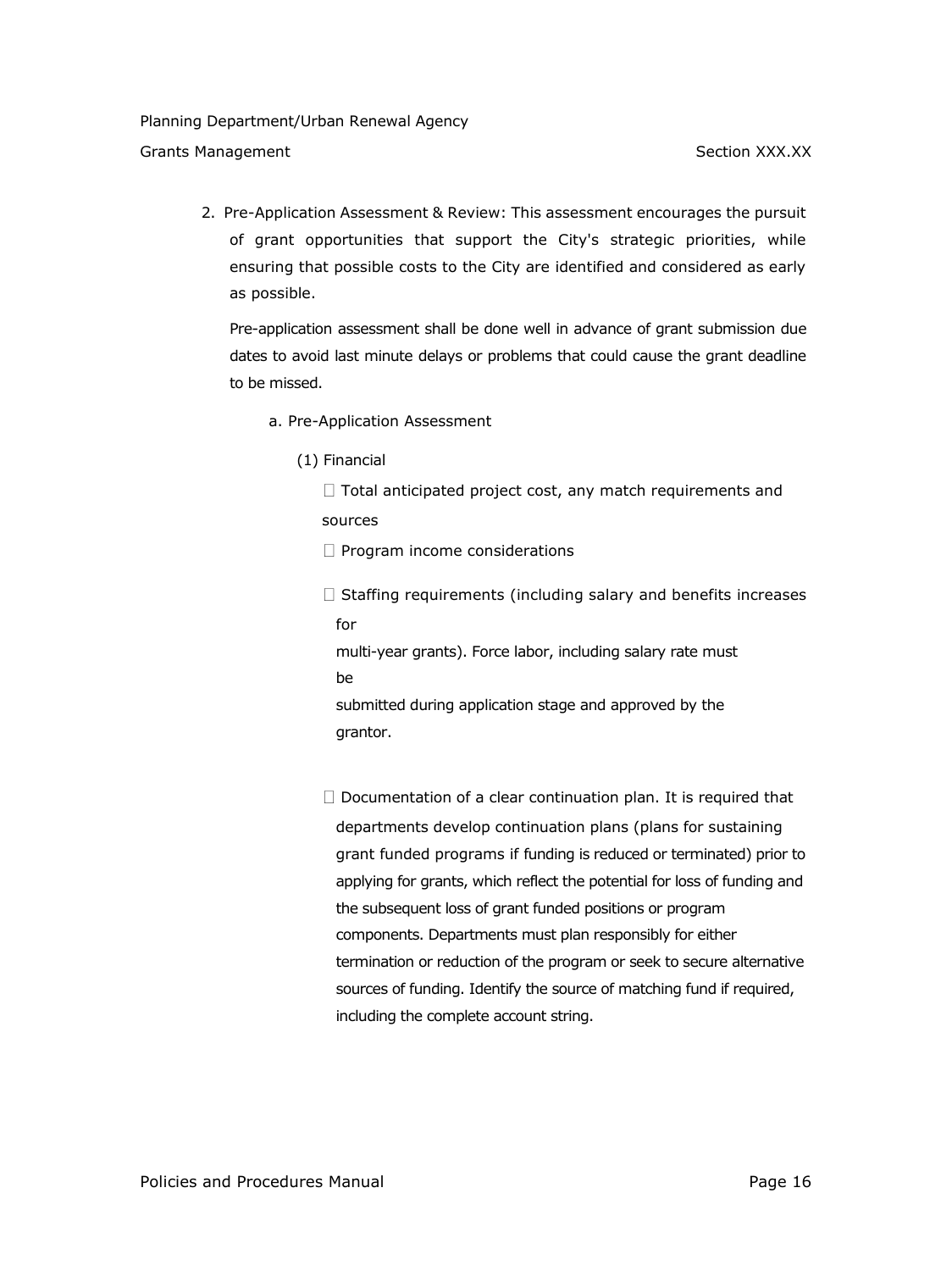- (2) Programmatic
	- □ Alignment with City's strategic priorities and/or department's business plan
	- $\Box$  Provision or expansion of services to address critical needs
	- $\Box$  Department's capacity to administer the financial and administrative aspects of the grant
- 3. Application Submission: This procedure ensures that each grant application submitted by or on behalf of the City is aligned with an established City priority, meets the City's expectations of document quality, has matching funds available if required by grantor, and that the means for continuation of the project or program after the grant period ends has been given realistic consideration. The department submitting the grant application is responsible for ensuring that pre-application assessment factors noted above have been evaluated and completed prior to submission.
	- a. Approval to submit a grant application shall be obtained as follows: (1) Department Director (2) Comptroller (3) Mayor; and (4) City Council Approval as required by the grantor at the time of submission.
	- b. The department is responsible for obtaining required authorized written signature at the time of application submission and for submitting the grant application to the grantor by the grant application due date. Grant applications must be clearly labeled at each location that requires a signature with a "sign here" label.
	- c. The department shall prepare a council agenda item for City Council approval to submit a grant application if required by the grantor at the time of submission.

#### **The Grant Process for HUD-Funded Grants**

Under the conditions put forth by HUD on approvals and disbursements of HUD program grants, the City must undertake the following process unique to HUD-funded activities: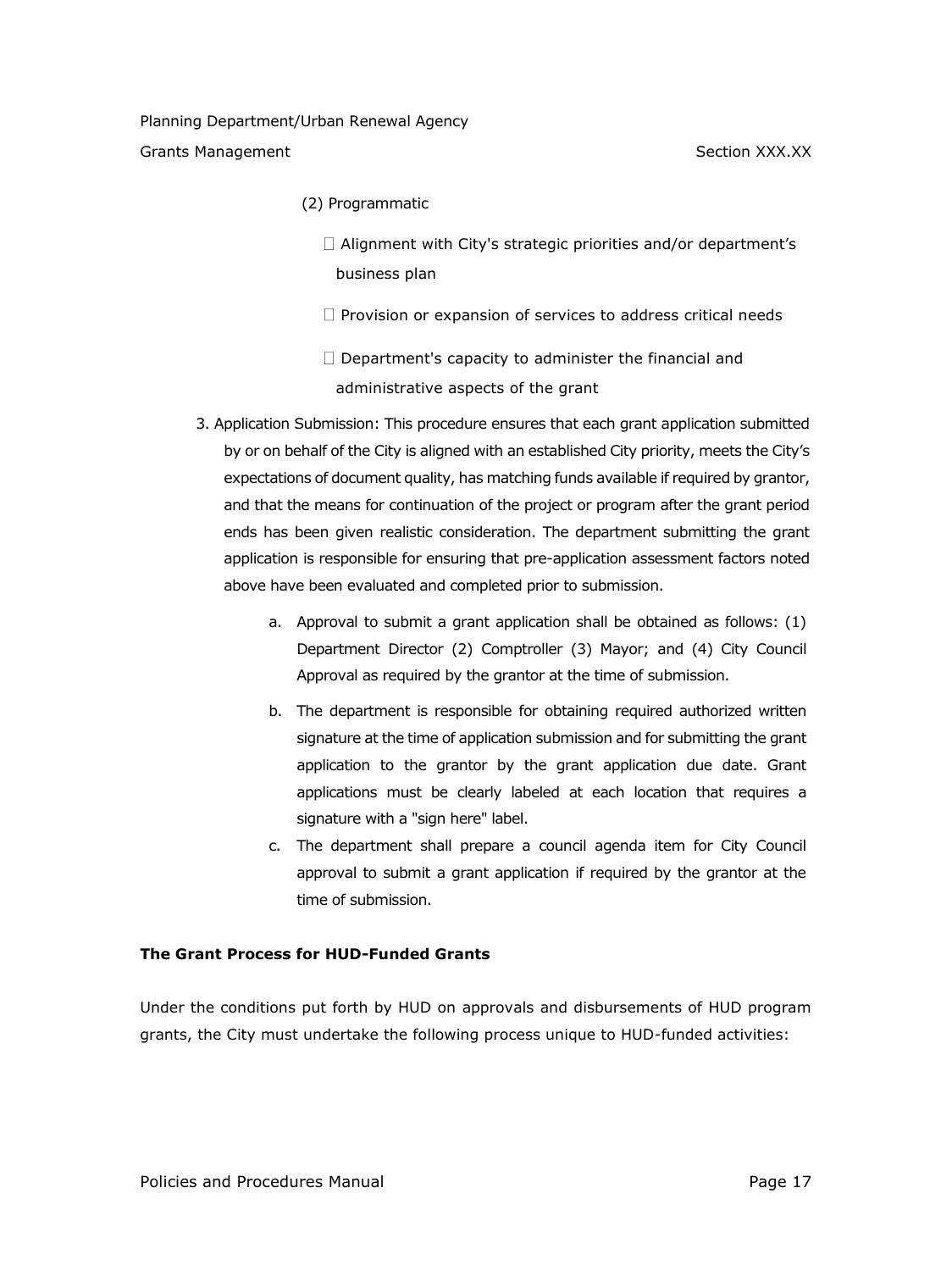The grant making process for CDBG/HOME includes (1) creation of an Annual Action Plan; (2) Request for Proposals and (3) application review and funding recommendation.

#### 1. **Annual Action Plan**

The City follows a five-year Consolidated Plan for use of all HUD formula grants. This plan describes community needs, goals, strategies and priorities. It also sets up the development of an Annual Action Plan that guides the selection of projects and activities under the CDBG/HOME grants.

The Annual Action Plan promotes a strategic approach to the use of HUD grants and enhances the City's ability to coordinate grant activity on a City-wide basis and provide an annual overview of department-level needs that have the potential for being met through grant funding. The Annual Action Plan covers the period beginning July 1 and ending June 30.

## 2. **Request for Proposals (RFP)**

The City will determine what projects and activities it undertakes in response to community needs through a variety of means. These include the issuance of a Request for Proposals (RFP), designation of subrecipients to carry out activities and/or other decisions duly made by the City's leadership. The RFP method of selecting projects includes the following steps. (See APPENDIX I Request for Proposals.):

- $\Box$  Urban Renewal Agency Executive Director, approval of RFP
- $\Box$  Newspaper Notice announcing RFP release, availability and technical assistance
- $\Box$  Selection of citizen review panel
- $\Box$  Conduct technical assistance workshop
- $\Box$  Review comments sent via email
- $\Box$  Use of evaluation forms to review submittals (proposals)
- $\Box$  Receipt of proposals in response to RFP
- $\Box$  Log-in of received proposals
- $\Box$  Citizen Review panel scores the submittals
- $\Box$  Debrief with applicants not awarded HUD grant funds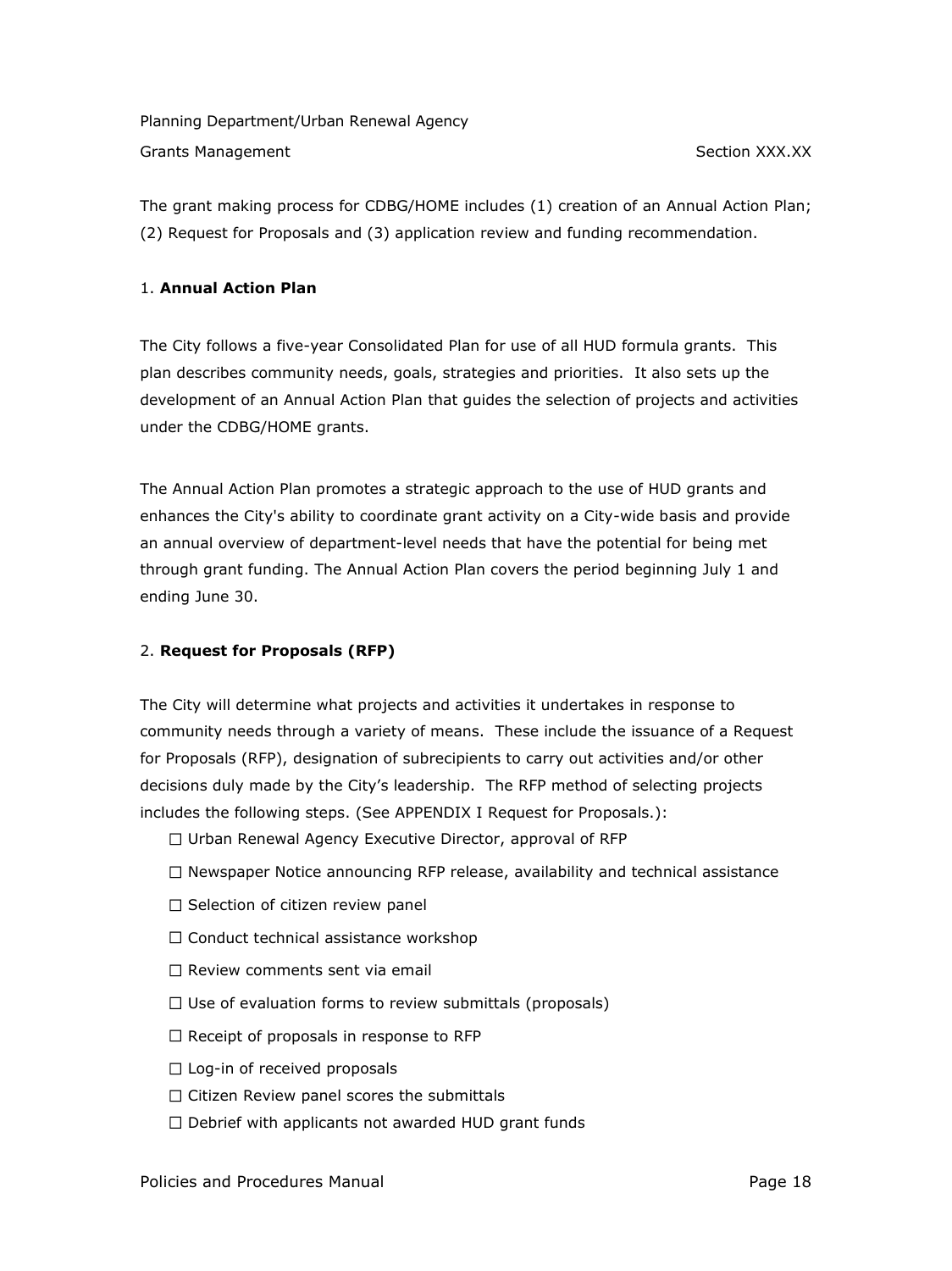## 3. **Application Assessment & Review**

The application assessment and review process includes steps to ensure that the public is notified of potential projects per regulatory guidelines, that recommendations are made are in accordance with eligible uses of grant funds, and that the successful projects are in-line with the goals set forth in the Consolidated Plan.

Upon receipt of proposals, staff will review applications for responsiveness to the RFP, program eligibility, completeness, timely submission, etc. These factors are threshold standards that must be met before evaluation of the proposals and further consideration by the City. Applications that satisfy those standards, will be evaluated against objective selection criteria in categories that favor selection of solid projects that may be administered within a limited budget. (Applicants whose proposals do not meet the threshold standards will be notified as such.)

Categories of selection criteria for those proposals that undergo full review are as follows:

- 1. Conformity to Consolidated Plan
- 2. Organizational Capacity and Experience
- 3. Evidence of Need for Service
- 4. Statement of Work/Scope of Services
- 5. Bonus Points Collaborative Proposals

After staff screens applications, an objective review panel evaluates the proposals against the selection criteria. The review panel may be composed of subject experts from other City Departments, other jurisdictions, nonprofits, philanthropy or academia. The subject matter experts are selected for their history and experience designing, implementing or evaluating similar projects. Each year the panel's composition changes given that their participation is voluntary and out of professional courtesy.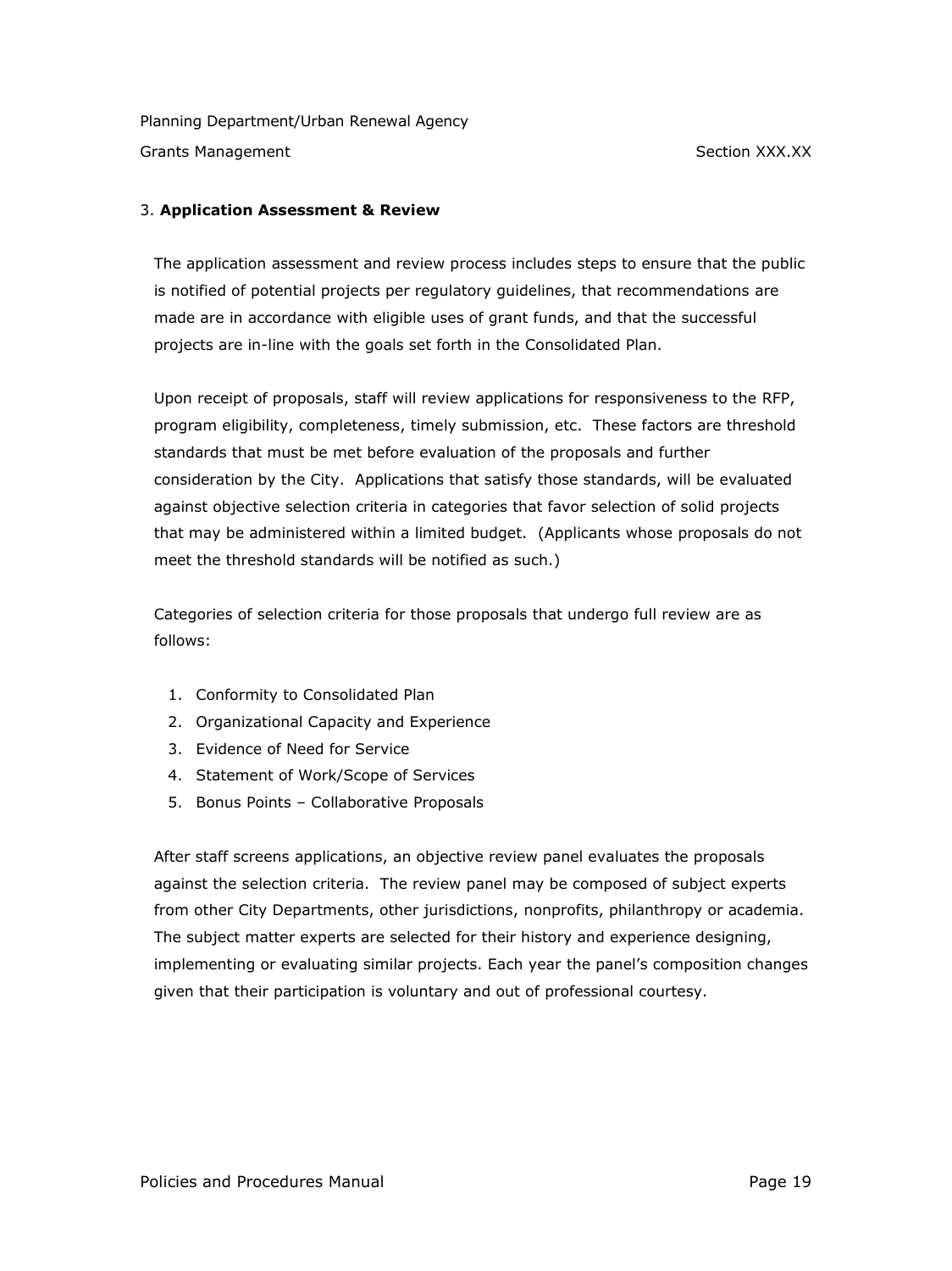Because it is necessary that the evaluation of applications be fully documented, the City will use an evaluation form that enables the staff and review panel to record their assessment of each proposal. This form appears as APPENDIX II Application Evaluation Review Form.

The steps in the process and the timeline are as follows:

- $\Box$  Post notices of public hearings #1, #2 and #3
- $\Box$  Create inventory of all submitted proposals

 $\Box$  Complete inventory indicating proposals that are disqualified for not meeting minimum requirements/threshold

- $\square$  Distribute proposals to review panel
- $\Box$  Hold public hearing #1 and recommendation meeting at CDC in February
- $\Box$  Present formal recommendations to CDC in March.
- $\Box$  Present recommendations to City Council in April public hearing #2
- $\square$  Submit Annual Plan to HUD in May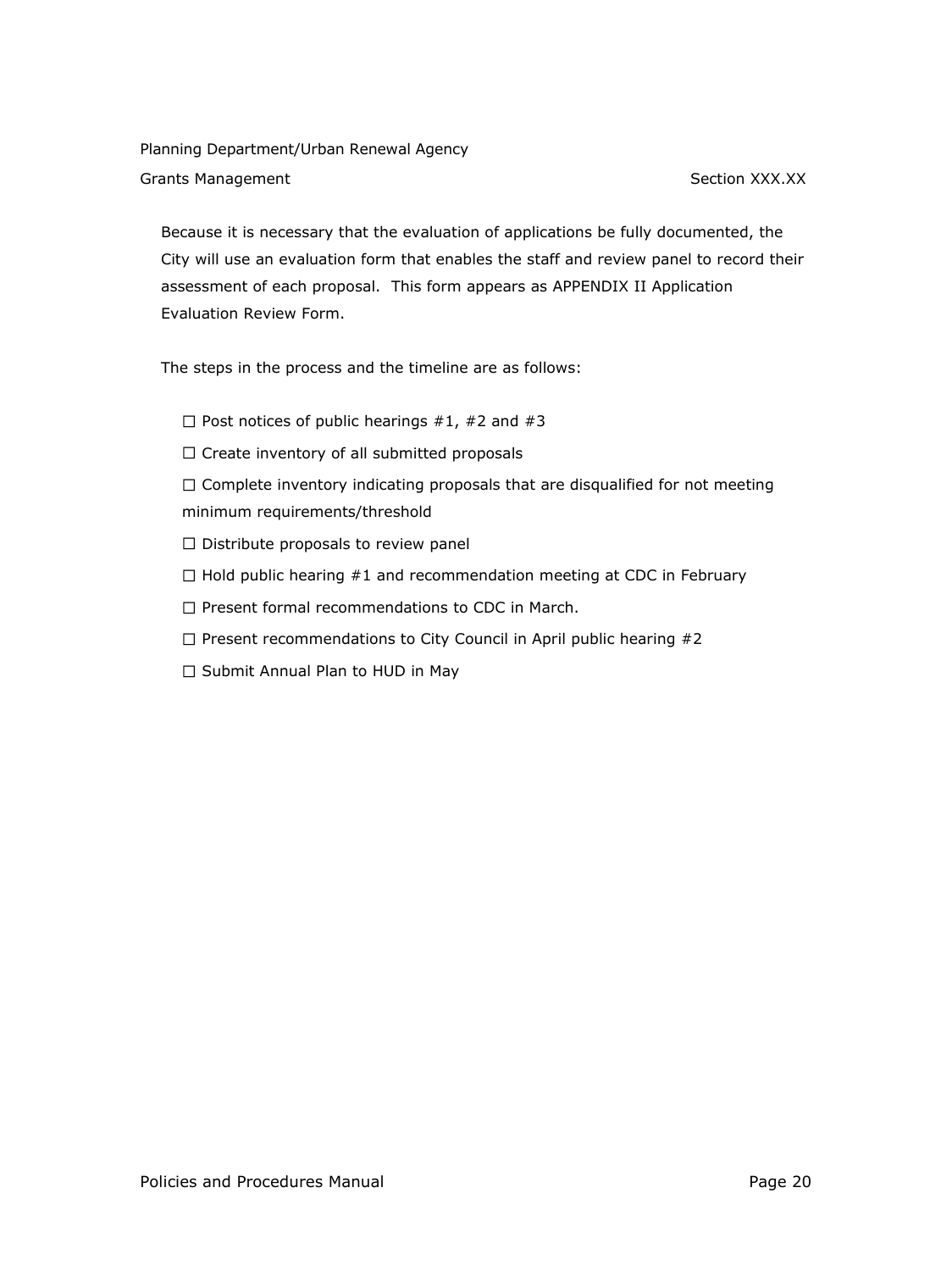# *K. AWARD NOTIFICATION, REVIEW AND ACCEPTANCE*

Grant agreements and subrecipient agreements are legal contracts. It is the City's responsibility to carry out the project and/or activities associated with a grant to accomplish its objectives, while adhering to all of the terms and conditions prescribed by the grantor. Failure to do so increases the City's exposure to legal liability and compromises current and future grant funding. Therefore, the City carries a significant legal and ethical responsibility when accepting grant funding. The award notification, review and acceptance process has two components: (1) award notification and review and (2) City Council approval to accept the award.

- 1. Award Notification & Review Procedure
	- a. All departments that receive a grant award shall date stamp, duplicate, and forward a copy of the award notification, the grant agreement or contract, and any memoranda of understanding to the Grants Manager within two days of receipt.
	- b. The department is responsible for reviewing the grant award and ensuring that legal review and City Council approval to accept the award is completed by the date required by the grantor for full execution.
	- c. In the event that funds awarded by the granting entity are reduced from those requested in the original grant application, or factors previously evaluated at the time of application have changed, the department must ensure that the goals, objectives and evaluative components of the grant can still be accomplished within the prescribed timeframe set by the grantor.
	- d. If award terms need to be amended before the grant award can be accepted, the department must negotiate with the grantor and obtain changes to the grant award in writing.
		- 1. If the award terms are negotiated to the department's satisfaction, the department must request that the grantor provide the changes in writing. When the changes have been received in writing from the grantor, the department must submit the grant agreement or contract, any memoranda of understanding and written changes from the grantor to the Grants Manager within two business days of receipt.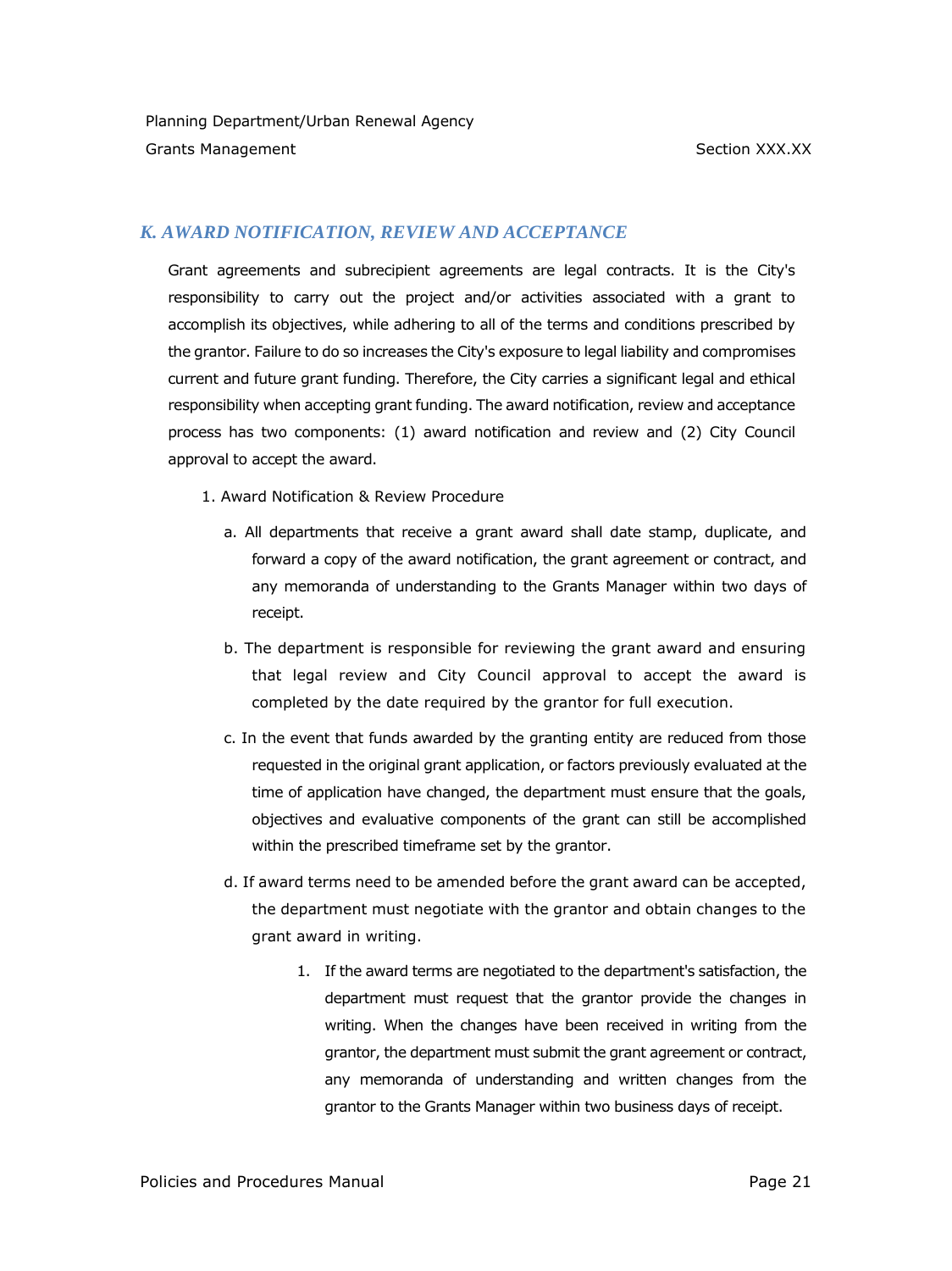- 2. If the award terms cannot be negotiated to the department's satisfaction, the Department Director from the recipient department must prepare a letter to the granting entity declining the award, and provide a copy of the letter to the Grants Manager, Comptroller. The letter should express the City's regret in declining the award and clearly articulate the specific reason(s) the award is being declined.
	- e. The Corporation counsel shall conduct a legal review of the Grant Agreement to assess whether the terms and conditions of the agreement are legally enforceable and ensure the City's interests are protected prior to the department's submission of a council agenda item to accept grant funds.
		- 1. If the legal review identifies any potential legal issues stemming from the terms and conditions of the agreement, the submitting department must contact the granting entity and seek to resolve the issue.
		- 2. If a resolution cannot be reached, the submitting department must prepare a letter to the granting entity to decline the award and provide a copy of the letter to the Grants Manager and the Comptroller.
		- 3. If the legal review identifies no potential legal issues stemming from the terms and conditions of the agreement, the department may submit a council agenda item to accept grant funds.
	- f. The Grants Manager and Department Project Manager must ensure the grant record in the Grants Management Database is updated and complete at the time of award.
- 2. Council Approval to Accept Award Procedure

The purpose of this section is to ensure that acceptance of each award granted to the City is formally authorized by City Council. The department receiving the grant award must prepare a City Council agenda item and fiscal impact statement and submit it for council approval before any funds from the granting entity are appropriated or expended. The agenda item must be accompanied by the award letter, grant agreement and any other required documentation.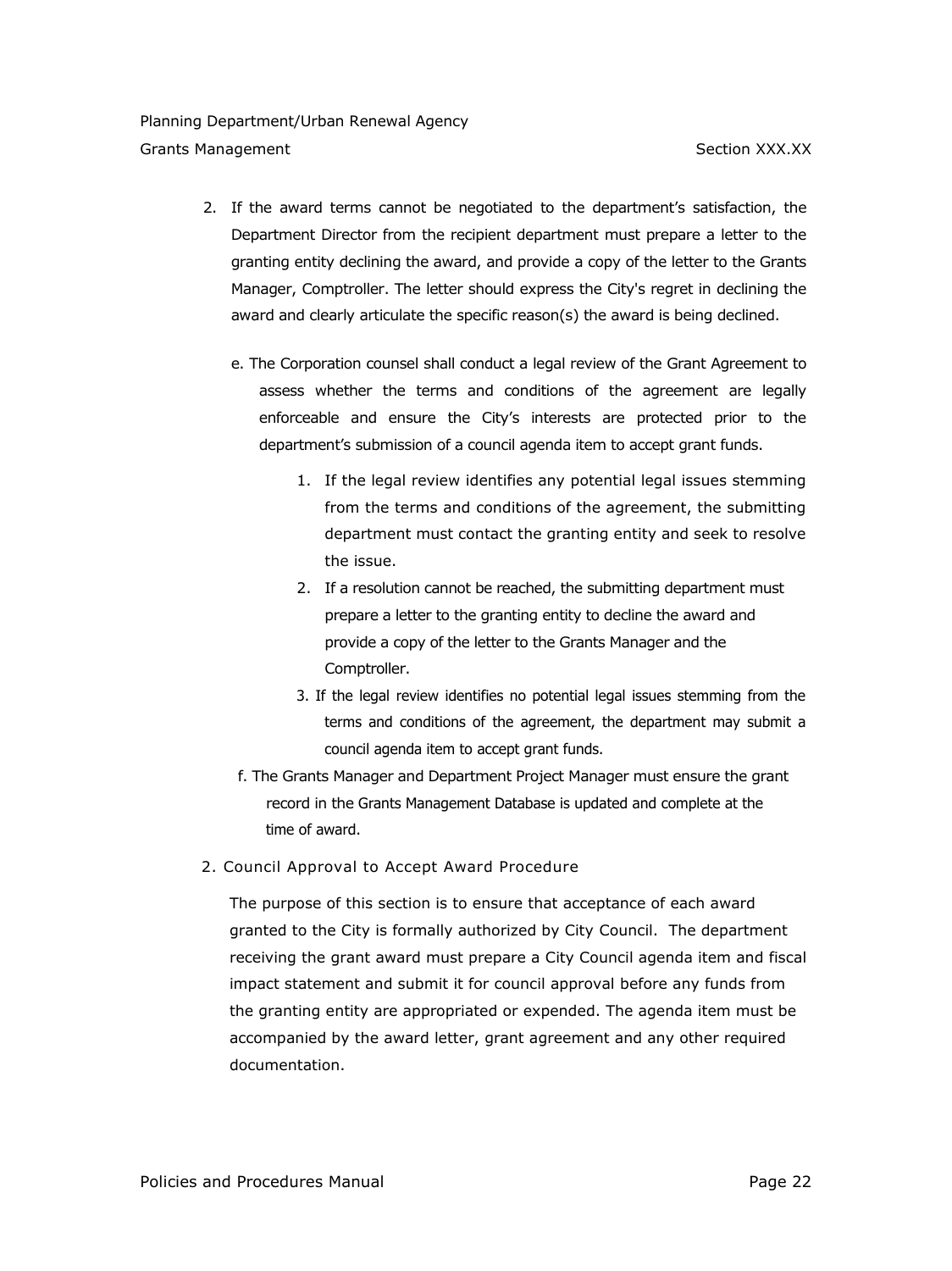- a. The department must prepare and submit a budget revision request to the Office of the Comptroller to add the grant award to the department's budget. The fund and project into which the grant funds are to reside must be clearly stated.
- b. The department must ensure the City Clerk has the required amount of original grant awards ready for the Mayor's signature. Grant awards must be clearly labeled at each location that requires a signature with a "sign here" label.
- c. Once City Council has approved the grant award, the recipient department shall notify the Grants Manager of the Council's action and ensure the City Clerk has obtained the Mayor's signature as required.
- d. The department is responsible for submitting the grant award(s) to the grantor by the grant award due date.
- e. The department must provide an original of the fully executed grant agreement to the City Clerk's Office and Grants Manager when the fully executed grant award is returned to the City by the grantor.

The grant information form which identifies specific details regarding the grant must be completed and submitted to the Grants Manager. The following must accompany the grant information form:

- 1. Grant application
- 2. Award letter
- 3. Grant agreement
- 4. City Council Resolution
- 5. Staff Report

The Grants Manager will create the project number and link it to the org and object as identified in the grant information form.

Once approved, the Grant Agreement is forwarded to the Office of the Comptroller to recognize the Special Revenue in the City's financial accounting system.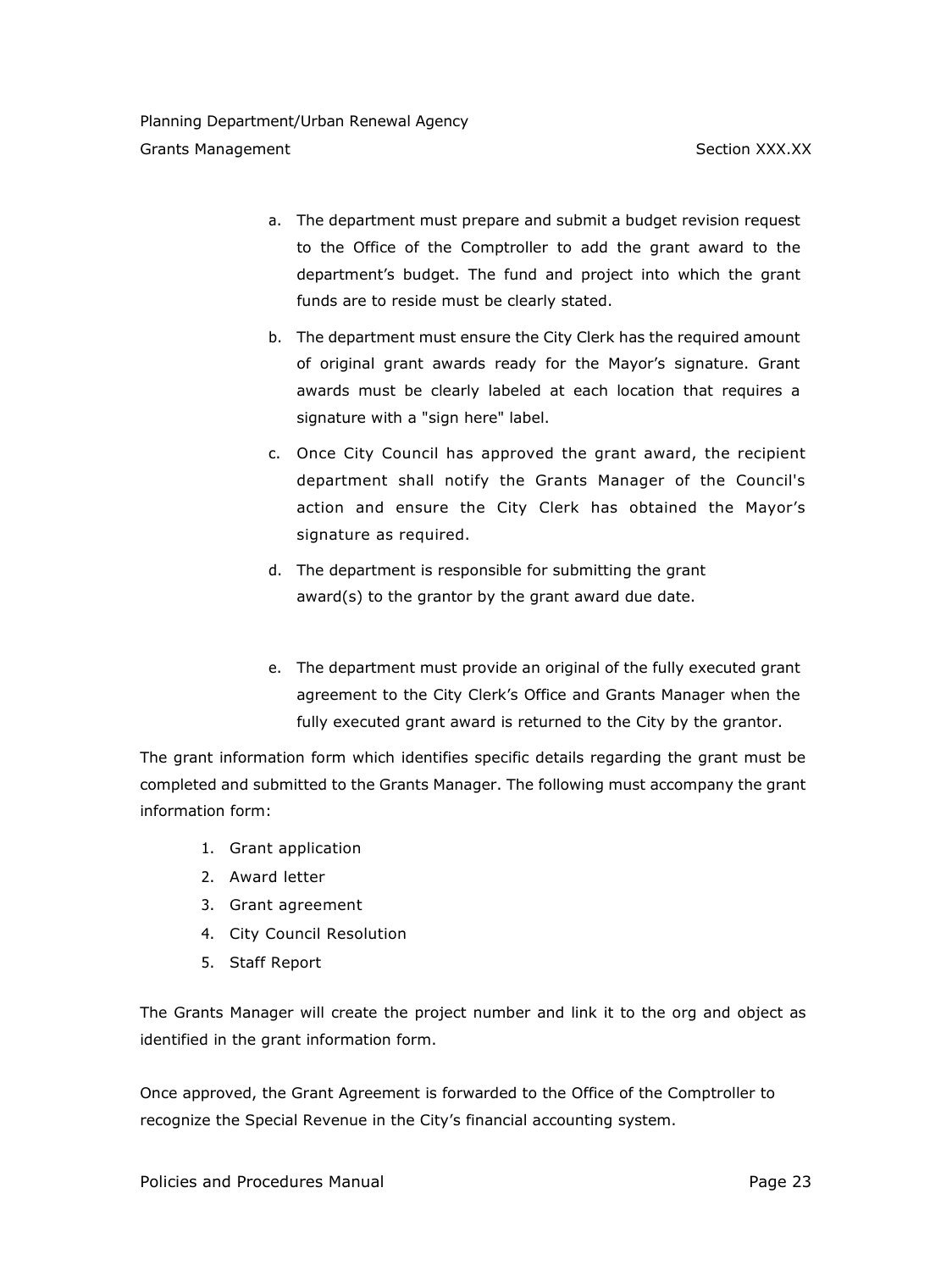# *L. BUDGET PREPARATION/AMENDMENT*

The purpose of this section is to describe how the budget is prepared to reflect the various sources and uses of funds coming to the City in a given year. It also describes how the funds are recorded and what is done in the event of a budget amendment. This section refers to the City's budget preparation where an in-depth description of budgeting policies and procedures can be found.

# **The Budget Cycle and Recording Sources and Uses**

The budget cycle begins January 1, and the budget for the next fiscal year is adopted by the City Council annually. Proposed budgets for subsequent years are prepared for planning purposes and are approved in concept.

At the beginning of the budget cycle, grants that the City will receive in the fiscal year are identified and are included as expected Special Revenue where they will be spent prior to being incorporated into the budget, each awarded grant is given a specific project number linked to a revenue and expenditure objects that is called an account string. This account string identifies to which department the grant will be allocated. Total grant expenses to be incurred must always equal total grant revenues to be received. If not, then the match must be identified, including the full account string.

For the detailed budgeting process, please refer to the Budget Policy.

# **City of Mount Vernon Budget Policy**

The Board of Estimate and Contract no later than November 23 will hold a public hearing to complete and adopt an itemized statement in writing of the itemized revenue and expenditure of the City for the ensuring fiscal year.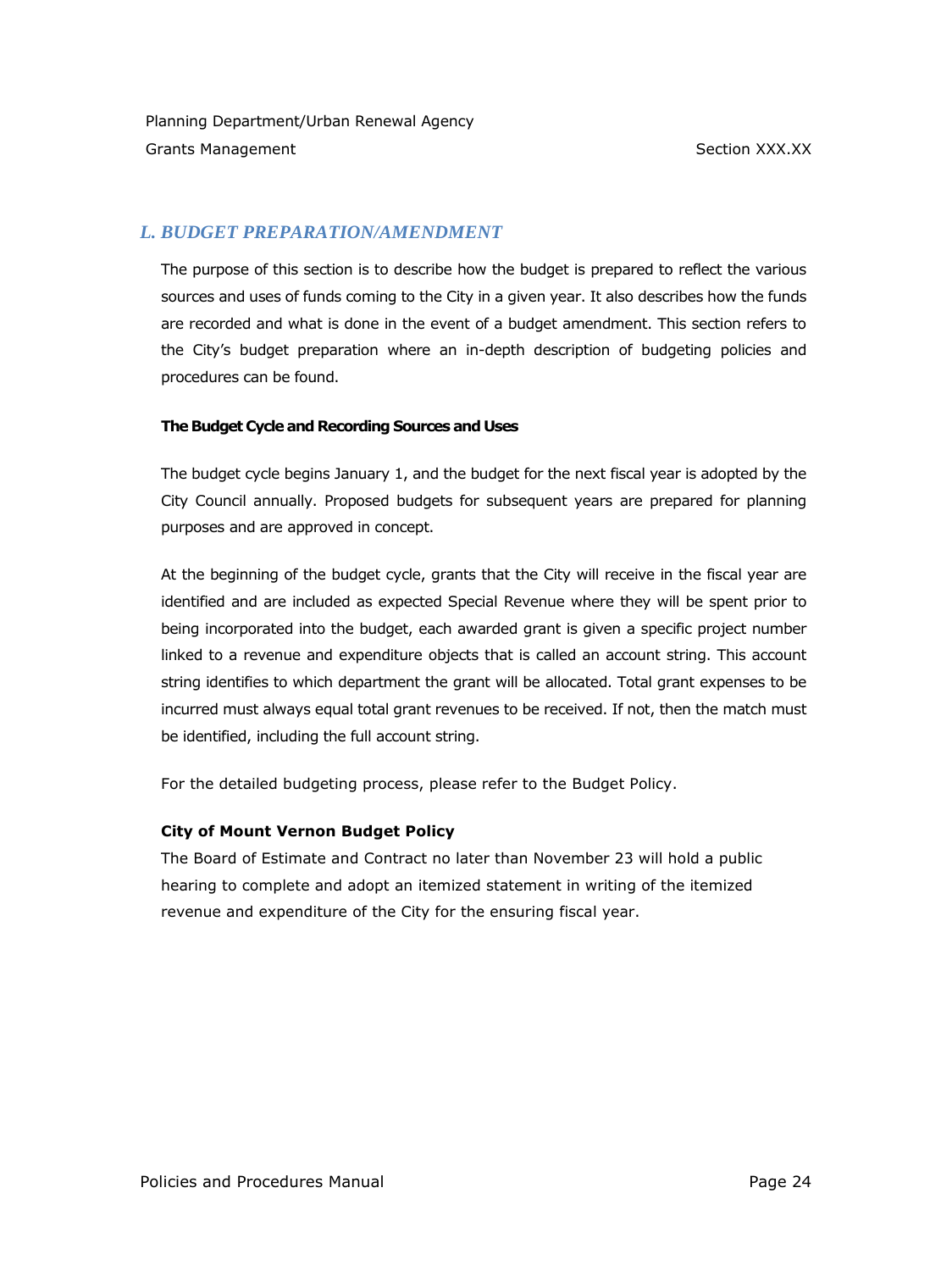A public hearing notice and proposed estimate is published in the official City newspaper no later than October  $25<sup>th</sup>$ . Copies of the proposed estimate is available for the public to review in the City Clerk's office. Once the annual estimate is adopted by the Board of Estimate and Contract, it is submitted to the City Council by filing with the City Clerk. The City Council convenes to consider the estimate. The City Council will hold public hearings to receive input from the community. The City Council adopts an estimate by December 5<sup>th</sup>. Upon request of the City Council, Commissioners shall be required to attend meetings of the City Council or any committee thereof, in relation to the proposed appropriations in the annual estimate for the department.

#### **Budget Amendments**

The budget is a flexible document that provides a comprehensive framework of resource allocations for implementation of the City's goals, priorities and program activities for the fiscal year. Amendments to the budget may be made throughout the fiscal year. A mid-year budget review is conducted and presented to the City Council in January. Appropriations of new monies or transfers between funds require formal action through City Council resolution. Transfers between division/accounts may be made at the administrative level. These transfers can be authorized by the Comptroller, or Department Directors, depending on the nature of the transfer.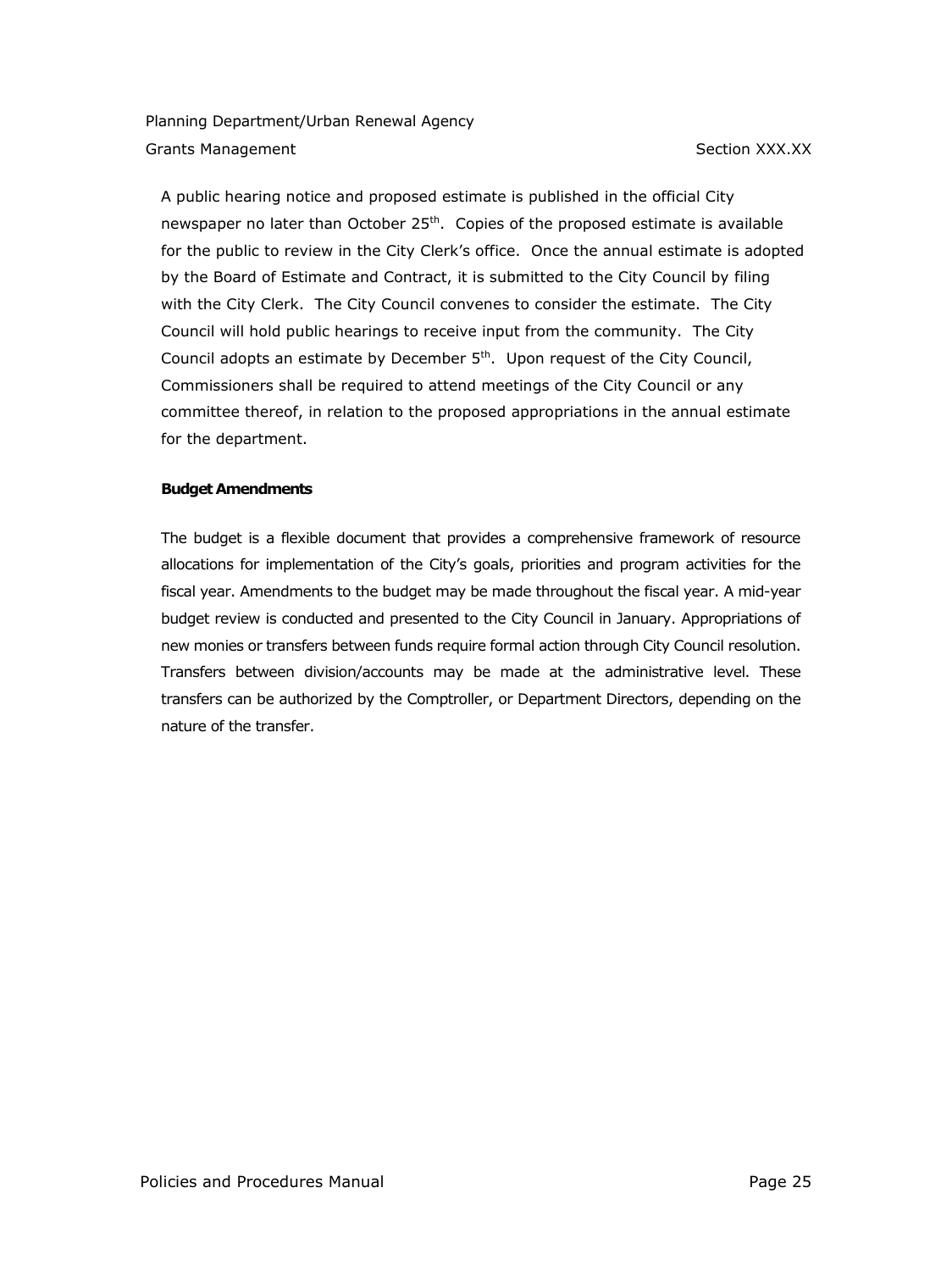## **HUD-Funded Grants**

Grant allocations are received from HUD typically in the Spring. The HUD Annual Action Plan is prepared and submitted to the Urban Renewal Agency Board for approval at a Board Meeting in April. The annual action plan is submitted to HUD by June and approved by HUD in December. The grants are accepted by the City as described in Section K. Based on City policy, the Mount Vernon Urban Renewal Agency (MVURA) is designated as the administering agency in accordance with a Subrecipient Agreement entered between the City and the MVURA in December 2018.

## **Other Grants**

In addition to large grants from HUD, the City funds Capital Improvement Projects and other projects from Federal, State and County sources. Description and details about those grants are available upon request.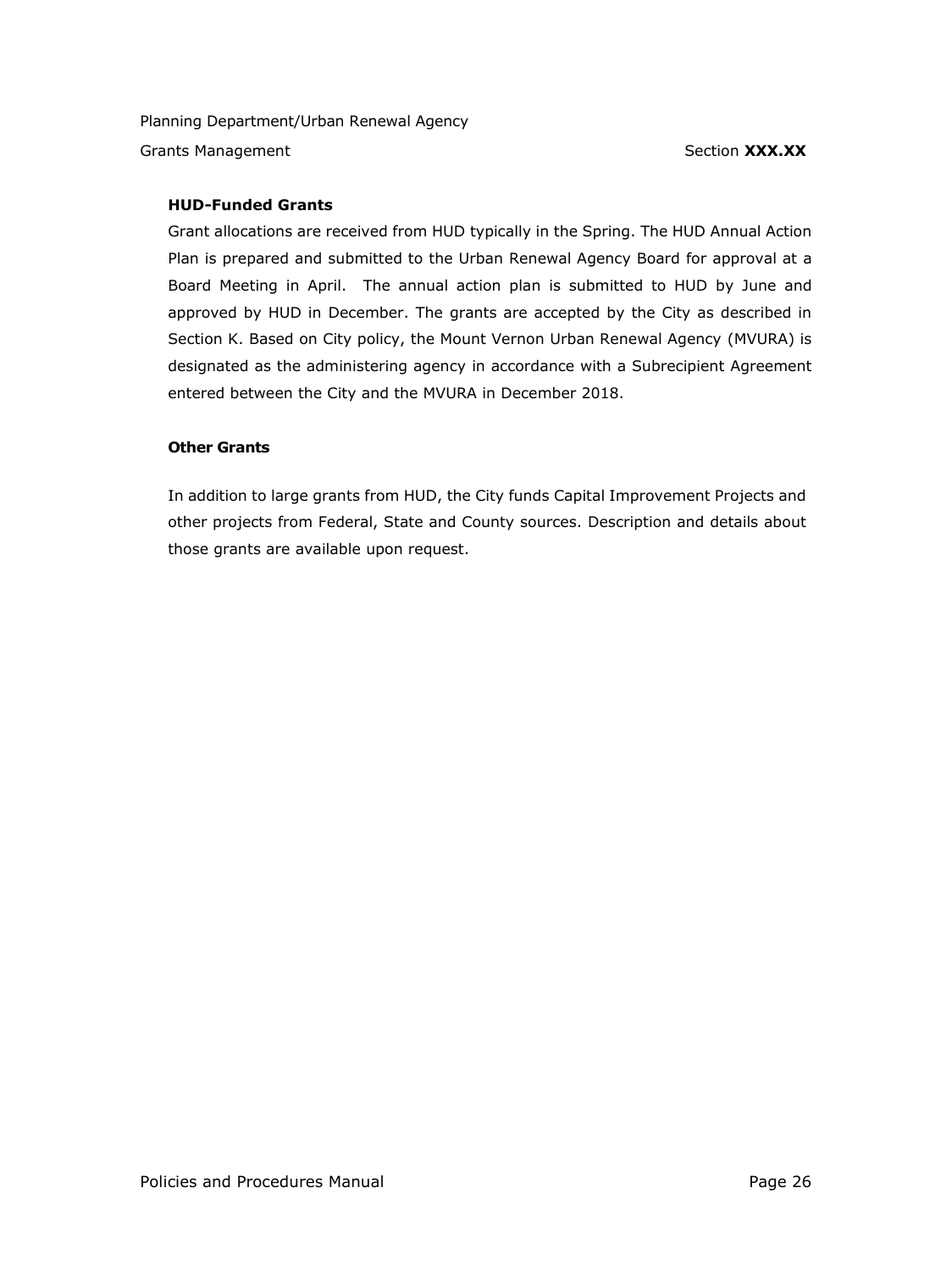# *M. USE AND RECEIPT OF GRANT FUNDS*

The purpose of this section is to ensure that grant funds are properly received and used by the City of Mount Vernon. Violations can result in a range of penalties, including suspension of future funds from the Grantor, return of all funds associated with the award, including those already expended, and civil and/or criminal penalties.

#### **Receiving Grant Funds**

The following details the protocol for City departments to adhere to when receiving grant funding:

- 1. All departments receiving grant funds shall adhere to pertinent City Ordinances, Policies and Procedures with regard to generally accepted accounting practices.
- 2. No grant funds shall be disbursed until a Council Agenda item and budget revision request have been approved by City Council, a project has been established in an appropriate fund and required documentation is completed by the responsible department or agency.
- 3. Modifications to the budget associated with a grant funded project in such a way that alters the grant amount or moves funds from one budget line item to another must adhere to City policy and procedures for budget modifications and grantor requirements.
- 4. Grant funds awarded to the City of Mount Vernon shall not be used to supplant an existing expense so that current funds can be diverted to another use, unless such use of grant funds is explicitly identified as allowable in writing by the granting entity in the grant award.
- 5. All income resulting from a grant funded project or program shall adhere to City Policy and Procedure and be managed and maintained as established in the award letter, grant agreement, contract, special conditions, or other document generated by the granting entity. The protocol for reporting HUD formula grant program income in IDIS is listed in Section N of this manual.
- 6. All procurement activity associated with Federal grant funded projects or programs shall follow the procedures outlined in City Policy and Procedure as well as 2 CFR Part 200. A copy of the grant agreement and/or documentation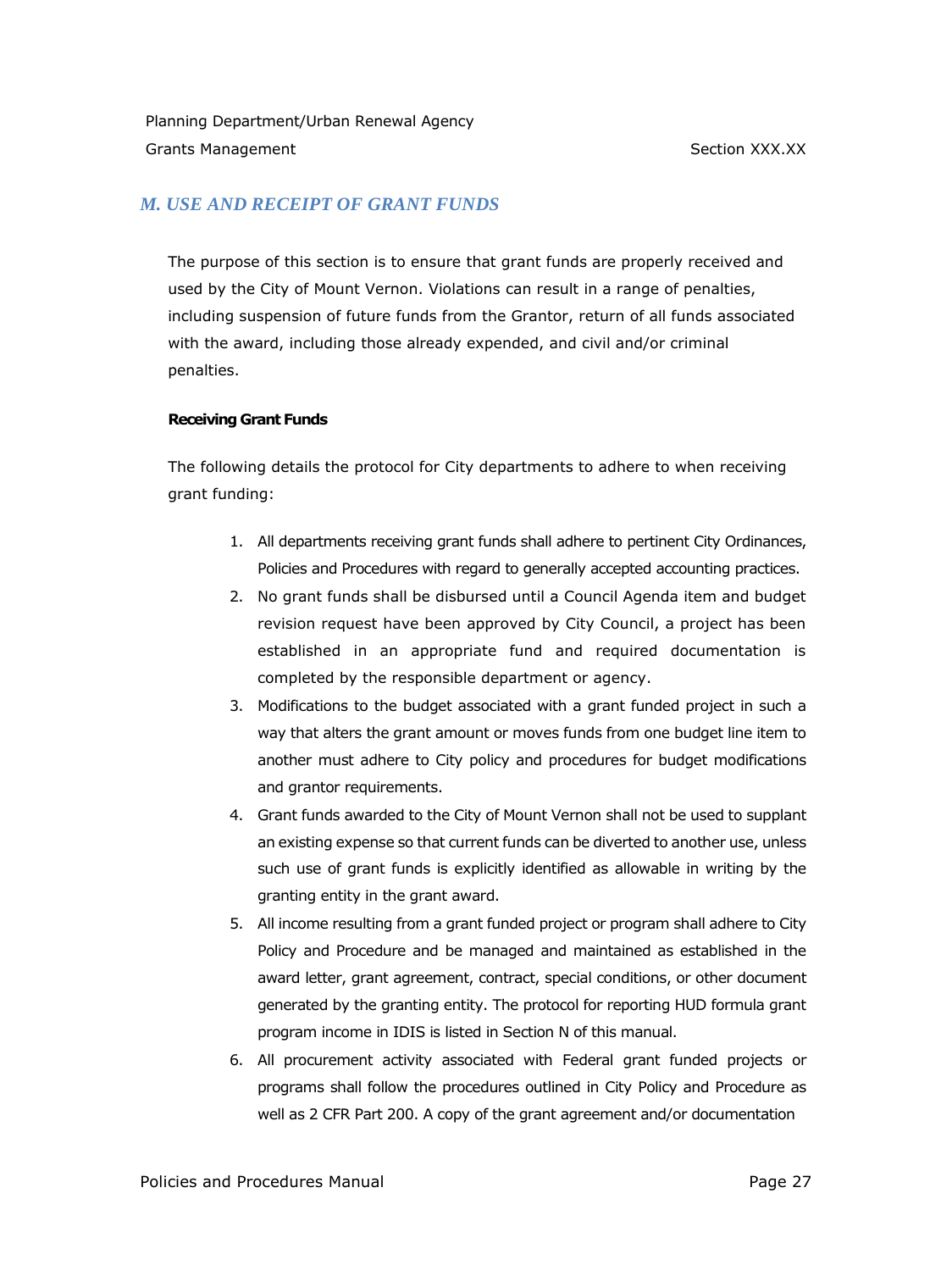specifying grantor purchasing requirements must be provided to Purchasing to ensure compliance.

- 7. All property acquired through grant funds shall follow the procedures outlined in City Policy and Procedure regarding property control*.*
- 8. All grant and any related matching fund revenues and expenditures shall be recorded in the grant project. Any revenues or expenditures that occur in another program/project that are applicable to a grant or that are used as a match shall have a journal entry (JE) made to put the revenues or expenditures in the appropriate grant project with a detailed explanation, including original G/L date and batch information. Revenues received shall not be deposited into an expenditure account unless an item purchased was returned.
- 9. Grant Managers are ultimately responsible for adherence to the stipulations outlined in the approved grant award/contract to ensure that only allowable expenditures are incurred.

#### **Use of Grant Funds**

All grants that are received by the City will be used in accordance with the terms and conditions set forth in the grant agreement between the City and Grantor. For grants that are non-HUD funded, the reporting of the use of funds will be done as per the Grantor's instructions. All grant reports, whether interim reports or final reports, will be kept on file in the city's financial accounting system, MUNIS. All city employees who have access to MUNIS can access and print out documents relating to the grant. Each grant is assigned a unique identifier number and details pertaining to the grant are saved here.

For HUD-funded grants, each award is managed to comply with statutes, regulations, and the terms and conditions of the Federal award. The procedures for using, recording and reporting the grants conform to the terms of the Subrecipient Agreement entered between the City and the MVURA in December 2018. Given possible conditions placed on the City regarding the HUD programs, it is important to delineate the steps to officially approve and record the HUD grants both within the City budget and accounting system and within HUD's reporting tool, Integrated Disbursement and Information System (IDIS). The MVURA also creates a corresponding General Ledger within its own QuickBooks accounting system.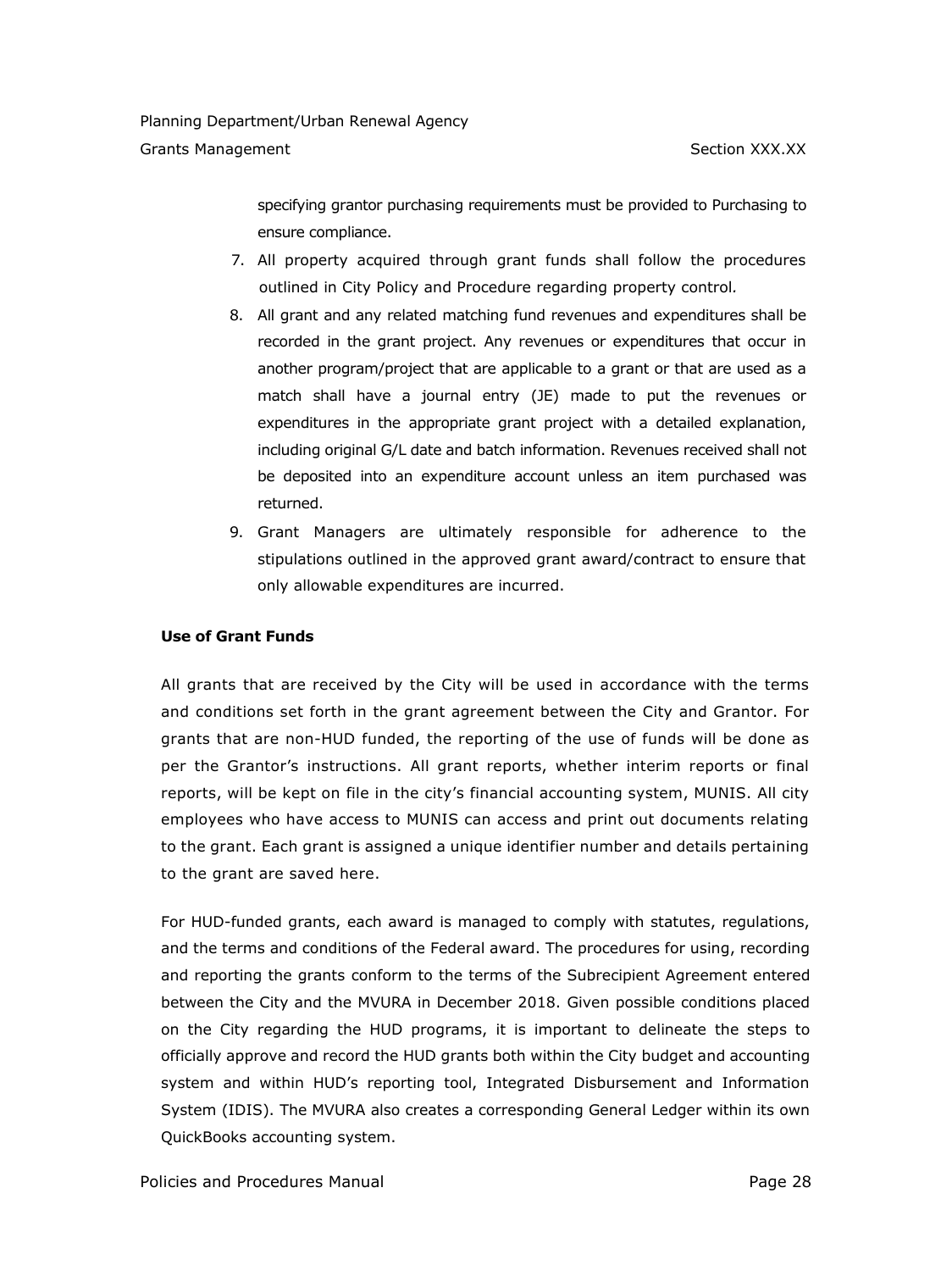The MVURA uses QuickBooks General Ledger chart of accounts to track all Federal and State grants received by the City. Each CDBG, HOME, and COC grant is assigned a specific project ID code that is assigned by the grantor e.g. HUD. These project codes are then assigned a 5-digit general ledger account designed to identify the funding source as well as the sub recipients or pass through agency.

| <b>Chart of GL Account Codes</b> |                              |  |
|----------------------------------|------------------------------|--|
| <b>Balance Sheet</b>             |                              |  |
| 10000-19999                      | Assets                       |  |
| 20000 - 29999                    | Liabilities                  |  |
| 30000 - 39999                    | Equity                       |  |
| <b>Revenue &amp; Expenses</b>    |                              |  |
| 40000 - 49999                    | Revenue                      |  |
| 50000 - 59999                    | Expenses                     |  |
| 60000 - 69999                    | <b>Other Revenue Sources</b> |  |
| 70000 - 79999                    | <b>Cost Allocations</b>      |  |

The coding of the revenue and expense lines for each grant was appropriately coded so that they contain the same 4-digit code preceded by 4 or 5 to denote a revenue or expense line item. Consequently, the Project number becomes part of the account code, giving the ability to track and report each grant separately by Fiscal Year.

## CDBG/ HOME

The IDIS codes change annually in accordance with HUD standards. The Finance team establishes a budget line item in QuickBooks General Ledger for the funded amounts. Qualified expenses are reviewed throughout the Fiscal Year to ensure there is an available budget balance before the draws are authorized and processed.

At the end of the fiscal cycle, a final reconciliation identifies any unspent budget that needs to be closed out with HUD. Additionally, note that any drawn funds that cannot be substantiated in accordance with HUD guidelines, will be returned via coordination with the HUD regional office.

During the entire Grant Accounting process, the Finance team:

- Continually monitors the spending of grant funds to ensure they are being spent in a timely matter and within the grant timelines.
- Review and approve all expenditures to ensure compliance with HUD and COC policies. (vouchers, service payroll, purchase requisitions etc.)
- Document all match requirements and documentation.
- Follow all grant close out procedures within the HUD's timelines.
- Provide an explanation of all unspent grant funds.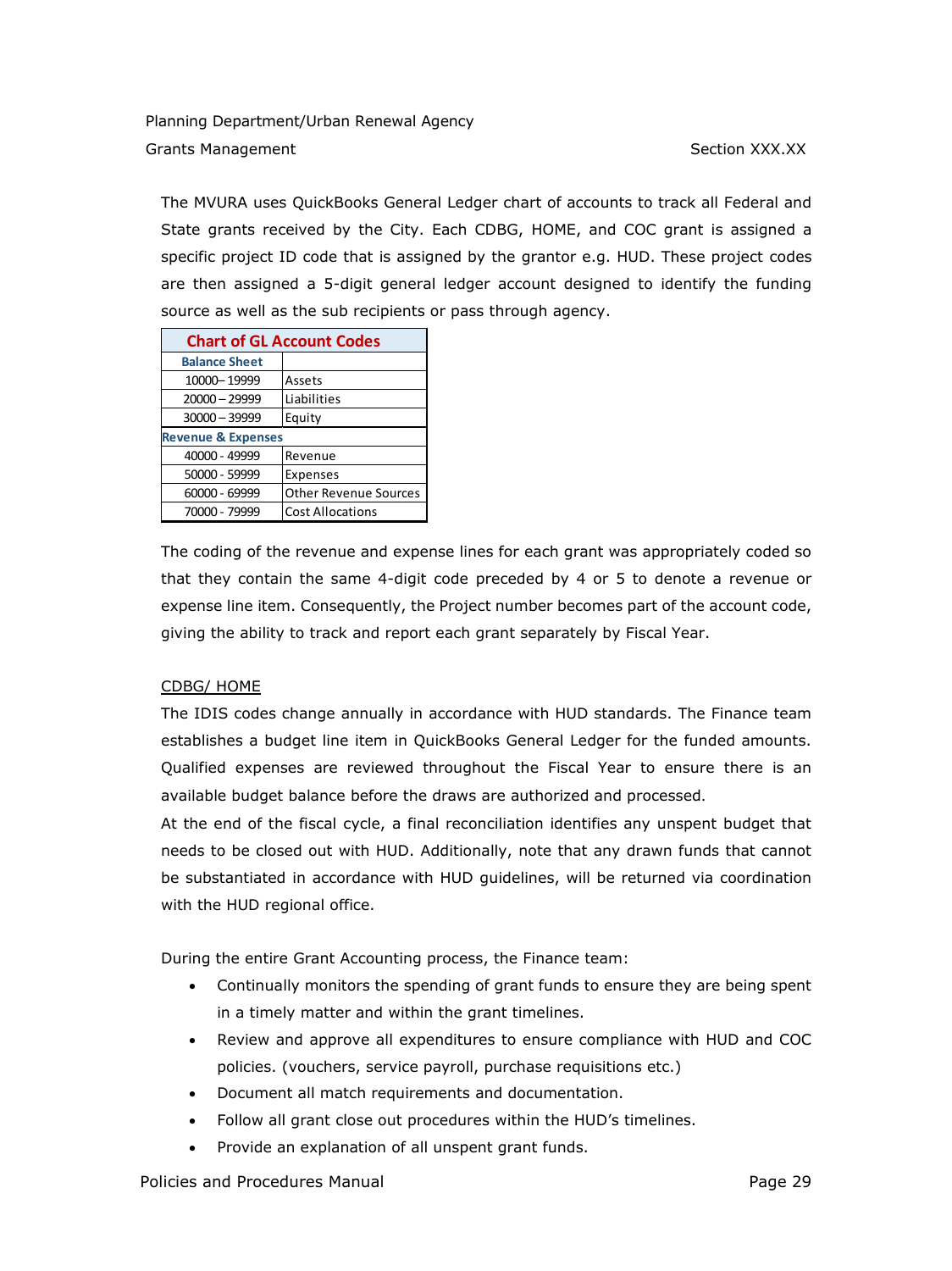#### COC

Each year's project codes change in the QuickBooks ledger system to align with the appropriate grant year. (See Appendix III for CoC Financial Management Policies.) During the budget cycle:

- The URA Finance team establishes a budget by line item based on the grant award. This budget establishes the maximum amount that can be drawn for each grant's line item.
- Line items include: 1030- operating costs 1040- rental assistance 1050- supportive services 1060- administration costs 1100- leasing
- Grant match amounts are established in the general ledger for each COC project.
- Draws are processed against the line items according to the established budget.

#### **Project Clearance**

On behalf of the City, the MVURA will follow the project clearance steps to confirm its determination of eligibility for projects and activities that are included in the budget of HUD grants in accordance with grant conditions, including CDBG, HOME and CoC funding. The clearance procedure below applies to HUD formula grants.

- 1. **Project Description**: Basic eligibility determination per the City's CDBG National Objective & Eligible Activity Determination Procedures, HOME eligibility, and CoC project/homeless determination and documentation through the Project Activity Worksheet and the Initial Review Form (both included in APPENDIX IV Project Clearance Procedure)
- 2. **Financial Analysis**: A financial analysis that uses the form by the same name and determines the financial soundness of the activity.
- 3. **Environmental Review**: The Environmental Review record that uses the City of Mount Vernon Environmental Review Record (CORERR) and determines the level of environmental impact by the activity.
- 4. **HUD Clearance**: Upon completion of these three forms, staff will send a packet to HUD for review.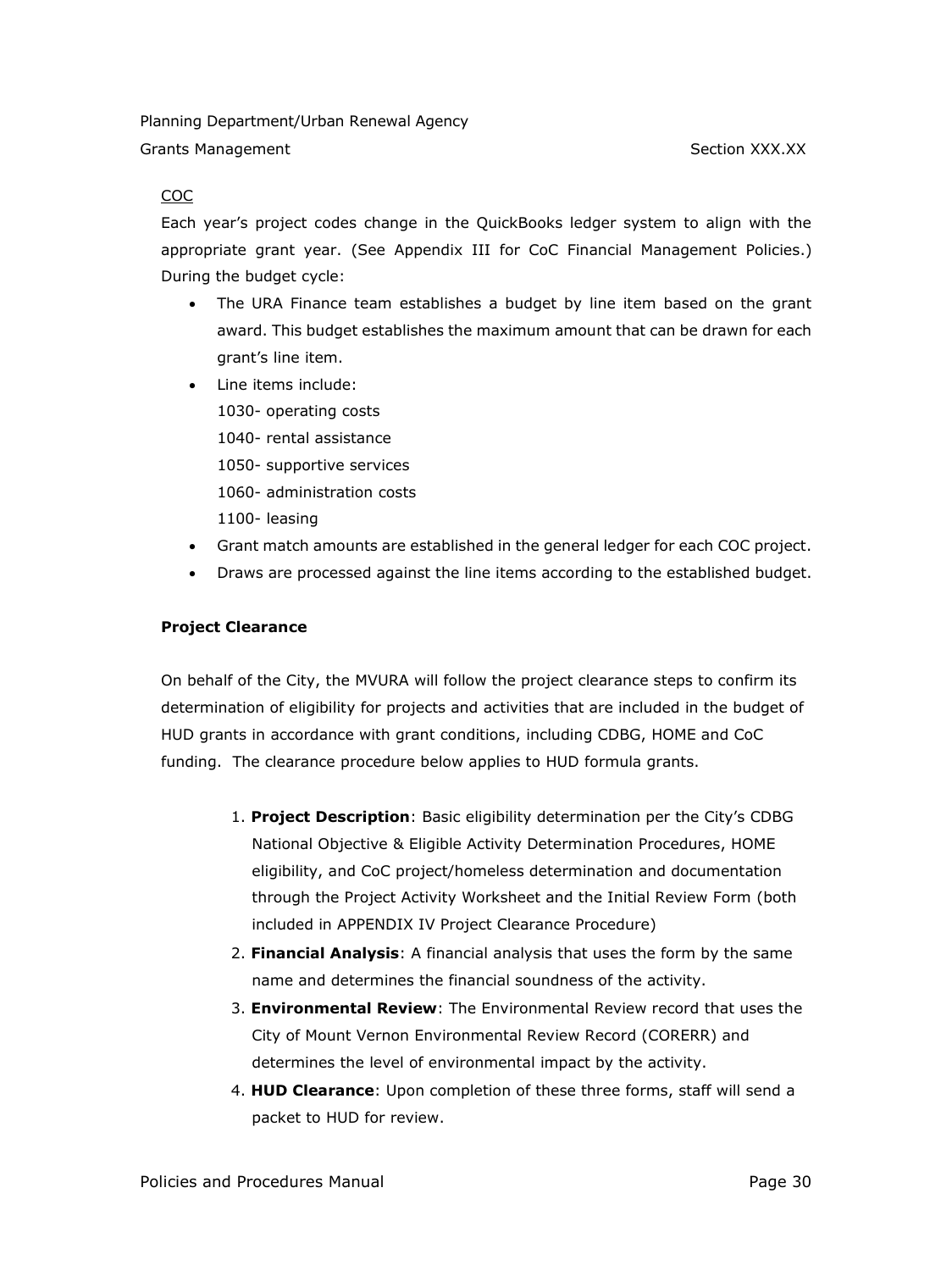5. **IDIS Set-up or eLOCCS**: ONLY after HUD has approved the three level reviews for each activity, the Grant Project Manager will set up the activity in IDIS or in eLOCCS. For HOME funded projects, this IDIS set-up may only proceed to funding commitment if all conditions have been satisfied per the Activity Funding Certification at 24 CFR 502 (b).

## **Recording Program Income**

The City generates program income through the operation of various programs and activities. HUD requires that agencies correctly account for and report program income. The City is required to use program income first prior to HUD grant funds from the US Treasury. In order to be in compliance with HUD regulations, the city follows the procedures listed below:

- 1. After the close of books in the general ledger each month, the Senior Accountant will run the detailed trial balance for the month for the CDBG and HOME funds.
- 2. All program income will be identified as "IDIS Receipt "and posted IDIS.
- 3. All expenses eligible for draw are identified and tracked and a voucher is created.
- 4. The voucher amount is net of Program Income receipt identified as "IDIS Receipt".
- 5. The URA finance staff will track in the general ledger the Program Income balance in each of the bank accounts for CDBG and HOME funds.
- 6. Monthly status report in summary will be prepared from the General Ledger and presented to the URA Board and Comptroller.
- 7. Procedures for processing IDIS vouchers are specified separately in Section N.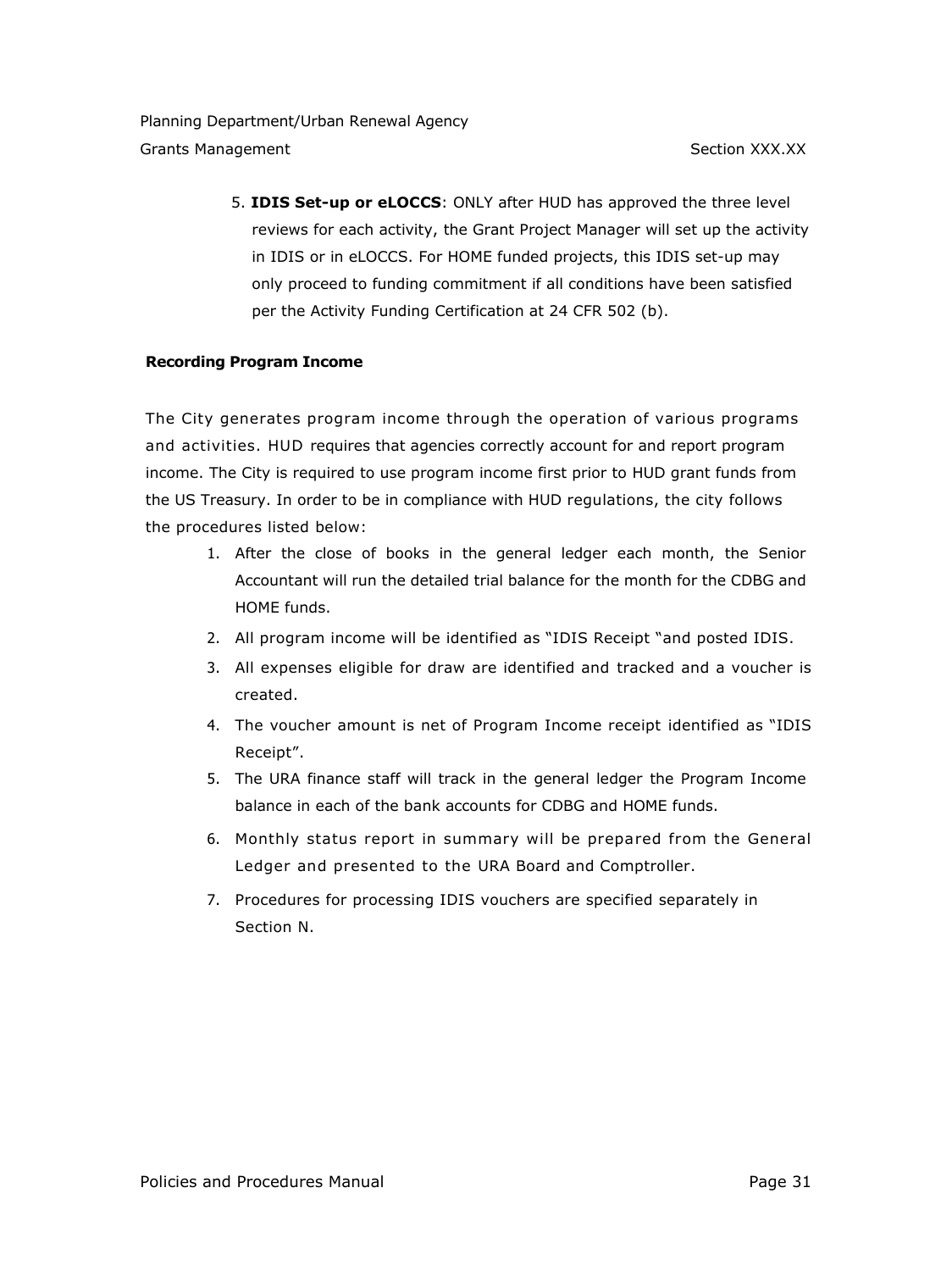# *N. ACCOUNTING AND GRANTS MANAGEMENT CONTROLS*

The purpose of this section is to describe the accounting of grant funding the City receives, and how it ensures that the dollars are being used for the purposes intended. The accounting manual prepared by the City lays out in detail the policies and procedures related to all manner of accounting topics. It provides descriptions of the roles and responsibilities of City staff as they relate to management of funding and revenues the City receives. It describes the various types of funds the city has created to segregate different funding sources and uses, outlines how the procedures adhere to GAAP, and details how money is handled from the time in comes to the City its use and to its recording and reporting.

#### **Purchasing**

The City's purchasing polices conform to procurement guidelines. (See Appendix V Procurement Policy.) All purchases begin with some form of written quotation, bid or proposal. Purchases of more than \$20,000 must go out to bid. The Department can get a sample bid from the City Clerk's office that is most similar to what you need. Once completed, the bid documents are submitted to the legal department for review. The Department will need to request legislation from the City Council, at its next meeting, to approve specifications and advertisement for bid. Legislation must also be approved by the Board of Estimate and Contract. The Department will need to take the bid to the mail room to make 10 copies. The City Clerk's Office received bid book,and advertises in a local newspaper(s) for at least 2 days. Bid books will be available for pick-up by the public in the City Clerk's office. A minimum of three weeks must be given to provide bidders the opportunity to prepare their bid proposal. The Board of Estimate will open all bids received by the City Clerk's Office by the deadline. The opened bids will be available after a week in the City Clerk's Office to be checked out by the Department, for analysis and recommendation.

The Department evaluates the bid proposals and determines which bid is in the best interest of the city. The Department requests from the Board of Estimate and Contract, the approval of the relevant bid. After the Board approves the request to accept the bid, the City Clerk's Office will notify all bidders of the reward. The Law Department prepares the necessary contracts, and contacts the necessary parties to execute the contract. After execution, copies of the contract will be provided to the respective departments. In the absence of any bids, the bid must be readvertised.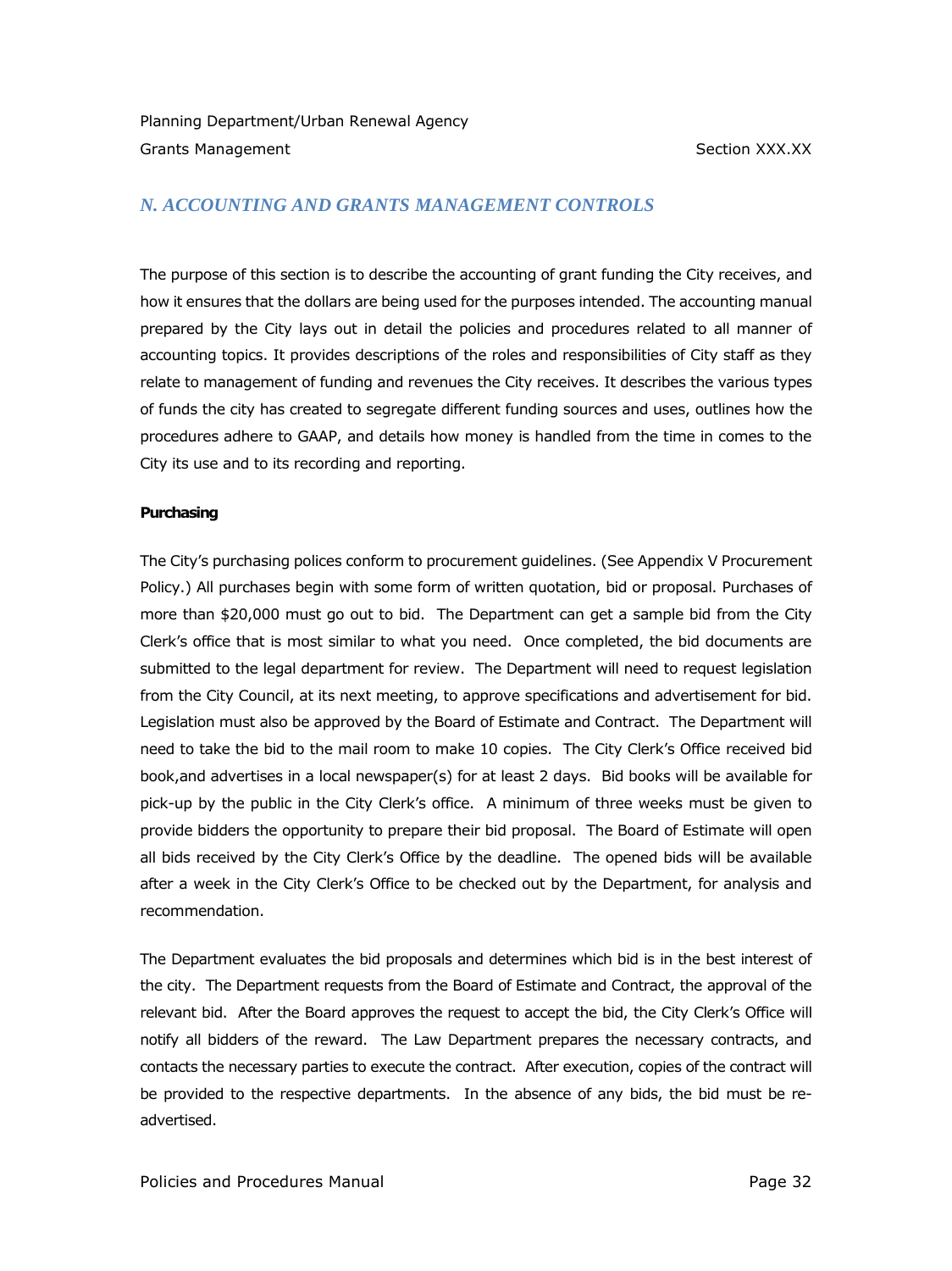#### **Emergency Exceptions**

An emergency is an occurrence of a serious and urgent nature that demands immediate attention. Emergency procedures may be used to purchase only that which is necessary to cover the requirements of the emergency. Subsequent requirements shall be obtained using normal purchasing procedures.

#### Professional Services

Services which involve specialized expertise, use of professional judgment, or a high degree of creativity in the performance of the contract. The Commissioner may put forward a Request for Proposal (RFP).

#### **Accounting**

All departments have certain roles and responsibilities in managing grants. They are all involved in identifying potential funding sources, pursuing them, and if received managing their expenditure, tracking it, and reporting on it. The interface on accounting and managing the grants for the departments is the Finance Department.

As previously described, MVURA is responsible for managing the grants received from HUD. It is responsible for ensuring that that grants are complying with all applicable rules and regulations set forth in HUD program rules.

Under its Subrecipient Agreement with the City, the MVURA has established internal control principles, policies and procedures to ensure:

- There are sufficient funds to cover payments made for program and operations activities for the CDBG, HOME and COC programs;
- Payments are made only for approved purposes;
- In addition to cash, all other assets (equipment and other property are identified in an inventory record; and
- Each transaction is recorded on the General Ledger in QuickBooks.

These internal controls also correspond to programmatic requirements under CDBG (e.g. the Administrative cap) and HOME Rule provisions (e.g. subsidy layering analysis) and cross-cutting Federal Requirements. For each requirement, the City of Mount Vernon has established related policies. (See Appendices.)

Policies and Procedures Manual **Page 33** Page 33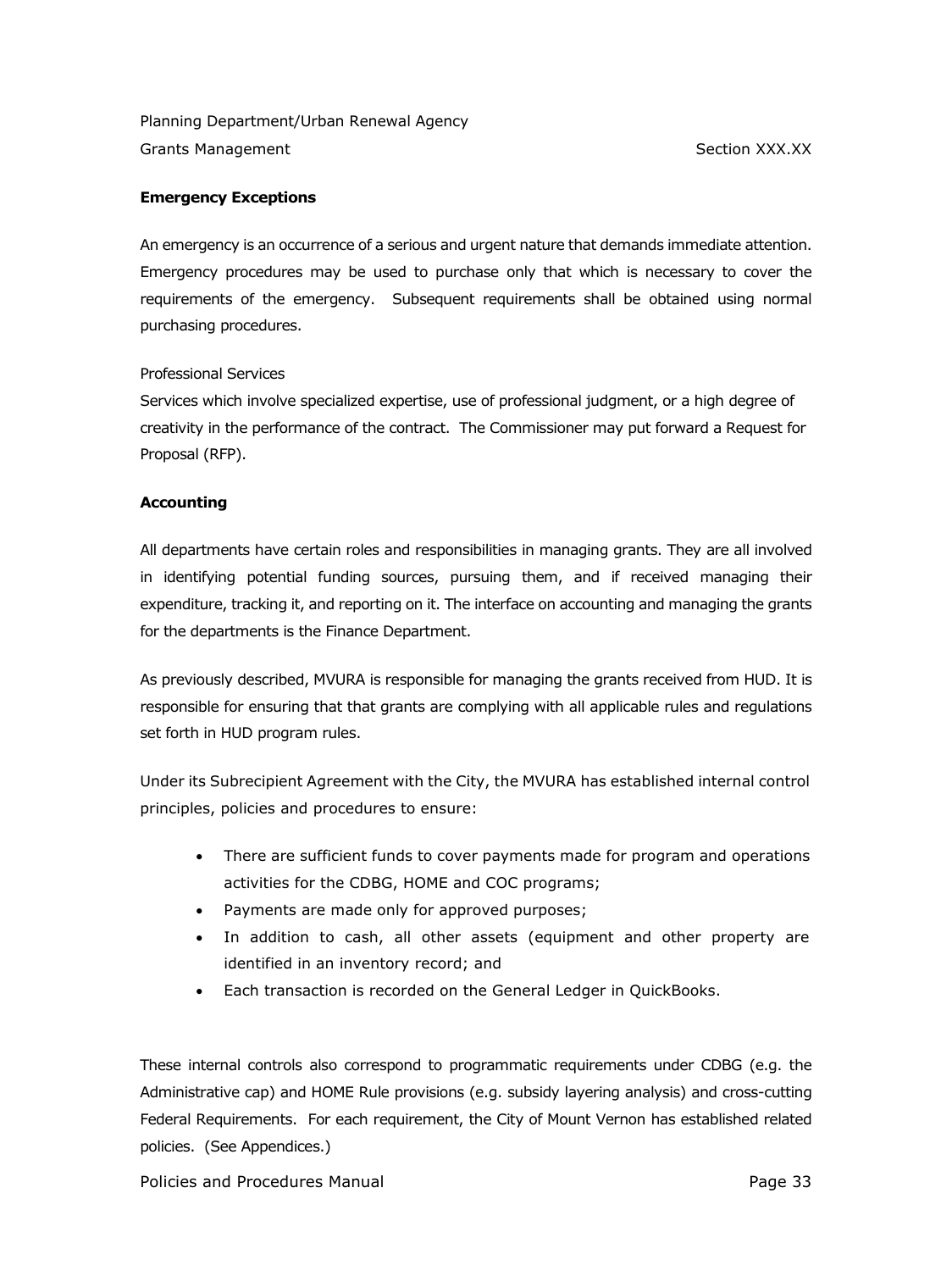All expenditures for CDBG and HOME, including payroll, are reimbursement driven; therefore, prior to any check being issued by the Finance Department receipts must be submitted, reviewed and vouchered by a Grants Manager or program administrator.

## **Receipts and Invoice Processing**

To assure proper tracking of monies coming to and going out from the City's ledgers, the City follows specific protocols for handling receipts and invoices, tracking appropriate uses and recording them in MUNIS and when necessary, IDIS. All expenditures must be authorized in the budget and follow the standard procedure for payment.

The Office of the Comptroller is responsible for ensuring that receipts received by the City through ACH or Wire are identified and recorded in the General Ledger. The URA tracks in Quickbooks and records in its General Ledger.

Periodically, the Office of the Comptroller reviews the wire receipts in the City's bank accounts. Frequently, the URA receives a request to pay a vendor. The Comptroller reviews all claims before wiring transferring the funds to the URA local account. Some typical receipts received by wire are Federal and State grant reimbursements such as CDBG drawdowns from IDIS that are paid by HUD. All drawdowns from HUD are recorded via manual journal entry in the General Ledger.

Contractors rendering services in the fulfillment of projects of the Housing Department require payment per the terms of the contract. Payments to vendors are made either by checks which are processed by the URA finance staff.

## **Accounts Payable**

The Accounts Payable within the Office of the Comptroller is responsible for ensuring the timely and accurate payment of business transactions for the City of Mount Vernon. All vendors doing business with the City of Mount Vernon are required to forward invoices either directly to the Finance Department/Accounts Payable or to the responsible Department. The City Department acquiring the goods or services must initially authorize payment of all invoices.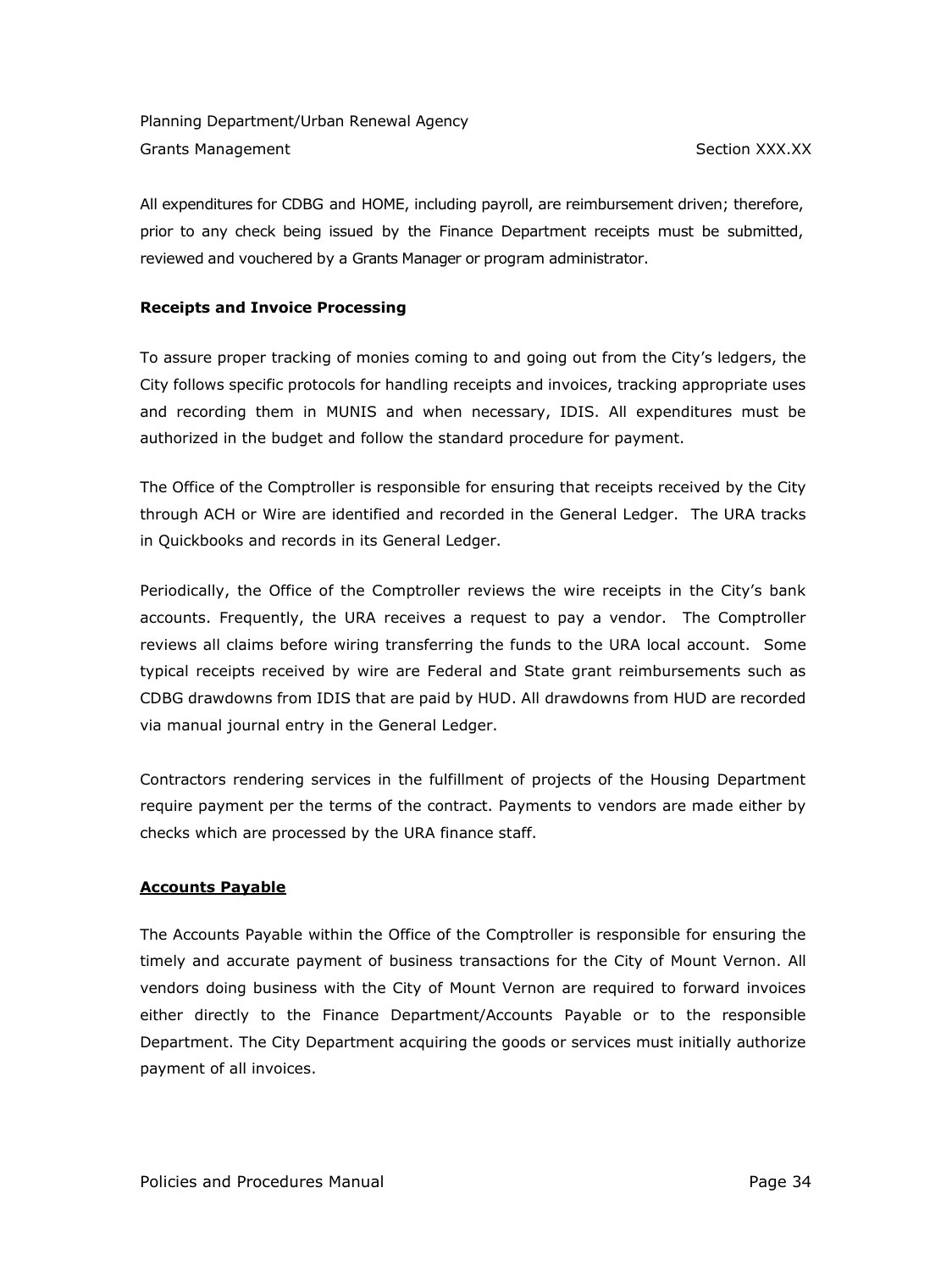Departments are required to review invoices and respond to Accounts Payable with payment approval or payment status within 5 working days. Invoices are processed for payment within 10 working days from the date Account Payable receives payment approval from the initiating department/division. Accounts Payable dispenses payments weekly and physical checks are electronically signed by the Comptroller. A check register is prepared and presented to the Comptroller or designee for approval and signature before checks are disbursed.

## **HUD Related Vouchers**

Prior to a voucher being provided to the City's Finance Department for payment, the voucher is reviewed and compared to the signed contract and CDBG guidelines to ensure prior to payment contractual obligations and guidelines are met. The voucher is reviewed and compared by the Executive Director and the Deputy Director of the MVURA, and the MVURA Board Treasurer along with the Comptroller.

Once reviewed and approved, the voucher is submitted to MVURA Bookkeeper for processing and the following specific steps are taken:

- 1. An authorized MVURA staff draws down the funds from IDIS, the Comptroller is notified that the funds were drawn down, and URA finance staff provide the vouchers and supporting documentation to the Comptroller's office.
- 2. The Comptroller's office reviews and approves a wire transfer of the CDBG, HOME, or CoC funds to the MVURA.
- 3. Once the funds have been wired, the MVURA prepares checks for the eligible and allowable grant expenditure.
	- a) The MVURA staff initiates each transaction by completing a "check request" form, which is presented to the MVURA Bookkeeper for approval. All check request forms shall contain enough narrative description to specifically identify the purposes of the payment and the account to which the cost is to be charged.
	- b) The MVURA Bookkeeper or his designee shall review the check requests and attached supporting documentation for completeness and accuracy.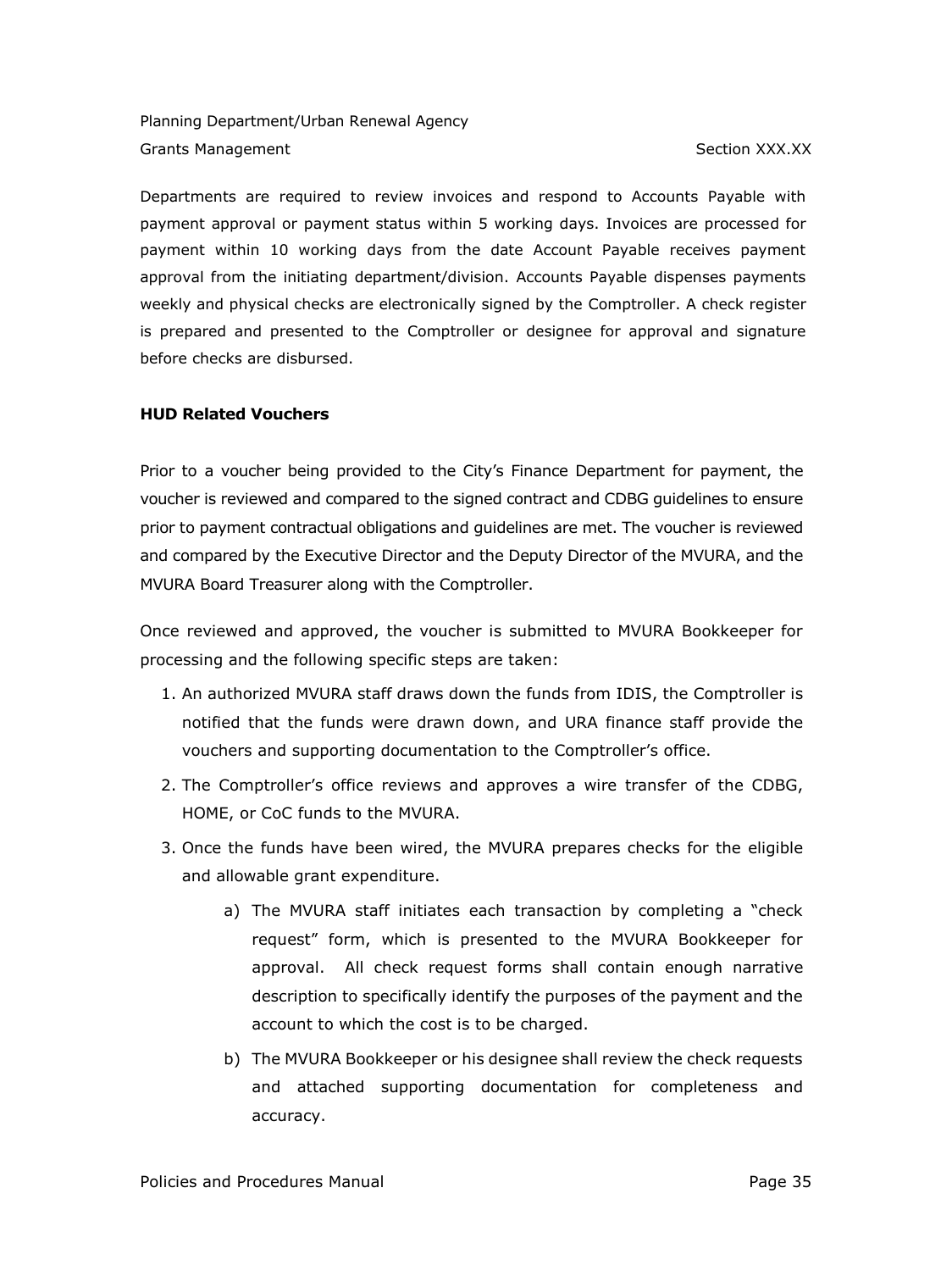- c) The MVURA Bookkeeper or his designee shall ensure that the vendor's invoice/billing statement accords with the terms of the purchase, that the goods have been received and conform to specifications or that the services billed have been rendered satisfactorily, that the computations and accounts to be charged are correct and that sufficient funds are available for payment.
- d) The MVURA Finance Staff shall then submit the checks and supporting invoices to the URA Board Treasurer for signature.

Note: The only two authorized signatories are the Mayor and the URA Board Treasurer. The MVURA Bookkeeper oversees the proper notification of the MVURA bank whenever authorized signature changes are made.

All voucher payment requests representing allowable and authorized costs shall be paid promptly upon receipt of proper invoices/billing statements.

Checks shall never be written for "cash." All disbursements shall be made by check. All checks shall be pre-printed and shall bear the name and address of the MVURA. They must be pre-numbered and used in sequence. Voided checks must be retained and recorded. The supply of unused checks shall be adequately safeguarded in a fireproof cabinet or safe.

All checks require the signature of the URA Board Treasurer and they must be cosigned by the Mayor.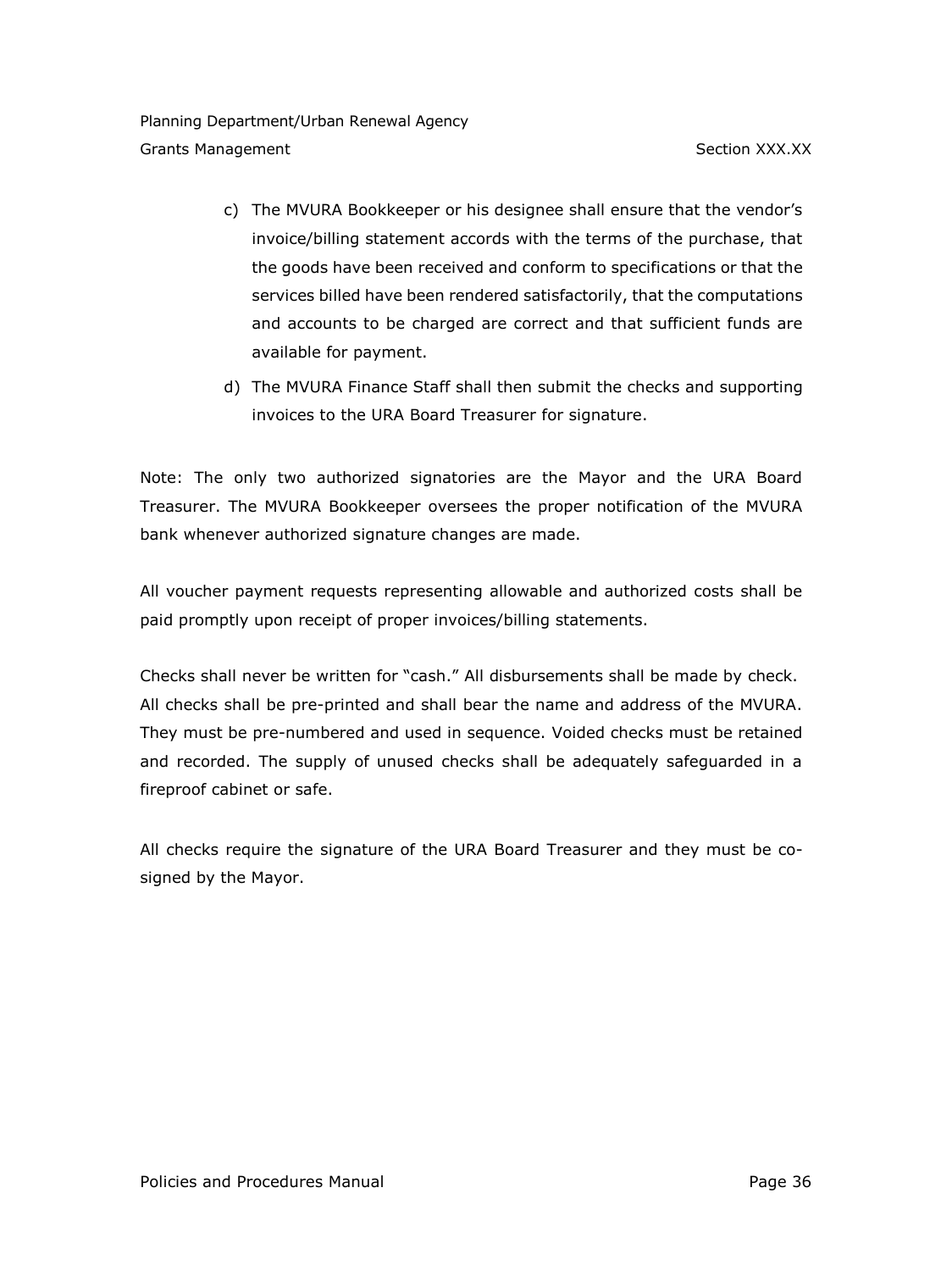## **HUD-Funded Activities: Special Procedures**

# **SPECIAL PROCEDURES REGARDING PAYROLL DISBURSEMENT**

The Department of Planning and Community Development/MVURA shall have written authorizations on file for all employees that cover their rates of pay, withholdings and deductions.

The Chief Accountant shall establish adequate timekeeping controls (including the use of time sheets) and there shall be supervisory review and approval of all employee time/leave records prior to issuance of a check.

The Chief Accountant shall be the lead point of contact for processing payroll for URA employees.

# **Payroll Process**:

- 1. URA staffs prepares time sheets and activity logs bi-weekly
- 2. URA Payroll Administrator creates a worksheet to allocate colleagues hours to COC, CDBG and Home.
- 3. The URA Supervisor reviews the colleague's activity logs/ payroll worksheet and provides authorization before the payroll funding is processed.
- 4. The payroll worksheet is submitted to ADP
- 5. Payroll Administrator funds the payroll by transferring funds from CDBG, COC or Home to the Revolving account.
- 6. ADP processes electronic disbursements to each colleague's personal bank account and charges a bi-weekly fee for their service.
- 7. The Accountant reviews the payroll activity in ADP to validate accuracy of the payroll data.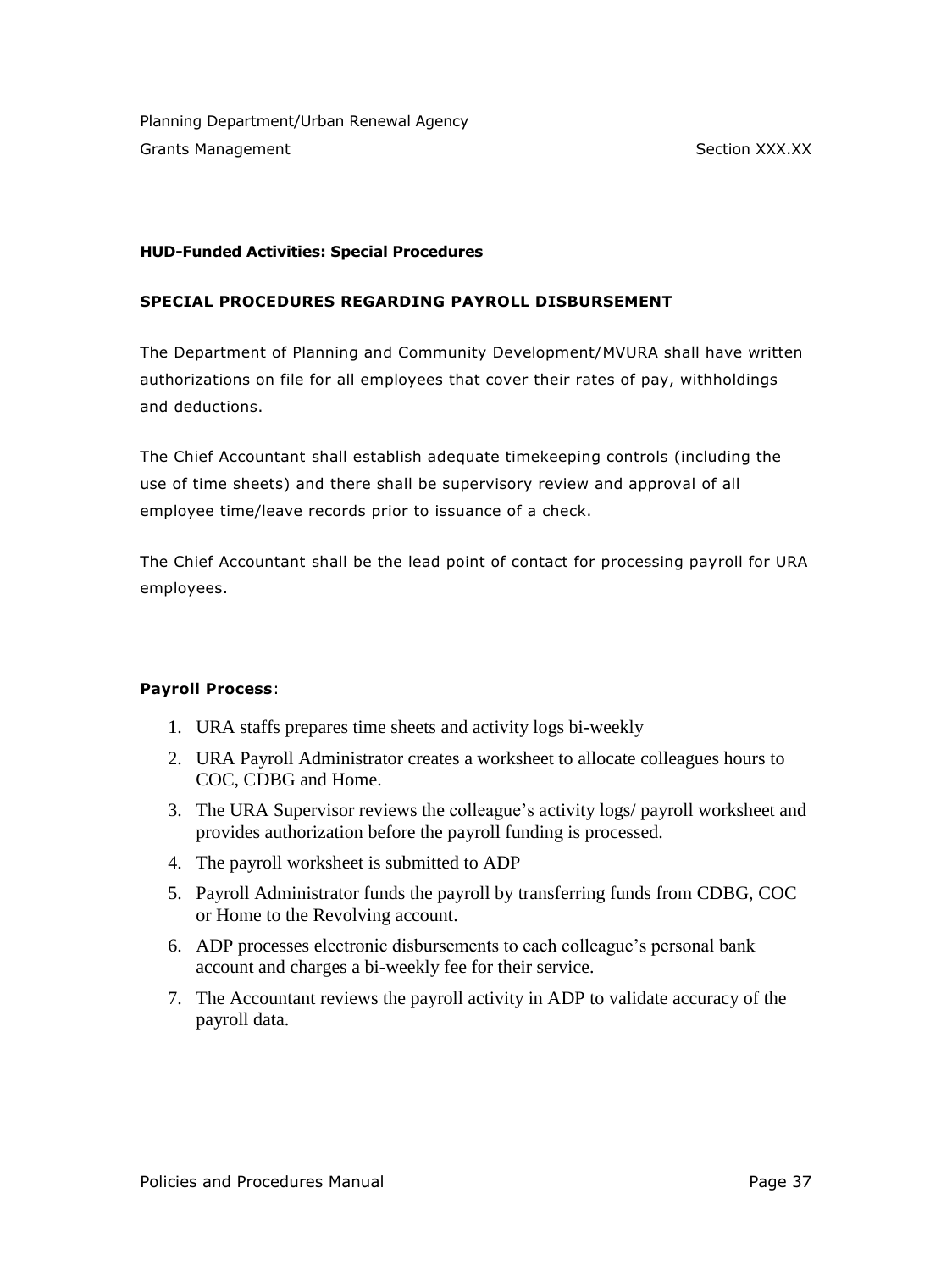## **CREDIT CARD CONTROL PROCEDURES**

With the advice and consent of the URA Board, the agency may have a credit card not to exceed \$3,000.00 to be held by the Chief Accountant.

Credit cards are for authorized business expenditures of the MVURA and are not intended to be used by employees as a substitute for personal credit cards.

The Executive Director must authorize business expenses before charges are incurred on the URA credit card in accordance with applicable MVURA policies, procedures and practices, including but not limited to the Travel and Training Policy and the Procurement Policy.

The Executive Director may authorize valid business expenses in writing. retroactively.

Employees shall submit receipts for all expenses charged to company credit card(s) to the MVURA Bookkeeper of the MVURA or his/her designee within one week of the transaction.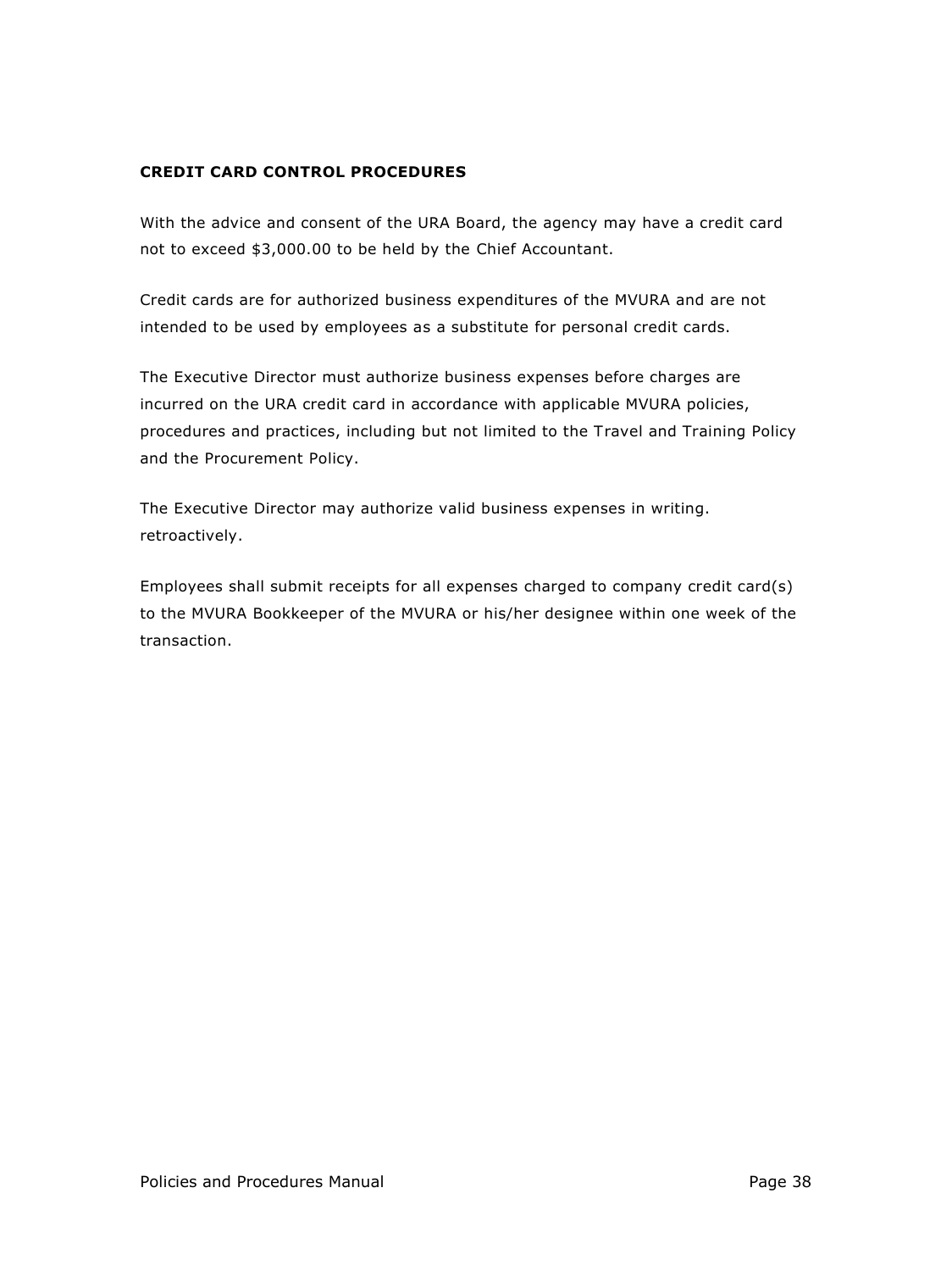The Chief Accountant or his/her designee shall examine billings for the URA credit card to ensure that all charges are valid. If there are incorrect charges, the Chief Accountant or his/her designee shall notify the Executive Director immediately and shall complete and return any forms necessary to dispute such charges to the credit card company.

If an employee with knowledge of an incorrect or disputable charge fails to report such charge within a reasonable time, he or she may be liable to the MVURA for any resultant charges and may be subject to disciplinary action up to and including termination of employment.

Employees who incur ineligible or disallowed costs on company credit cards shall reimburse the MVURA for such charges within thirty (30) calendar days of the date such charges were incurred and may be subject to disciplinary action up to and including termination of employment.

Finance charges, late fees and/or penalties associated with credit card use shall be avoided and shall not be paid with MVURA funds under any circumstances.

Charges shall not be incurred in excess of the credit card's established credit limits. If a higher limit is required, a request for a new credit limit and supporting documentation shall be submitted to the Executive Director for approval.

Lost or stolen credit cards shall be reported to the MVURA and to the credit card company immediately and not later than the first business day after discovery of the loss. Employees who fail to report lost or stolen credit cards may be held liable for any charges and may be subject to disciplinary action up to and including termination of employment.

The purpose of this section is to outline the procedures for tracking and recording HUD funded activities.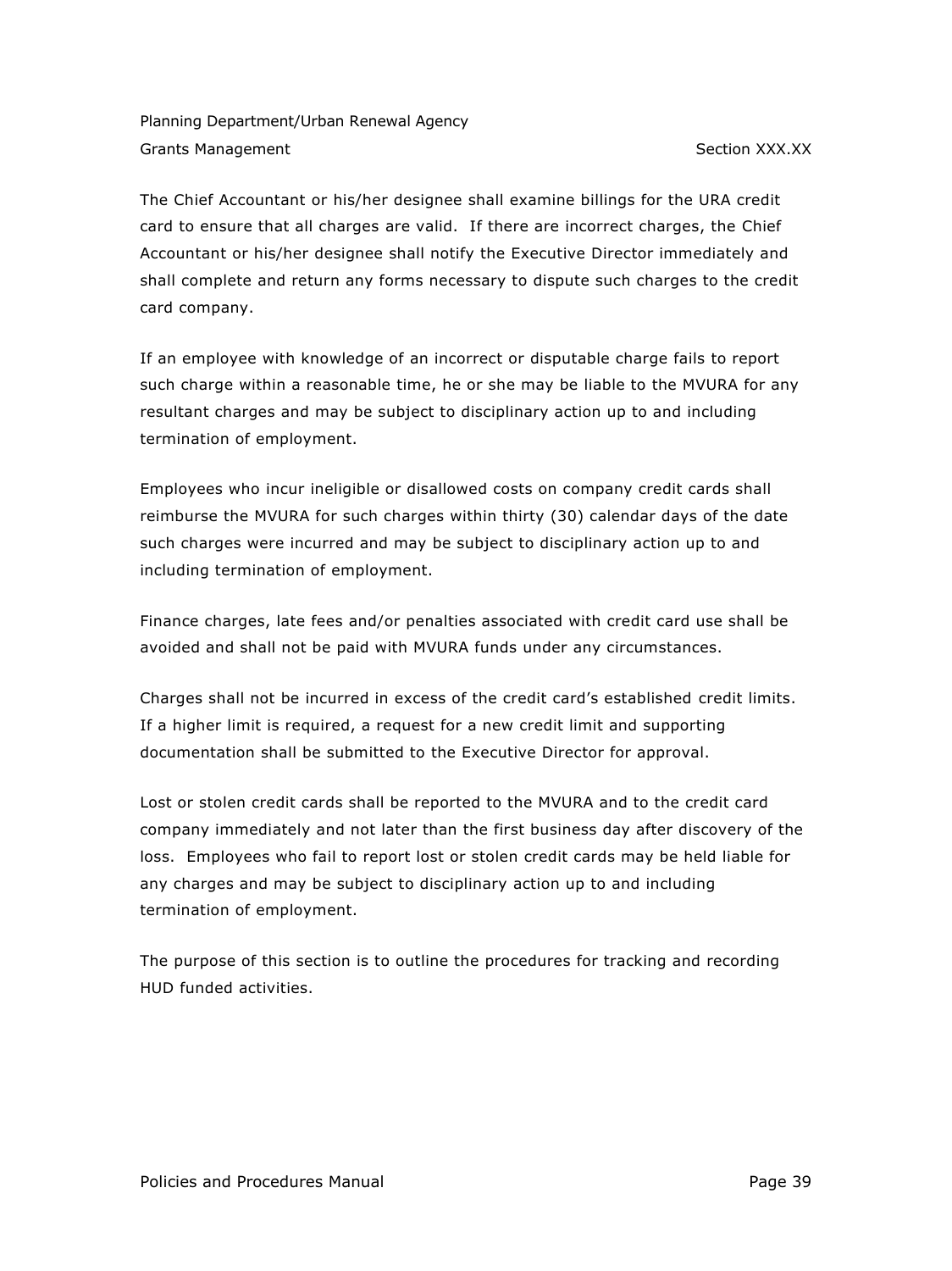It includes details on:

 $\Box$  Staff roles and responsibilities  $\Box$  How to document activities in IDIS  $\Box$  Internal controls for funding  $\square$  Reconciling MUNIS and IDIS  $\Box$ Closing out the activity

## **Roles and Responsibilities**

In addition to the Finance Department's role in shepherding payments through the accounting system, the Housing staff plays the key role from the inception of a project of keeping both Finance and HUD informed of the status of the project activity being funded.

The chart below defines the roles and responsibilities of Agency staff. They are the key staff in ensuring compliance with HUD funding rules. Roles and responsibilities of non-Housing staff are listed in Section C of this document. A detailed organizational chart also appears as Appendix VI Organizational Chart.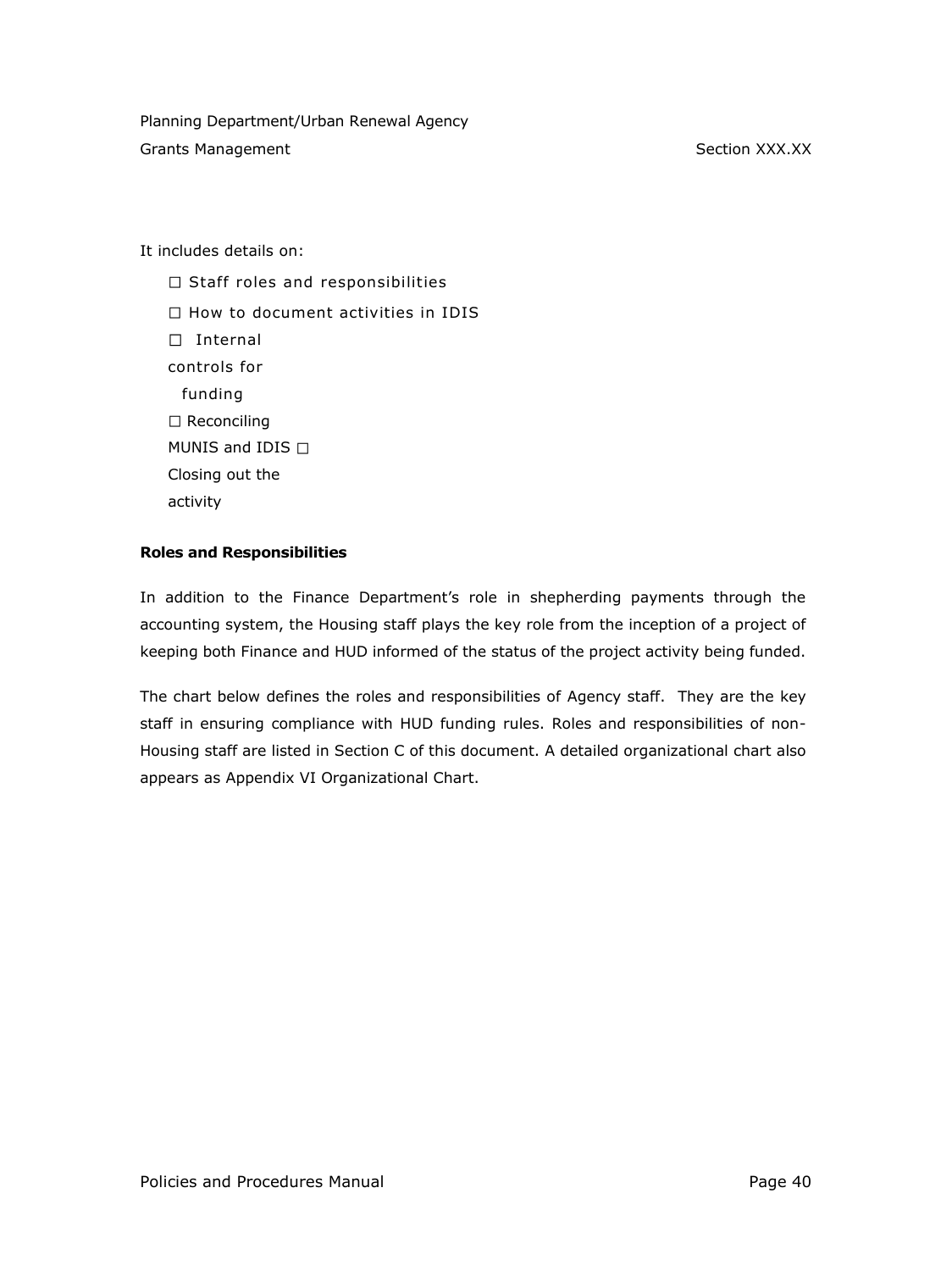# Planning Department/Urban Renewal Agency

Grants Management **Section XXX.XX** 

| <b>Title</b>                        | Role                                                                                                                                                                                                                                                                                                                                                                        | <b>Responsibilities</b>                                                                                                                                                                                                                                                                                                                                                                                                           |
|-------------------------------------|-----------------------------------------------------------------------------------------------------------------------------------------------------------------------------------------------------------------------------------------------------------------------------------------------------------------------------------------------------------------------------|-----------------------------------------------------------------------------------------------------------------------------------------------------------------------------------------------------------------------------------------------------------------------------------------------------------------------------------------------------------------------------------------------------------------------------------|
| Community Development<br>Specialist | The Project Manager is responsible<br>for initiating, organizing, and<br>maintaining the project file. This<br>is accomplished in coordination<br>and in conjunction with the<br>Executive Director. The<br>Community Development<br>Specialist ensures that the project<br>is delivered on time, within<br>budget, and meets the required<br>federal regulatory standards. | Manage and lead the project<br>$\bullet$<br>sponsor(s) team.<br>Manage the coordination of the<br>$\bullet$<br>partners and the working groups.<br>Develop and maintain a detailed<br>$\bullet$<br>project plan; through initial stages,<br>funding, contract compliance,<br>regulatory monitoring and project<br>completion.<br>After HUD approval; set-up IDIS<br>$\bullet$<br>activity.<br>Fund activity in IDIS.<br>$\bullet$ |
| <b>Executive Director</b>           | Manage the HUD regulatory<br>process and advise the MVURA<br>Board.                                                                                                                                                                                                                                                                                                         | Manage the HUD regulatory process.<br>$\bullet$<br>Manage the HUD project submittal<br>$\bullet$<br>process.<br>Manage the City's regulatory process<br>$\bullet$<br>to ensure compliance with budget<br>and program standards.<br>Advise the MVURA Board.<br>$\bullet$                                                                                                                                                           |
| Deputy Executive<br>Director        | The Deputy Executive Director will<br>oversee the Community<br>Development Specialist.                                                                                                                                                                                                                                                                                      | Work closely with the Executive<br>$\bullet$<br>Director to manage the HUD<br>regulatory process.<br>Oversee the work of the community<br>$\bullet$<br>development specialist.<br>Manage the City's regulatory process<br>$\bullet$<br>to ensure compliance with budget<br>and program standards.                                                                                                                                 |
| Senior Accountant                   | Oversee the Finance Manager and<br>the Accounting Clerk                                                                                                                                                                                                                                                                                                                     | Ensure that Chart of Accounts and<br>$\bullet$<br>General Ledger is updated and<br>maintained<br>Oversee the finance manager and<br>$\bullet$<br>accounting clerk                                                                                                                                                                                                                                                                 |
| Finance Manager                     |                                                                                                                                                                                                                                                                                                                                                                             | The Finance Manager draws down<br>$\bullet$<br>funds from IDIS or ELOCCS for HUD<br>grants.                                                                                                                                                                                                                                                                                                                                       |
| <b>Account Clerk</b>                |                                                                                                                                                                                                                                                                                                                                                                             | The Account Clerk is responsible for<br>$\bullet$<br>the bank reconciliation, maintaining<br>program income, and filing of all<br>checks and vouchers for HUD grants.                                                                                                                                                                                                                                                             |
| Bookkeeper                          | Will report to the Senior<br>Accountant                                                                                                                                                                                                                                                                                                                                     | Will process all of the vouchers<br>$\bullet$<br>received by the subrecipients and will<br>ensure that all HUD compliance<br>requirements are met.                                                                                                                                                                                                                                                                                |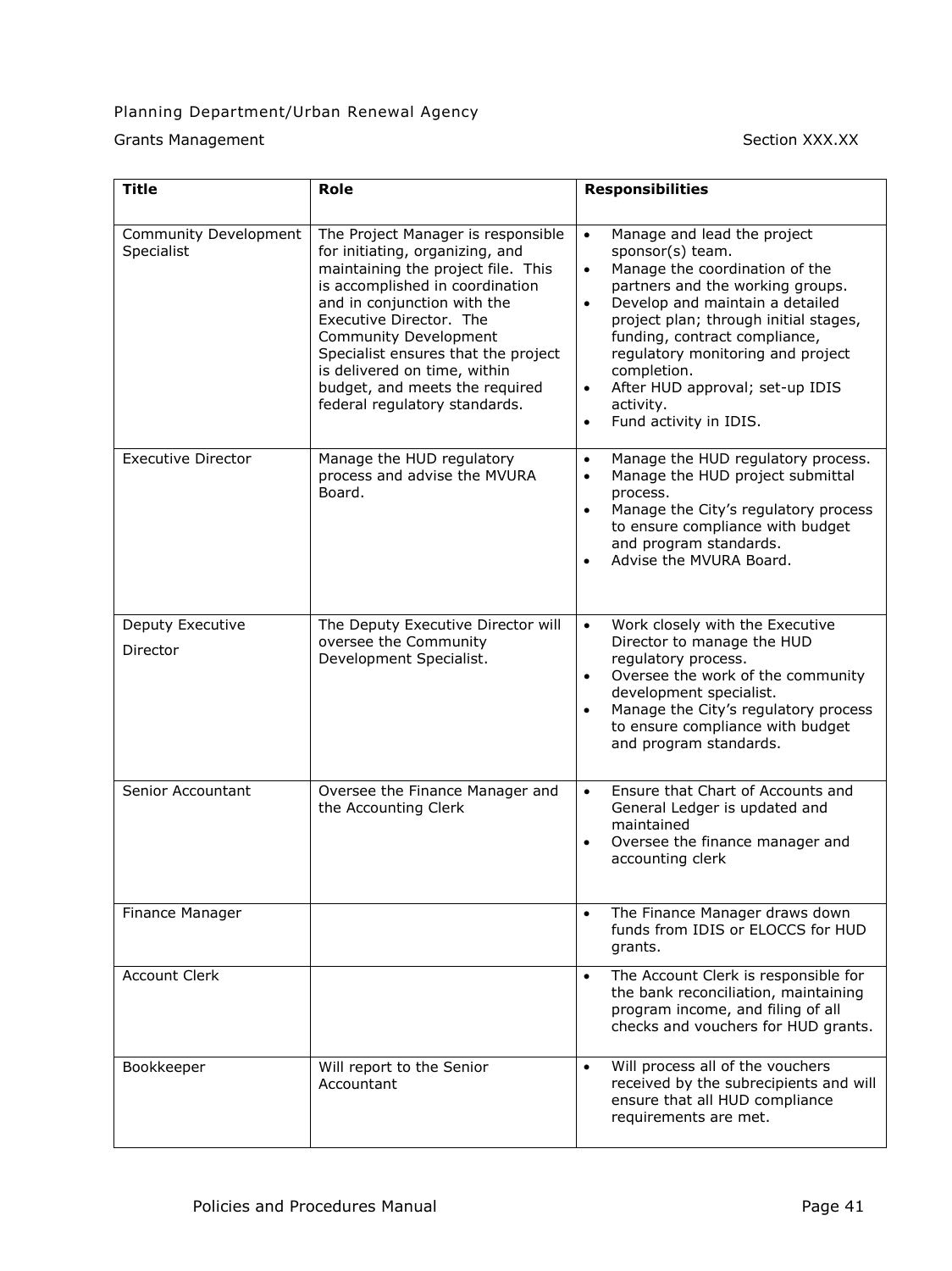#### **Funding Activity in IDIS**

Once there is approval from HUD on the activity, the Community Development Specialist needs to make sure the activity is set up in IDIS and ELOCCS. MUNIS and IDIS and ELOOCS are three systems that operate independently but need to reflect the same records of in-flows and out-flows of dollars. While MUNIS is an accounting system, IDIS and ELOCCS is an information tracking and disbursement system. Tracking funding in IDIS and ELOCCS is a requirement of several HUD programs, and thus the City is mandated to use the system.

Since the city is under "special conditions" from HUD, it is required to receive prior approval before setting up activities in IDIS. The process of approval from HUD is listed in Section M "Use and Receipt of Grant Funds". An activity can be set up in IDIS only after receiving authorization from HUD on the Project Clearance form indicated in section M and only after executed agreements such as contracts, program agreements; loan agreements or construction agreements have been obtained.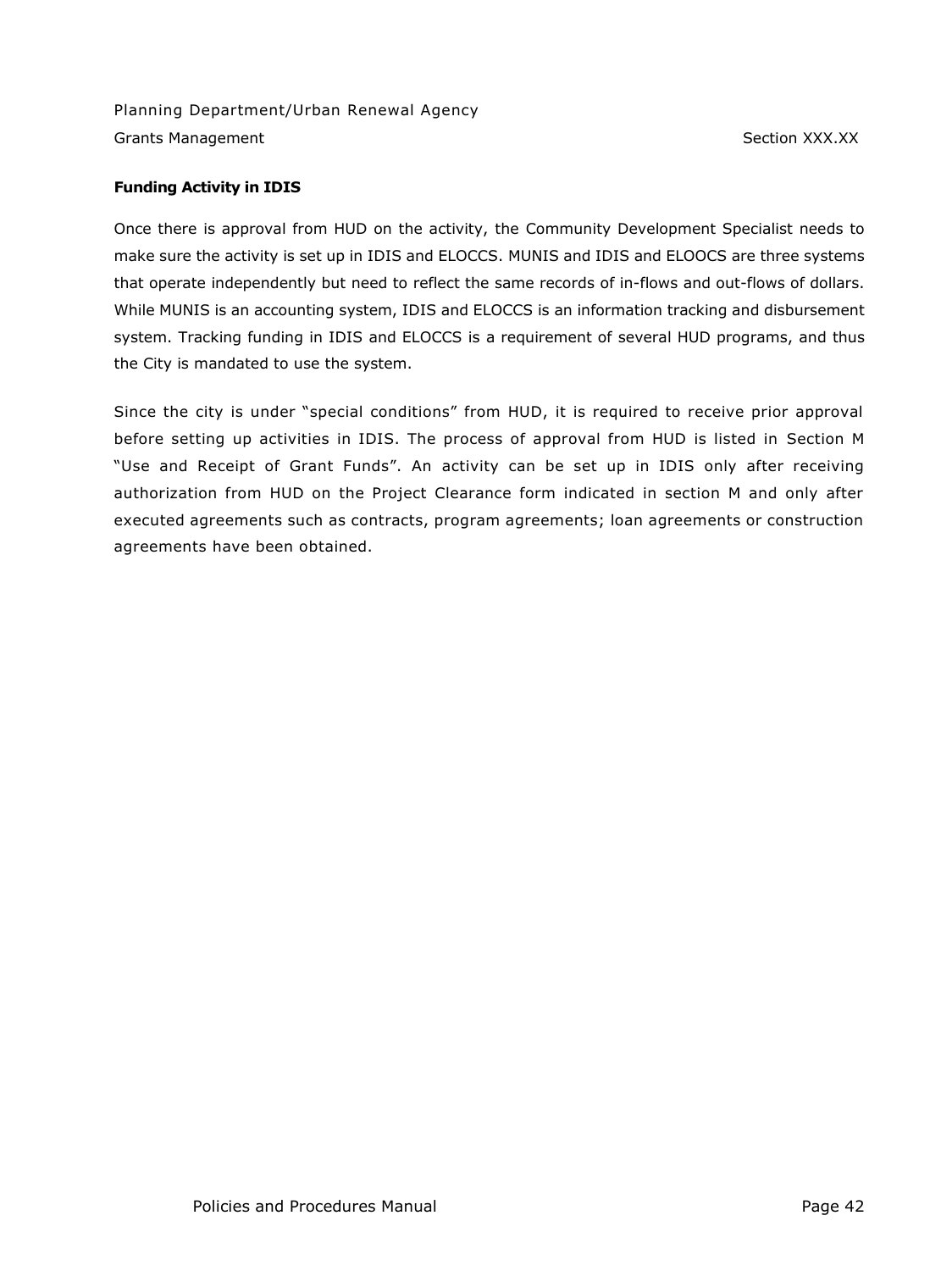## **Internal Controls for Funding**

Implicit in the routine of processing invoices are the checks and balances that are described by the following controls.

- 1. At the beginning of every month, Senior Accountant (General Accounting) reviews the ledger and prepares a "Draw Schedule" of all reimbursable expenses.
- 2. Senior Accountant gathers supporting documents to support the items on the "Draw Schedule".
- 3. Finance staff validates the expenses and creates a voucher in IDIS.
- 4. The voucher with supporting documents is forwarded to the Accounting Manager for verification of grant number, project, activity, in addition to eligibility of expense and whether it has been budgeted.
- 5. The voucher is then forwarded to the Comptroller for approval.
- 6. Finally, the voucher is approved in IDIS by the Accounting Manager.

#### **Drawdown/ Payment Process**

- 1. URA Vouchers with supporting documents are received by the URA Admin team. These payment requests are date stamped and recorded into a log maintained by the URA Accountant.
- 2. The payment vouchers are reviewed by the designated URA Administrator and authorized for payment.
- 3. After review of the available budget balances, the URA Finance team processes the drawdown of funds from IDIS/ LOCCS.
- 4. URA staff notifies the Comptroller and Comptroller's Accountant that drawdowns have been processed.
- 5. URA Accountant compiles a report detailing all draws to be paid by HUD to CMV. This report is provided to CMV Finance for identification of any URA funds credited to the City's bank account.
- 6. The Comptroller or Comptroller's Accountant will notify the URA staff that the funds have been received.
	- a. Comptroller will notify the URA Staff of an available date and time for the URA Staff to submit payment vouchers.
	- b. URA Staff will submit the payment vouchers with supporting documents to the Comptroller's Accountant
	- c. URA will provide a top sheet for each drawdown. A copy of the original contract will be included with the first voucher for each recipient payment.
	- d. Subsequent recipient payments will only require a copy of the first and the contract execution page of the contract.
	- e. This documentation enhances transparency and ensures that back-up support is available for future external Audits.
- 7. Comptroller or Comptroller's Accountant will review each voucher for approval. If not approved, URA will be notified of any additional paperwork required for review.
- 8. Comptroller will provide a stamped copy of the list of funds approved for wire transfer.
- 9. The URA Staff will provide a copy of stamped approved funds for wire transfer to the URA Accountant.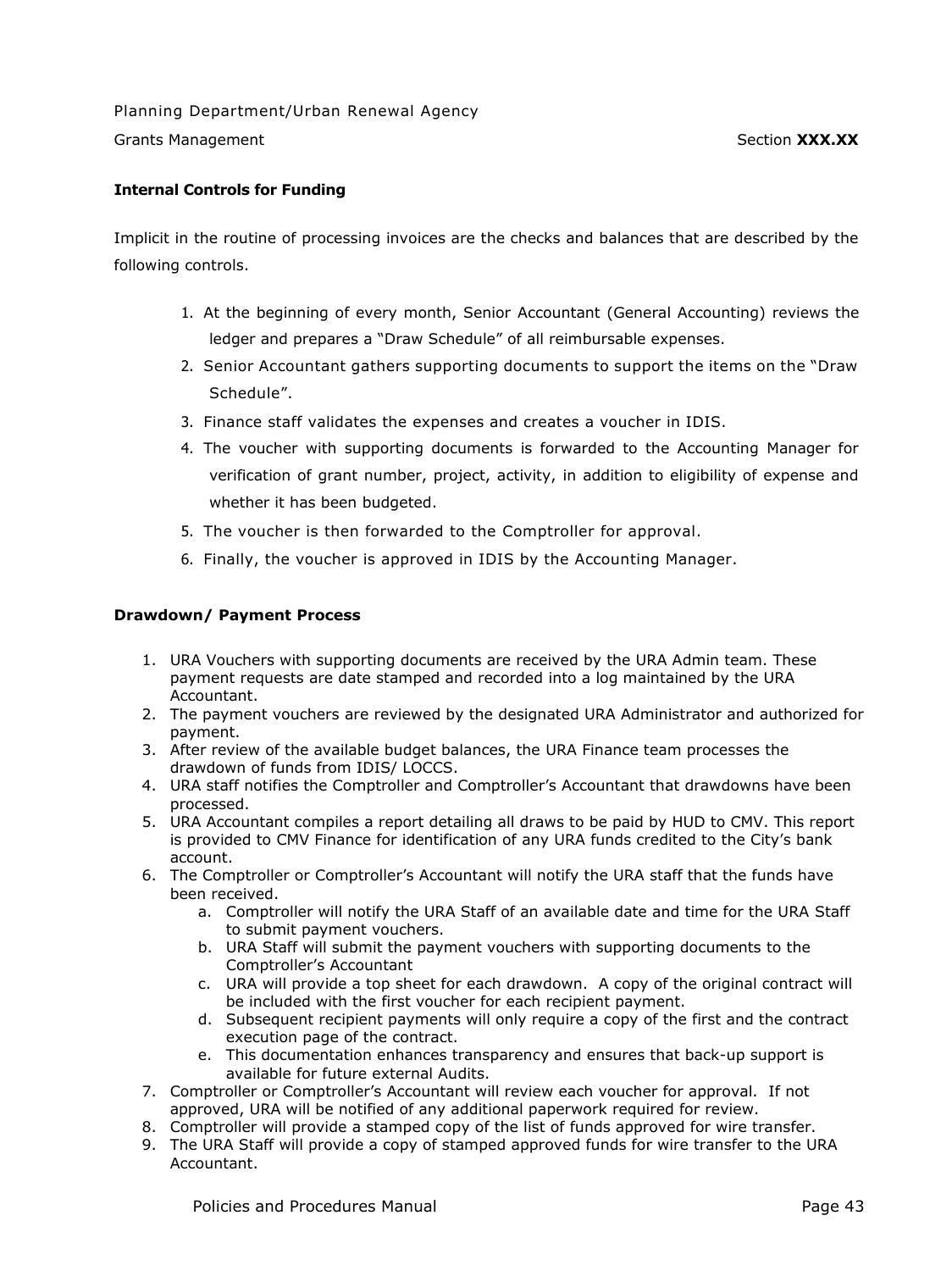- 10. The Comptroller's Accountant will execute wire transfer and provide copy of the wire transfer remittance details to the URA.
- 11. URA staff reconciles all payments received by comparing the statement of amounts remitted with the URA report of all funds being paid by HUD.
- 12. Any over/under payments are reviewed and escalated to the URA Exec Director and URA Treasurer for resolution.
- 13. Once all funds are reconciled, URA Finance team moves funds by wire transfer to the appropriate bank accounts e.g. CDBG, COC & HOME.
- 14. URA Team processes vouchers and checks to subrecipients and landlords. These vouchers and checks are submitted for signature to the URA Executive Director and, once signed, the checks are then authorized by the Mayor/ URA Chairman and URA Treasurer.
- 15. Copies of all checks are then provided to the URA Treasurer and Comptroller as an enhanced control.
- 16. The URA checks are recorded into the URA check register to comply with the banking antifraud/ positive pay process.
- 17. The physical checks mailed to all beneficiaries and vouchers/backup support are filed in secured cabinets for access by URA Finance team.

#### **Reconciliation of MUNIS with IDIS or ELOCCS**

The MVURA general ledger should be set up to account for specific program expenses. On a periodic basis (for example, biweekly or monthly) the MVURA Bookkeeper runs a schedule of MVURA Revenue and Expense report to determine the amount of MVURA grant funds that have been recorded to offset eligible MVURA expenses. Because the MVURA seeks reimbursement after incurring and recording the program expenses, the difference between the recorded MVURA grant revenues and the recorded total eligible MVURA expenses is the amount of program expenses that the subrecipient needs to be reimbursed, either through eLOCCs or from program income.

Reconciliation at MVURA (QuickBooks with IDIS or ELOCCS)

The MVURA general ledger should be set up to account for specific program expenses. On a periodic basis (for example, biweekly or monthly) the MVURA Bookkeeper runs a schedule of MVURA Revenue and Expense report to determine the amount of MVURA grant funds that have been recorded to offset eligible MVURA expenses. Because the MVURA seeks reimbursement after incurring and recording the program expenses, the difference between the recorded MVURA grant revenues and the recorded total eligible MVURA expenses is the amount of program expenses that the subrecipient needs to be reimbursed, either through eLOCCs or from program income.

Special consideration is made to reconciling MUNIS and IDIS systems so that they are coordinated and telling a cohesive story of how the funds are flowing. This coordination between the two systems is a requirement of receiving funding from HUD.

The following steps outline the process to reconcile MUNIS with IDIS:

Policies and Procedures Manual **Page 44** and Page 44 and Page 44 and Page 44 and Page 44 and Page 44 and Page 44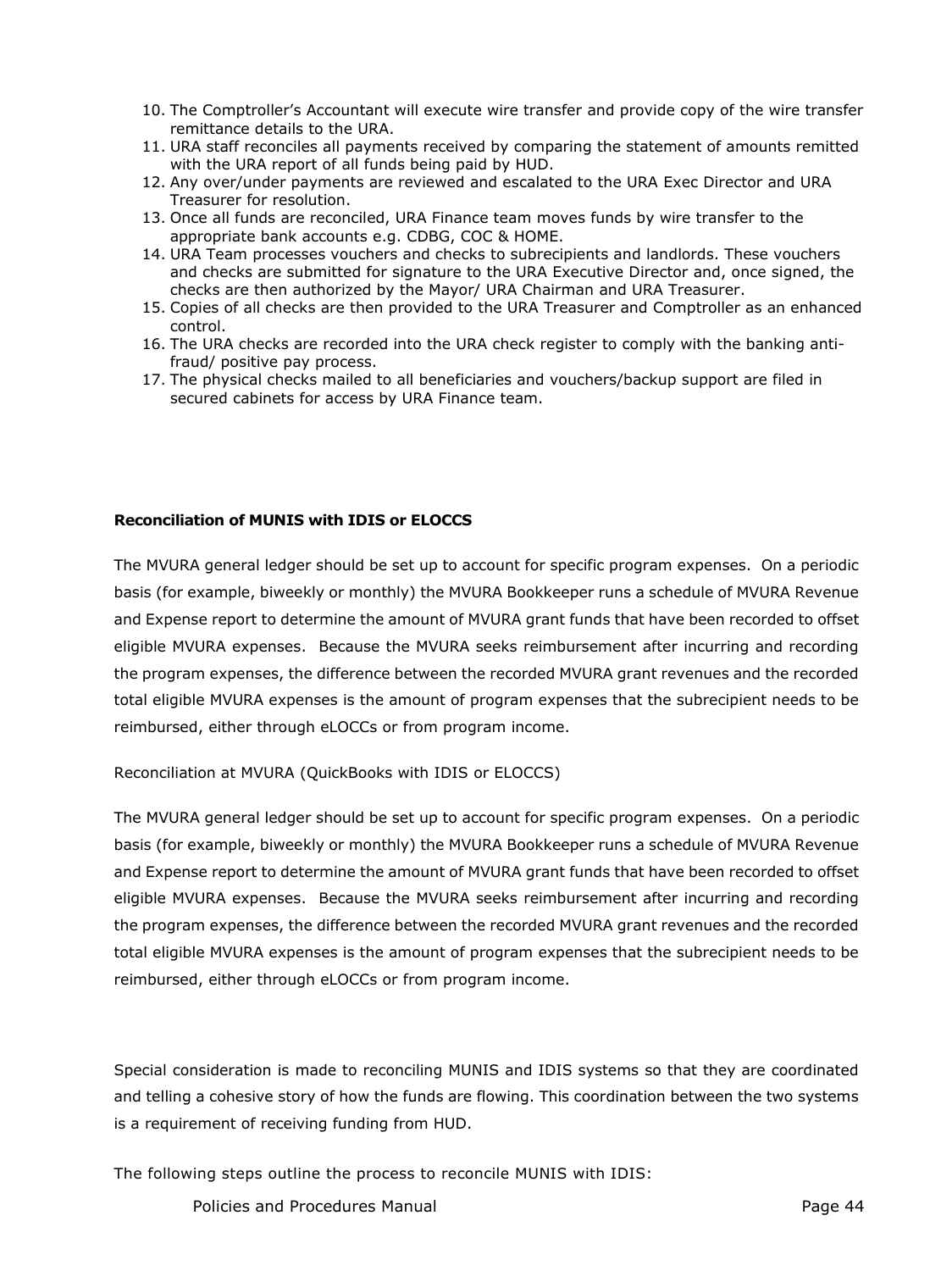- 1. When funds are received Treasury notifies the Office of the Comptroller
- 2. Journal entries are prepared by the Senior Accountant (General Accounting) to record receipt.
- 3. After the general ledger is closed at the end of the month, the Senior Accountant (General Accounting) will prepare a status report for the Monthly meeting with the City Manager. The status report comprises the following:
	- a. Budget vs Actuals for the month
	- b. Vouchers processed in IDIS/DRGR during the month
	- c. The IDIS Report PR02 List of Activities By Program Year and Project
	- d. Reconciliation of IDIS with the subsidiary ledger of IDIS within MUNIS.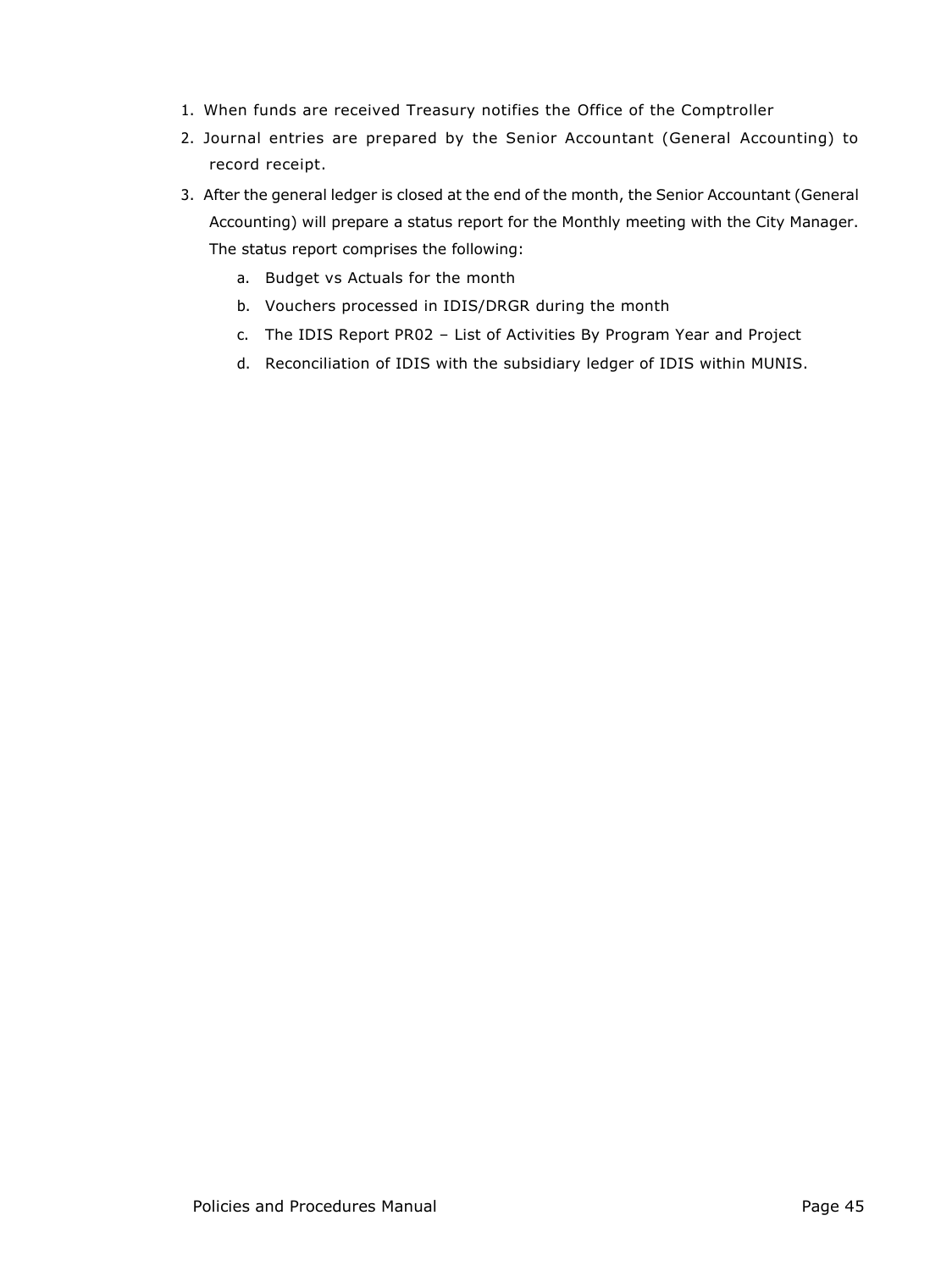## **Activity Closure**

The following describes the process of closing out an activity funded by HUD dollars. This is done upon completion of the terms and conditions of the grant.

By the end of a fiscal year, June 15, the following steps need to be taken to close out an activity:

- 1. Project Manager will "check CDBG/HOME" to determine if beneficiary data is needed
- 2. Project Manager will ensure all expenditures have been drawn
- 3. Project Manager will ask Accounting Manager for written authorization to complete activity once all funds have been drawn during the 12-month period.
- 4. If activity was not implemented, then "Cancel" activity.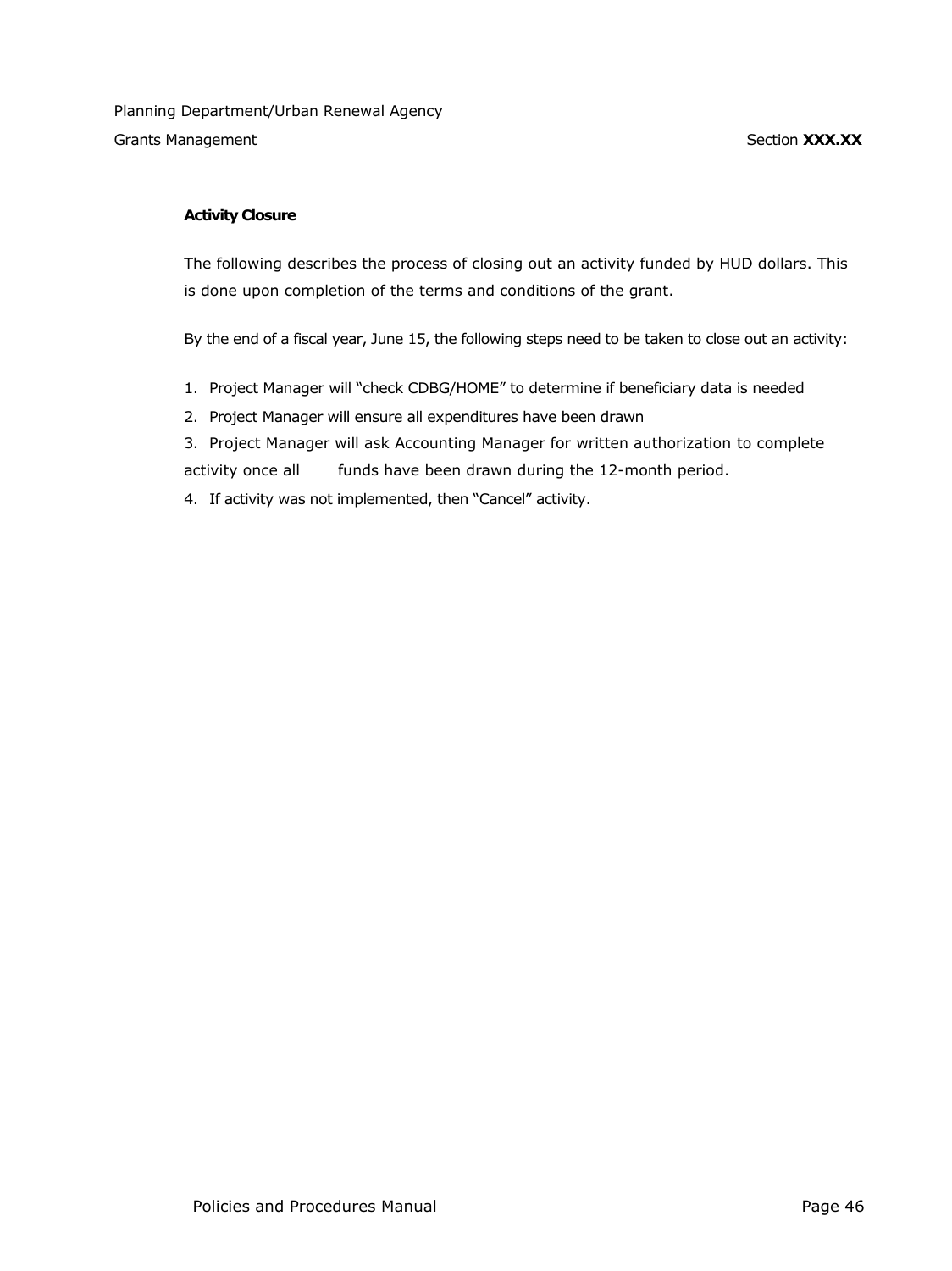# *O. GRANT OVERSIGHT, MONITORING AND AUDITS*

The purpose of this policy is to ensure that all grant funded programs or projects are managed according to the terms set forth in the grant agreement, Grant Management and Administration Policies, Procedures and other applicable City policies.

The overall purpose of monitoring and evaluation is the measurement and assessment of performance in order to more effectively manage the outputs and outcomes of grant expenditures. Thus, monitoring should not be a one-time event. The monitoring plan is to provide an internal control mechanism designed to review performance over a period of time and to evaluate compliance of non-profit sub recipients funded with Community Development Block Grant (CDBG) and HOME Investment Partnership Act (HOME) funds pursuant to 24 CFR 570.502, Applicability of uniform administrative requirements, (a)(14) and with 24 CFR Section 85, Uniform Administrative Requirements at 2 CFR Part 200 "Monitoring and reporting program performance", and other laws and regulations based on the funding source.

Details of the policies and procedures appear as APPENDIX VII CDBG and HOME Subrecipient Monitoring as well as a separate the HOME Compliance Manual and Policy Statement that cover the City's compliance with cross-cutting federal requirement ranging including but not limited to Environmental Review, Labor Standards, and Uniform Relocation. All of these documents are available on the City's website.

The grant oversight and monitoring process has two components: (1) develop implementation plan and (2) submit reports as required.

- 1. Develop Implementation Plan
	- a. All City departments that receive grant awards must develop an implementation plan within 30 days of City Council approving a grant award.
	- b. The Project Manager shall submit the implementation plan to the Grants Manager.
	- c. Departments with existing work plans that provide the elements noted below and plans already included in the grant application or grant award are acceptable implementation plans.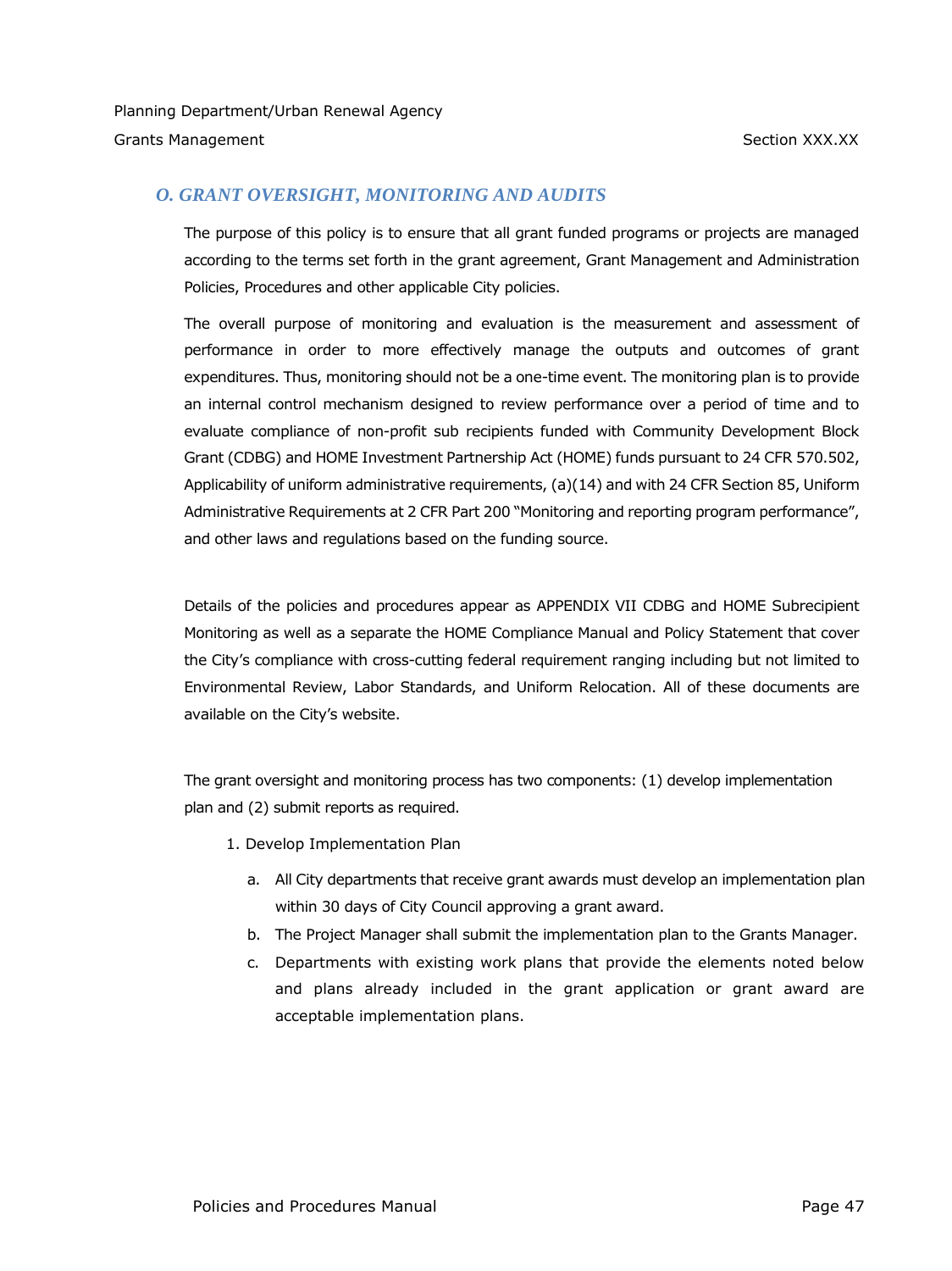- d. The grant implementation plan shall have the following elements:
	- i. Project overview
	- ii. Project goals and objectives
	- iii. Identification of activities and dates
	- iv. Identification of roles and associated responsibilities
	- v. Anticipated expenditure schedule
	- vi. Evaluation matrix that identifies the measurable objectives, the metrics used to measure them, the anticipated completion date, and fields to enter the actual completion date and outcome measures.
- 2. Grant Reporting

Grants awarded to the City may require that progress, programmatic and financial reports be submitted to the grantor. Accurate and timely reporting is critical to maintaining a good relationship with the Grantor. Late or inaccurate reports may negatively impact current or future funding.

Specific reporting procedures are as follows:

a. Recipient departments must prepare timely and accurate progress, programmatic or financial reports as required by grantor.

b. If the report preparer is not the department's Fiscal Manager or equivalent, the preparer shall submit all financial reports to the Project Manager for review and approval before submitting them to the grantor. If the preparer is the department's Fiscal Manager or equivalent, the reports shall be submitted to the appropriate Department Director before submitting them to the grantor.

c. Copies of all financial status and final reports prepared for submission to the grantor shall be provided to the Grant Manager. The reports identifies the associated grant name, year, and include supporting documentation and reconciliations. If the Commissioner/Director's review is required, all documents submitted to the grantor must pass his review and approval before submission to the grantor. All documents submitted to the grantor will be appended in MUNIS by the Grant Manager.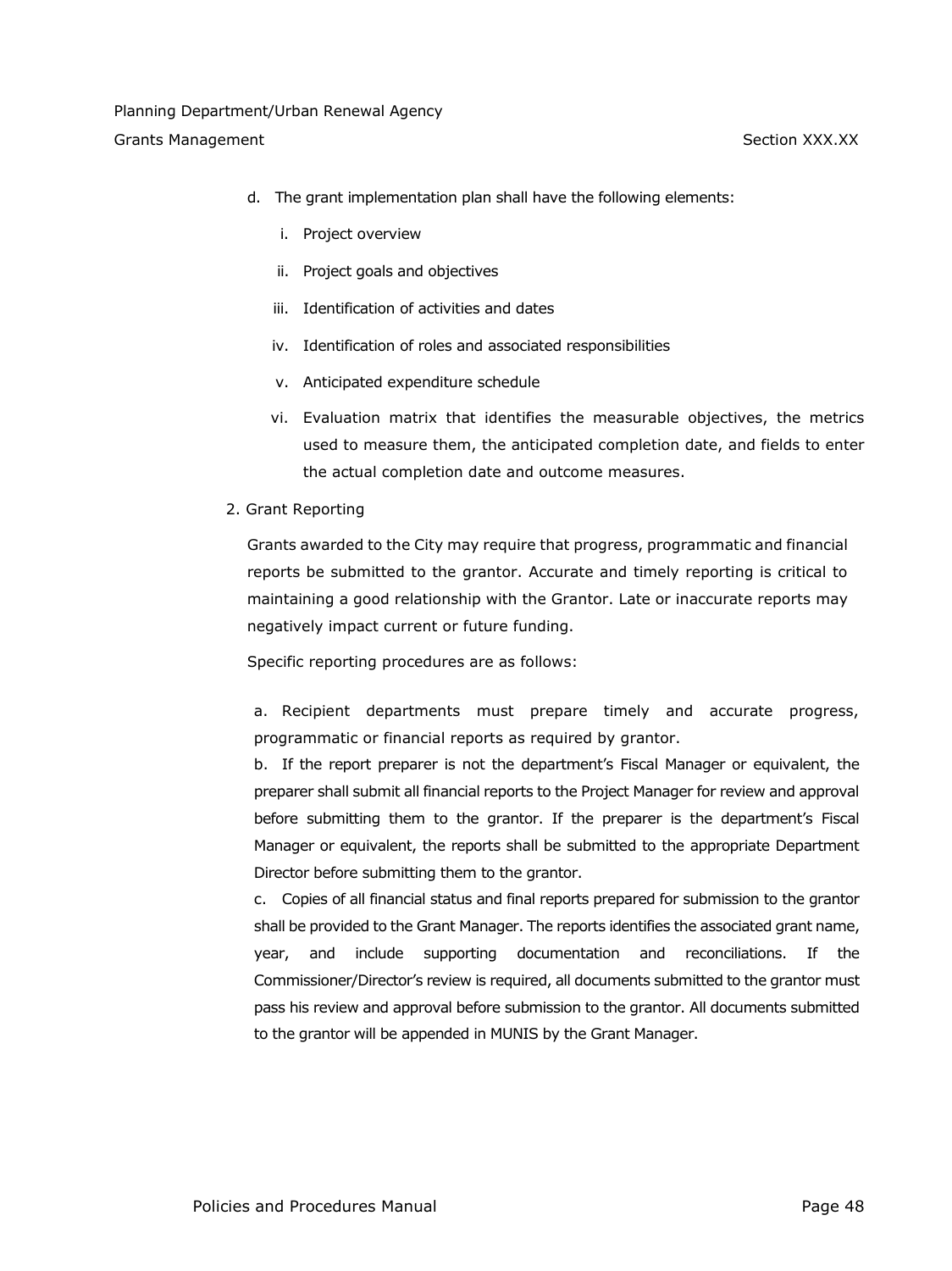For the HUD grants awarded on a formula basis (CDBG and HOME), the City prepares a the Consolidated Annual Performance and Evaluation Report (CAPER) a required annual report for HUD. The CAPER is comprised of statistical and financial statements, narratives and maps describing activities carried out during the program year.

## 3. Auditing

The City of Mount Vernon policy is to conduct an annual audits in accordance with [GAGAS.](https://www.law.cornell.edu/cfr/text/2/200.514) The audits are to cover the entire operations of the [auditee](https://www.law.cornell.edu/cfr/text/2/200.514) that cover departments, agencies, and other organizational units that [expended](https://www.law.cornell.edu/cfr/text/2/200.514) or otherwise administered Federal awards during such audit period, as applicable. The financial statements and schedule of [expenditures](https://www.law.cornell.edu/cfr/text/2/200.514) of Federal awards must be for the same audit period.

The completed audit will include the Schedule of Federal Awards, submitted to the clearinghouse per 2 CFR Part 200.512 (b) and the related reporting package.

Management recommendation included in the audit reports are to be considered and acted upon as appropriate.

The expense of a completed audit will be shared in an equitable fashion between the City, Departments and agencies and those services will be procured in a manner consistent with 2 CFR Part 200.318 (Procurement). This requires a solicitation of proposals for audit services on a competitive basis periodically.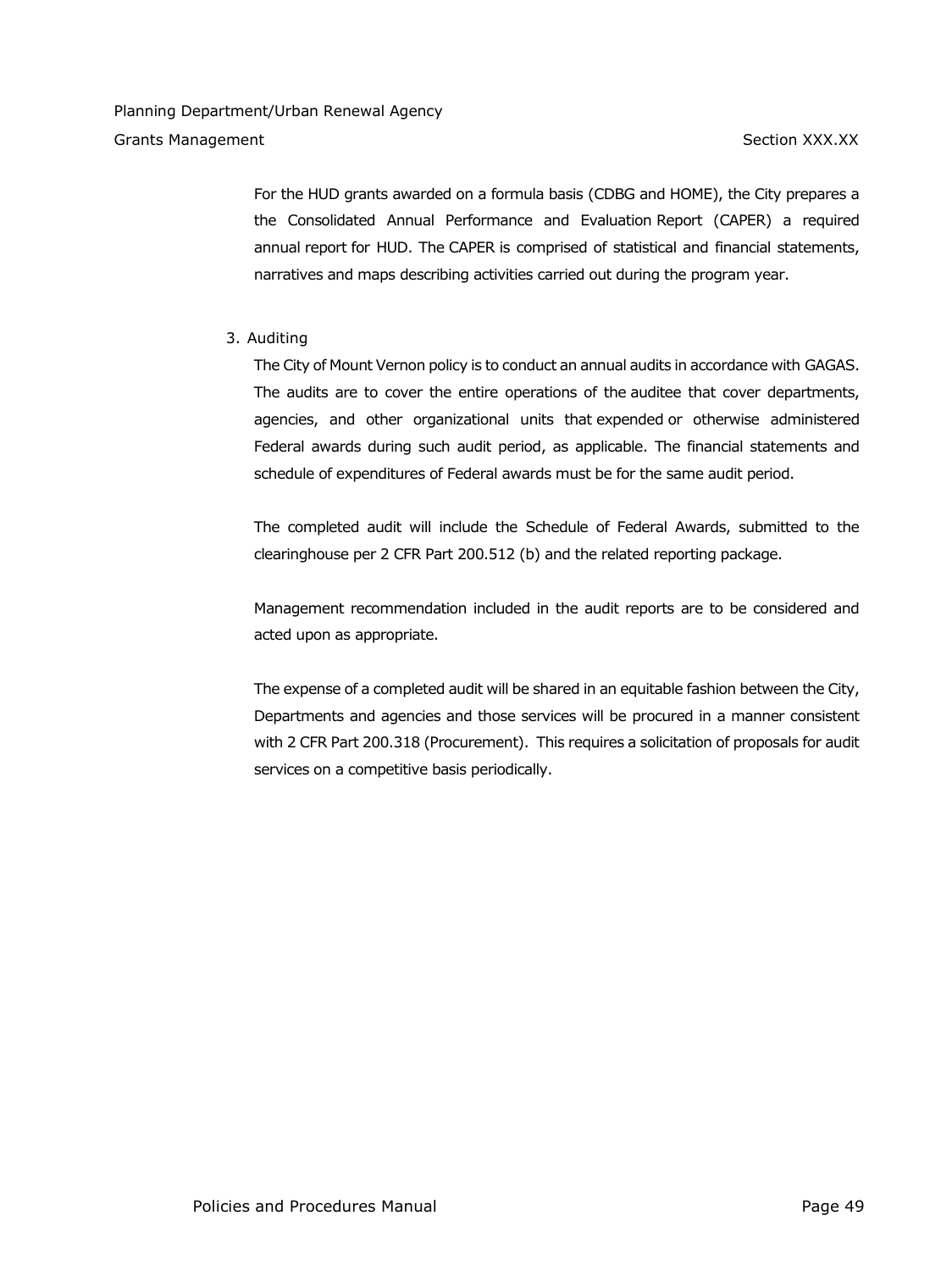## *P. FILE MANAGEMENT, ACCESS AND RETENTION*

The Comptroller or designee may review the files, activities, equipment, and facilities, and interview relevant personnel and contracted entities of any City of Mount Vernon project or program that is funded with grants awarded to the City. Grant files sent to the Grant Manager are maintained in the project master file in MUNIS per project number. Each department may maintain their own grant files as they see fit.

#### **File Retention Procedure**

The City of Mount Vernon maintains records for at least five years following the closure of its most recent audit report. If any litigation, claim, negotiation, audit, or other action involving grant records has been started before the expiration of the five-year period, the records must be retained until completion of the action and resolution of all issues which arise from it, or until the end of the regular five-year period, whichever is later.

- a. Grantors may require retention periods in excess of five years. For Caltrans projects, the file retention period is three years after the last payment is made to Caltrans. Departments must ensure they comply with retention requirements specified by each grantor.
- b. Retention requirements extend to books of original entry, source documents supporting accounting transactions, the general ledger, subsidiary ledgers, personnel and payroll records, cancelled checks, and related documents and records.
- c. Source documents include copies of all awards, applications, and required recipient financial and narrative reports. Personnel and payroll records shall include the time and attendance reports, personal activity reports or equivalent documentation for all individuals reimbursed under the award.
- d. File Maintenance Recipient departments and agencies are obligated to protect records adequately against loss, theft, fire or other damage as well as breaches of confidentiality in accordance with State of New York statutory provisions. The records must also safeguard protected personally identifiable information (PII) and other information that HUD or a pass-through entity designates as sensitive, or the recipient considers sensitive, consistent with applicable Federal laws and regulations.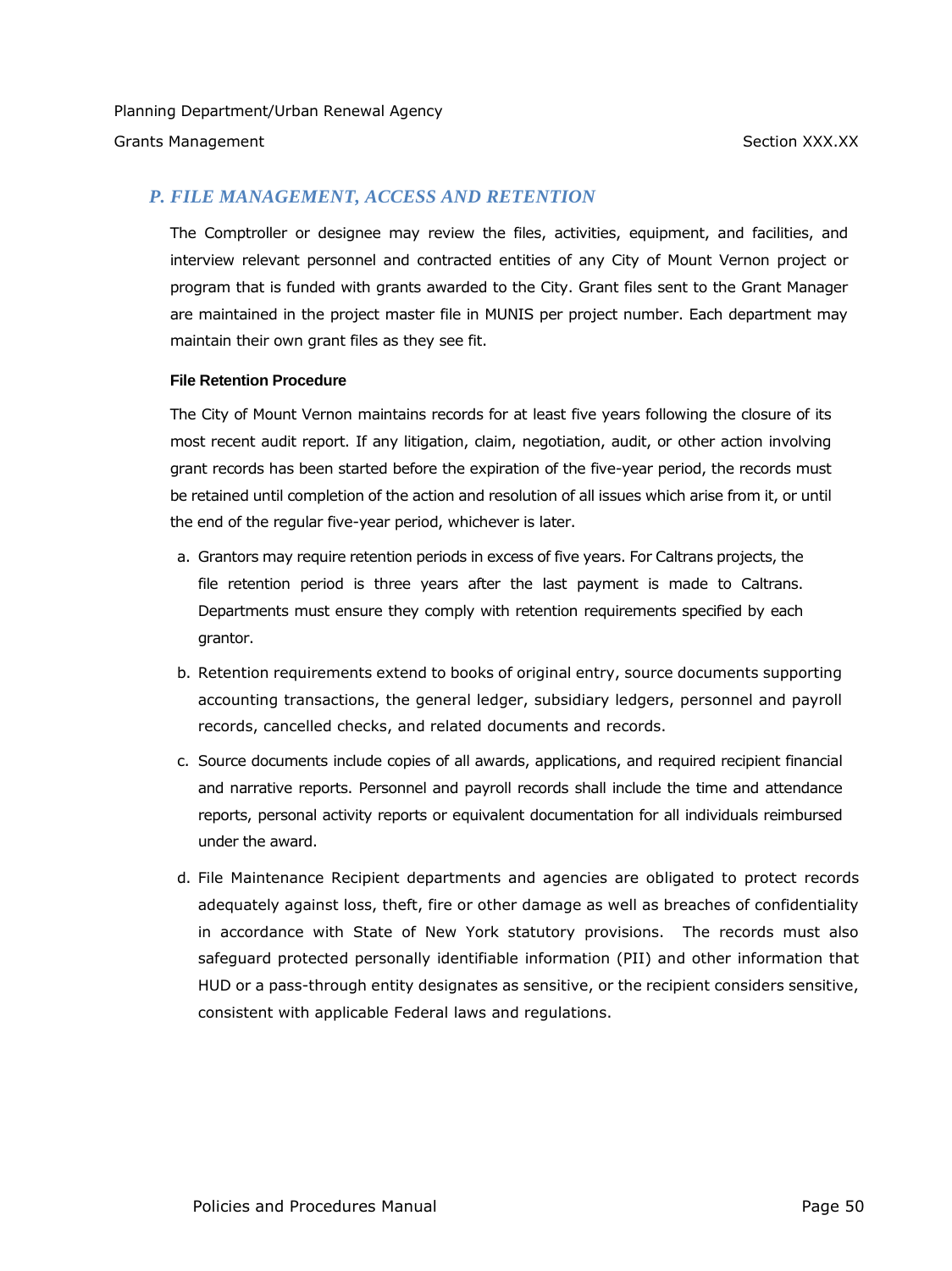#### **General Record-Keeping Requirements**

The City shall maintain the following types of records:

- 1. Administrative Records
- 2. Financial Records
- 3. Project Files

**Administrative Records:** The Community Development Manager shall maintain the Administrative Records which document the overall administration of the CDBG/HOME activities. They include the following:

#### □ Personnel files

- **D** Property management files
- General program files: files relating to the City's application to HUD, the Grant  $\Box$ Agreement, program policies and guidelines, correspondence with grantee and reports,
- $\Box$ Legal files: Articles of incorporation, bylaws of the organization, tax status, board minutes, contracts and other agreements.

**Financial Records:** The City of Mount Vernon maintains the following financial records to adequately identify the source and application of grants it has received.

- Chart of Accounts
- Manual on Accounting Procedures
- General Ledger
- Cash Receipts Journals
- Accounts Payable Register
- Payroll Register
- Journal Vouchers
- Subsidiary and General Ledgers
- Source documentation that support all costs charged against grant funds such as Purchase Orders, Invoices and canceled checks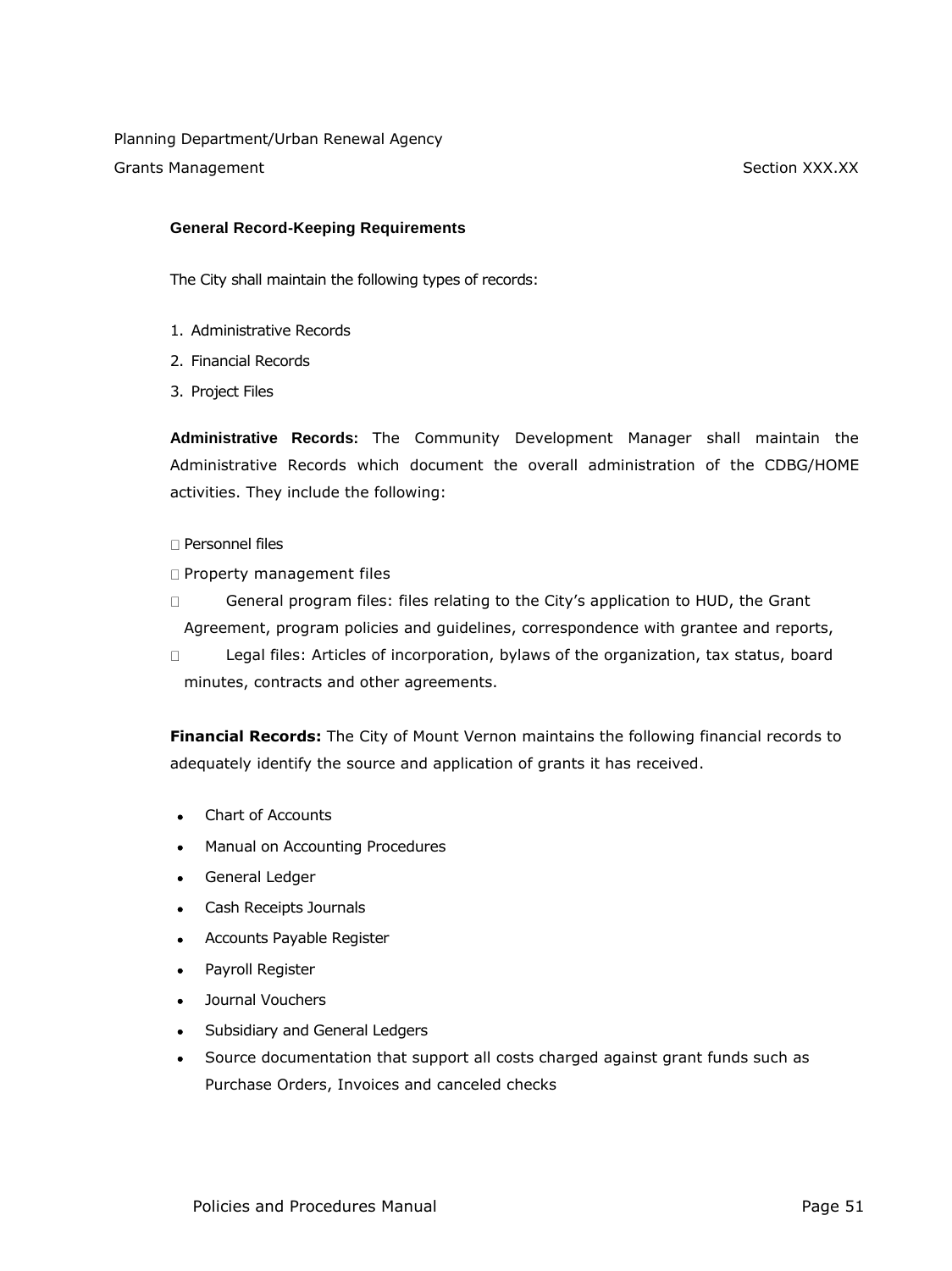Planning Department/Urban Renewal Agency

Grants Management Section XXX.XX

- Procurement Files list of suppliers including bids and contracts
- Drawdown Requests
- Bank Statements and reconciliations
- Comprehensive Annual Financial Report (CAFR)
- Single Audit files, and
- Relevant financial correspondence

**Project Files:** Project Managers shall maintain the Project/case files that include documents related to the activities undertaken with respect to specific individual beneficiaries, property owners, and/or properties. The Project file shall include at a minimum:

- a. Initial Review Form- This document provides a full description of each activity assisted with CDBG funds, including the location where the activities occur, the amount of CDBG funds budgeted, obligated, and expended for the activity and the regulatory provision under which the activity is eligible.
- b. Initial Form- Also demonstrates that each activity undertaken meets one of the National Objectives for the CDBG program (24 CFR 570.208 and particularly the record-keeping requirements at  $570.506(b)(1) - (12)$ .
- c. Initial Form- Also shows that the City has made all necessary determinations required for the eligibility of certain activities under the CDBG program, including but not limited to 24 CFR 570.201(f) for interim assistance, 570.201(i)(2) for relocation, 570.201(p) for technical assistance, 570.202(b)(3) for loans to refinance existing indebtedness secured by a property being rehabilitated, 570.204 for activities carried out by CBDOs, and 570.206(f) for the preparation of applications for other Federal programs, and 570.209 for special economic development activities.
- d. Document compliance with the program rules regarding any change of use of real property acquired or improved with CDBG assistance (24 CFR 570.505 and 570.503(b)(7)(i) and (ii)).
- e. Demonstrate compliance with the program requirements regarding acquisition, displacement, relocation, and replacement housing (24 CFR 570.606).
- f. Detail the subrecipient's fair housing activities and equal opportunity compliance.
- g. Maintain all necessary information relative to the other program requirements specified in Subpart K of 24 CFR Part 570 (which includes labor standards; national flood insurance; employment and contracting opportunities; lead-based paint; use of debarred, suspended, or ineligible contractors or subrecipients; and conflict of interest).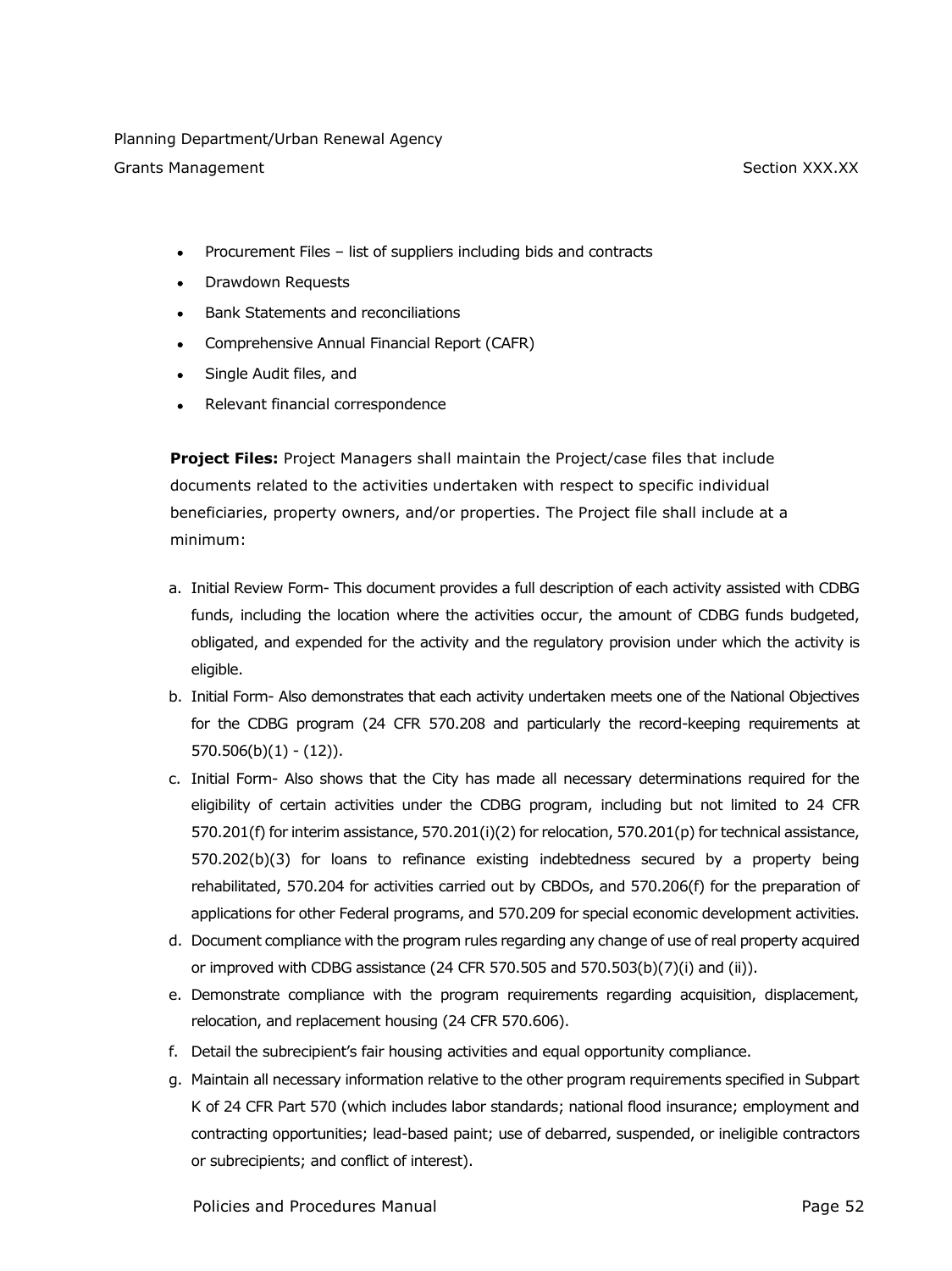- h. Financial Analysis- all financial analysis pertaining to cost feasibility and efficiency of proposed activity.
- i. Environmental Review- City of Mount Vernon Environmental Review Record (CORERR). Appropriate level of environmental review documentation and HUD approval.
- j. HUD approval form indicating activity has been approved for the program year.

The City establishes the specific requirements for record keeping in its Subrecipient Agreement (24 CFR 570.503(b)(2)). Mount Vernon specifies record keeping requirements for their subrecipients that are very similar to those found in 24 CFR 570.506, so that for the activities undertaken by subrecipients, the City will be able to demonstrate compliance with all applicable program requirements.

For housing rehabilitation or construction, Project Manager shall ensure that the following documents are part of the Project files:

- The owner's application for assistance, including the address of the property.
- Household size and income documentation for the owner and other households in the structure (if a multi-unit building) and other information to determine program eligibility and the appropriate level of financial assistance (underwriting).
- Other demographic information on the anticipated and actual beneficiaries of the activity for this project/case.
- The work write-up on the property.
- Evidence of any required owner contribution or private loan match.
- The financial assistance agreement between the subrecipient and owner (specifying levels of assistance, intended uses for funds, matching requirements, general program requirements, repayment and recapture procedures, requirements for occupancy by lowand moderate-income households if rental property, etc.).
- Evidence of liens to secure loan.
- Documentation of contractor solicitation and selection.
- Documentation of rent affordability, where applicable.
- A copy of executed construction contract, with all necessary provisions
- Documentation of compliance, as applicable, with historic preservation, flood insurance, leadbased paint, Davis-Bacon, relocation/anti-displacement, and other relevant program rules.
- Evidence of the sub recipient's periodic on-site inspection and sign-off on rehabilitation work, including final inspection.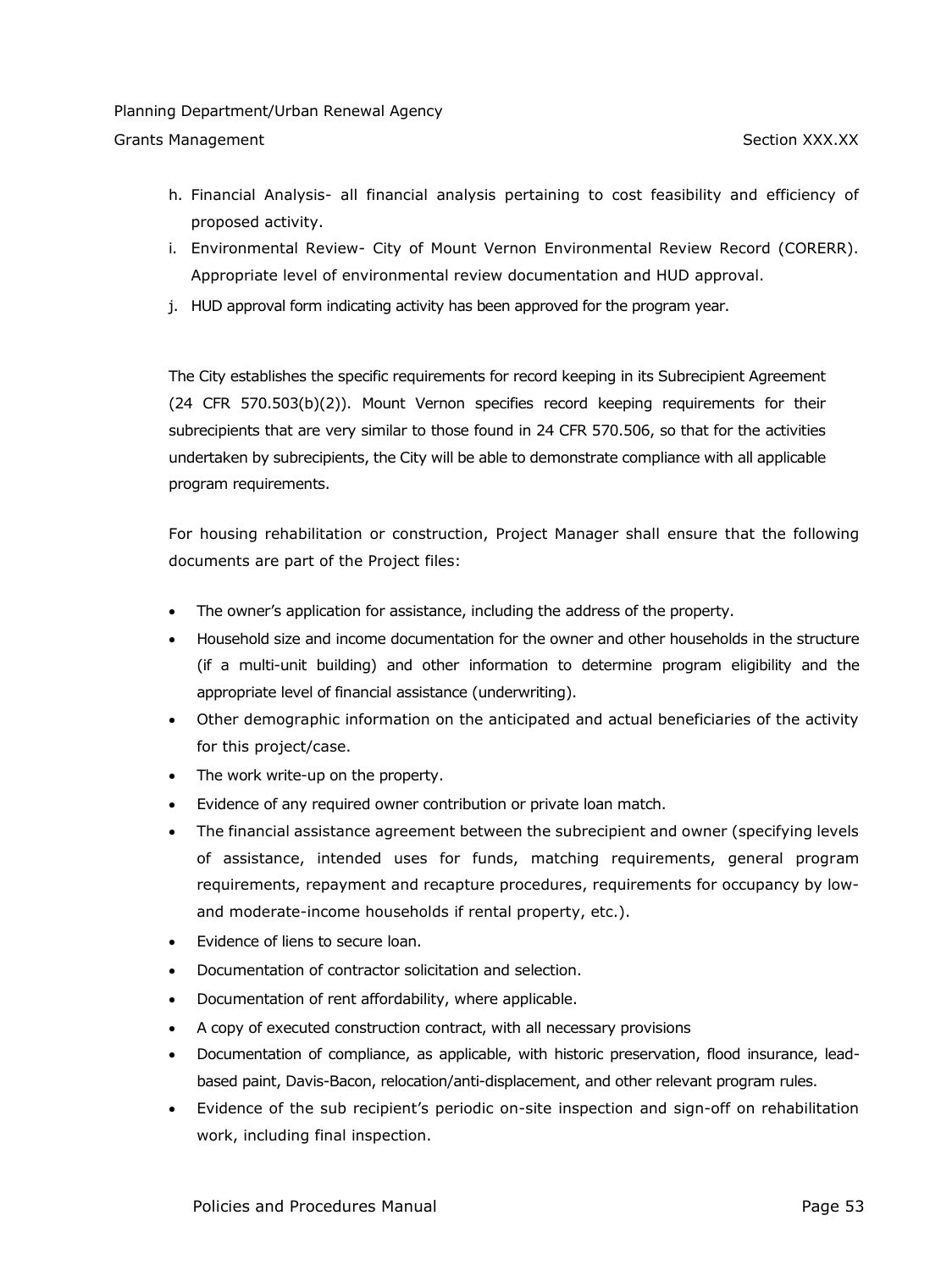# Planning Department/Urban Renewal Agency

Grants Management **Section XXX.XX** Section XXX.XX

- Copies of all change orders, with proper authorization.
- Records of disbursements made for completed and approved work. (In regard to this last item, a sub recipient must ensure that the data in its project files agree with its financial records.)

#### Progress Report

The City must compile cumulative data on its activities for inclusion in periodic reports required by the grantee. The City and its partners should develop logs for recording and totaling programmatic data (by type of activity, for units of service, numbers of beneficiaries, etc.) as cases are initiated and as they progress to avoid searching through all of its individual case files to obtain aggregate statistics every time a progress report is due.

## **Retention of Records**

Grant related files will be retained in accordance with the City of Mount Vernon's policy on Records Retention (Policy Number AP 111).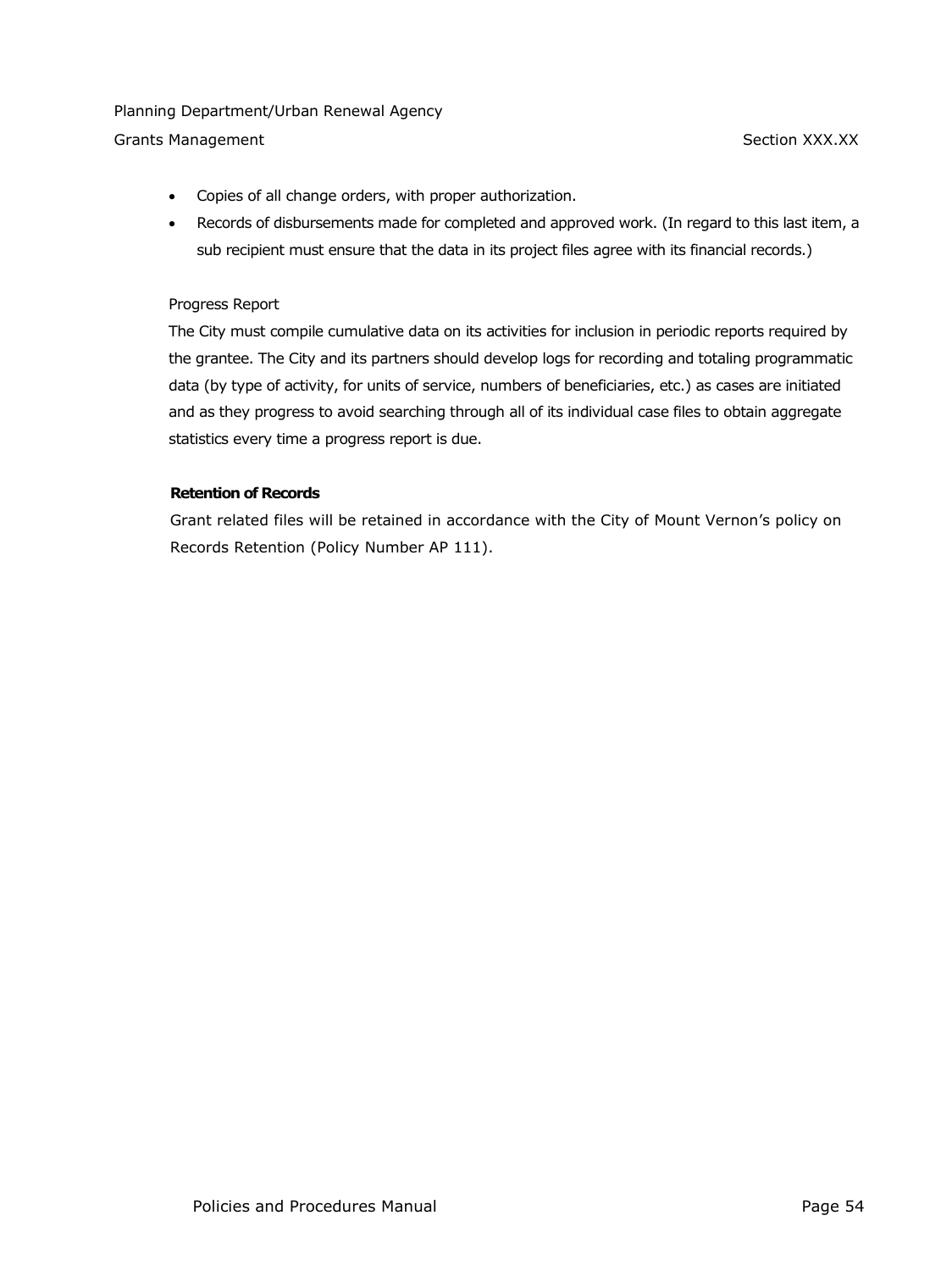# *Q. GRANT CLOSEOUT*

Upon completion of the grant term of each grant award, the recipient department shall alert Finance Department's Budget Analyst to place the fund and/or project in a no posting status.

- 1 Upon completion of the grant period of each grant, the recipient department must prepare a memorandum to the Finance Department's Budget Analyst and Grants Manager that identifies the name of the grant, the project number and describes the final disposition of the funds and required activities. This is done after all the vendors are paid, including the retention money that maybe held as well as all reports to the grantor were submitted. The grant reimbursements must also be submitted, copies filed in MUNIS.
- 2 Upon review of the memorandum and satisfaction of any discrepancies, Finance Department's Budget Analyst will update the accounting system and confirm grant closeout with the Grants Manager.
- 3 If the CIP needs to be accepted by City Council, the department should prepare the staff report and agenda for the acceptance and recording of the project. (Some CIP must be recorded in the county books.)
- 4 The grant closeout memo shall be placed in the grant's master file in MUNIS.